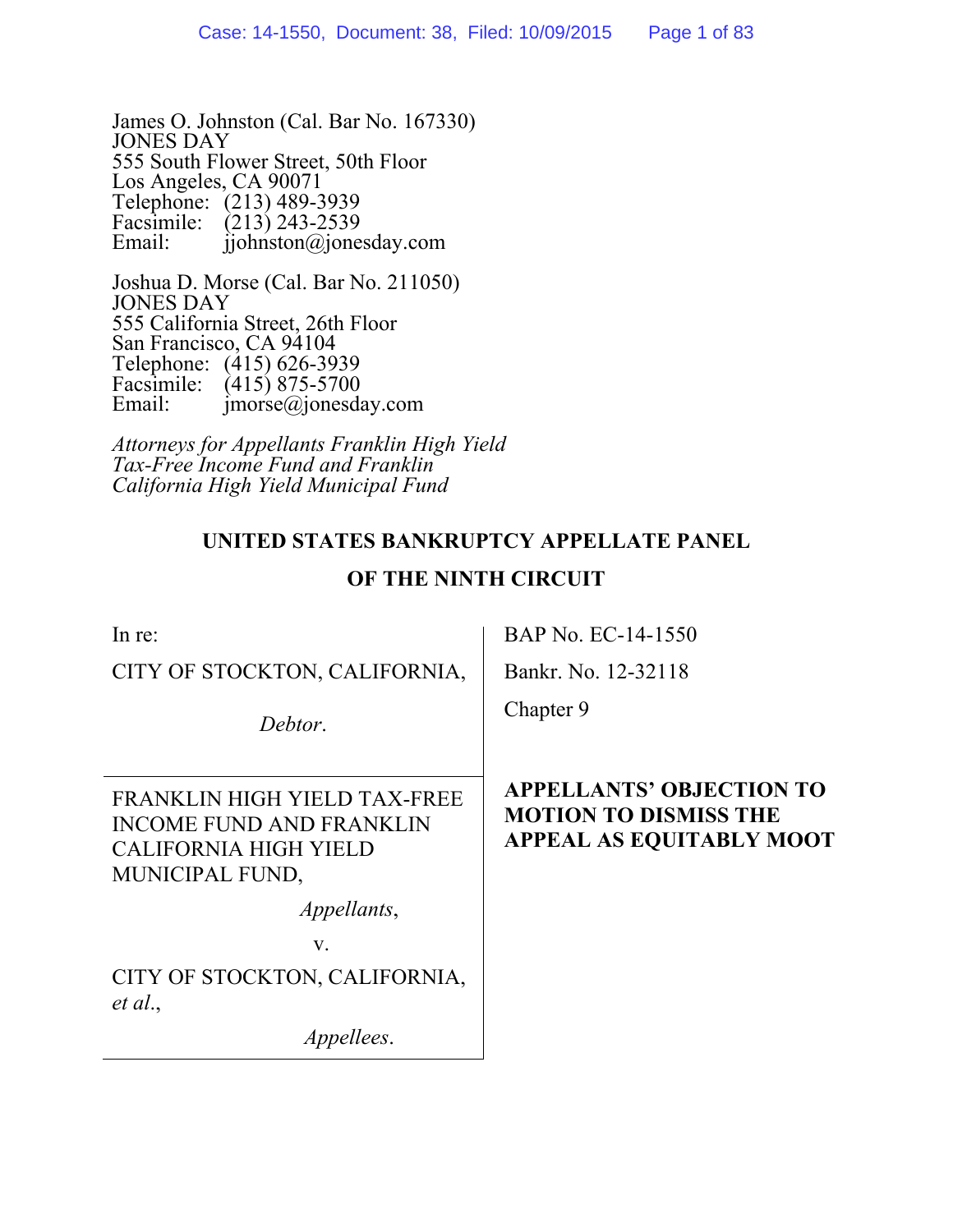# **TABLE OF CONTENTS**

| $\mathbf{I}$ . |                |                                                         |     |
|----------------|----------------|---------------------------------------------------------|-----|
|                |                |                                                         |     |
|                |                |                                                         |     |
|                |                |                                                         |     |
|                | $\mathbf{A}$ . | The Court Can Fashion Effective And Equitable Relief    |     |
|                | <b>B.</b>      | The Court Has The Power To Order Relief For Franklin 14 |     |
|                | C.             |                                                         |     |
| $V_{\cdot}$    |                | THE COURT SHOULD NOT EXTEND THE DOCTRINE OF             |     |
|                |                | VI. IF THE MOTION IS NOT DENIED, IT SHOULD              | .20 |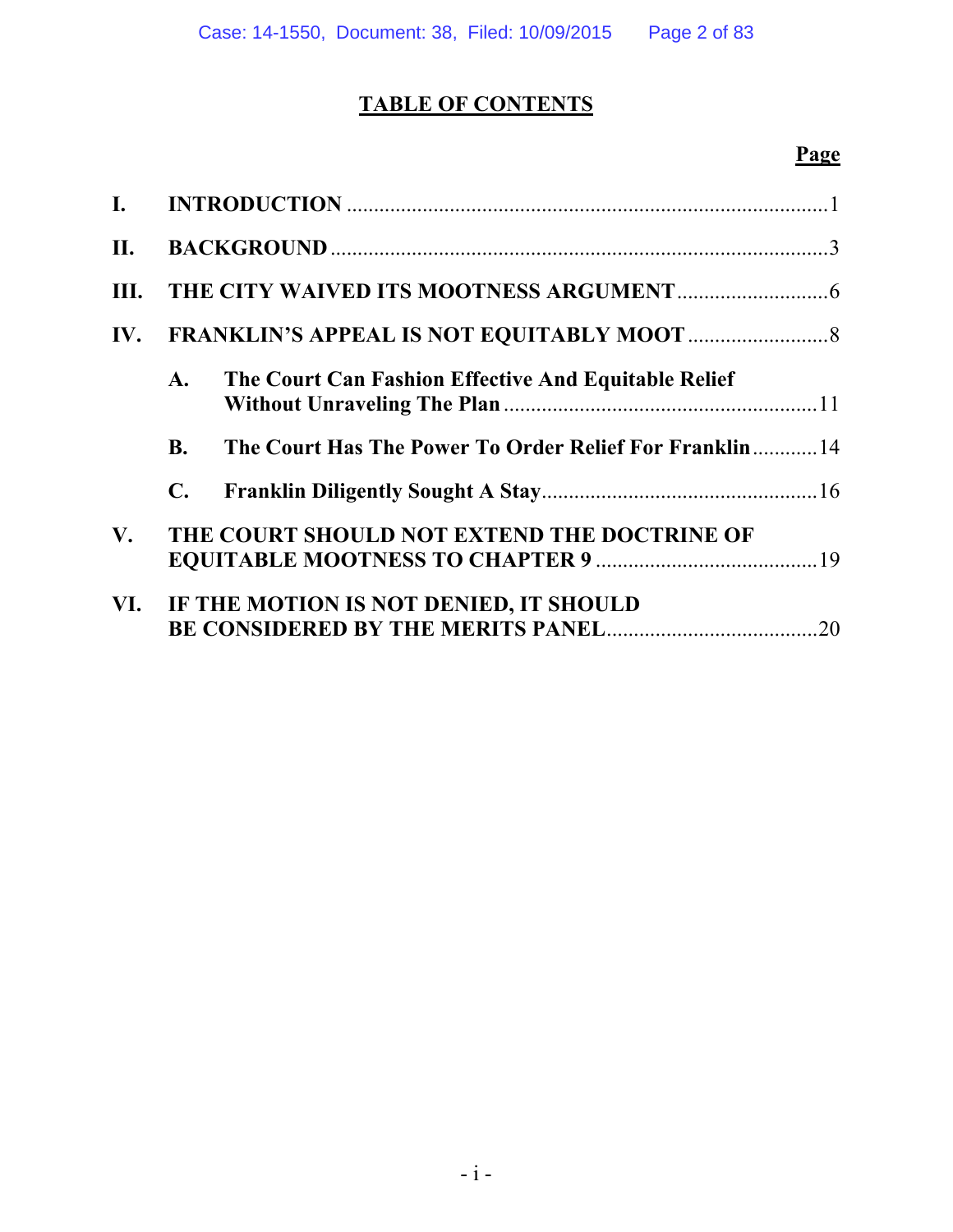# **TABLE OF AUTHORITIES**

## **Cases**

| American United Mut. Life Ins. v. City of Avon Park, 311 U.S. 138 (1940) 15-16 |
|--------------------------------------------------------------------------------|
|                                                                                |
|                                                                                |
| Blixseth v. Yellowstone Mountain Club, LLC,                                    |
|                                                                                |
|                                                                                |
| In re City of Detroit, No. 13-10036,                                           |
|                                                                                |
| City of Thousand Oaks v. Verizon Media Ventures,                               |
|                                                                                |
| In re Dunlap Oil Co., No. AZ-14-1172-JuKiD,                                    |
| In re Dynamic Brokers, Inc., 293 B.R. 489 (B.A.P. 9th Cir. 2003) 13            |
|                                                                                |
|                                                                                |
| <i>In re International Envtl. Dynamics, 718 F.2d 322 (9th Cir. 1983)12, 18</i> |
| <i>In re Irish Pub-Arrowhead, LLC, No. AZ-13-1024-PaKuD,</i>                   |
|                                                                                |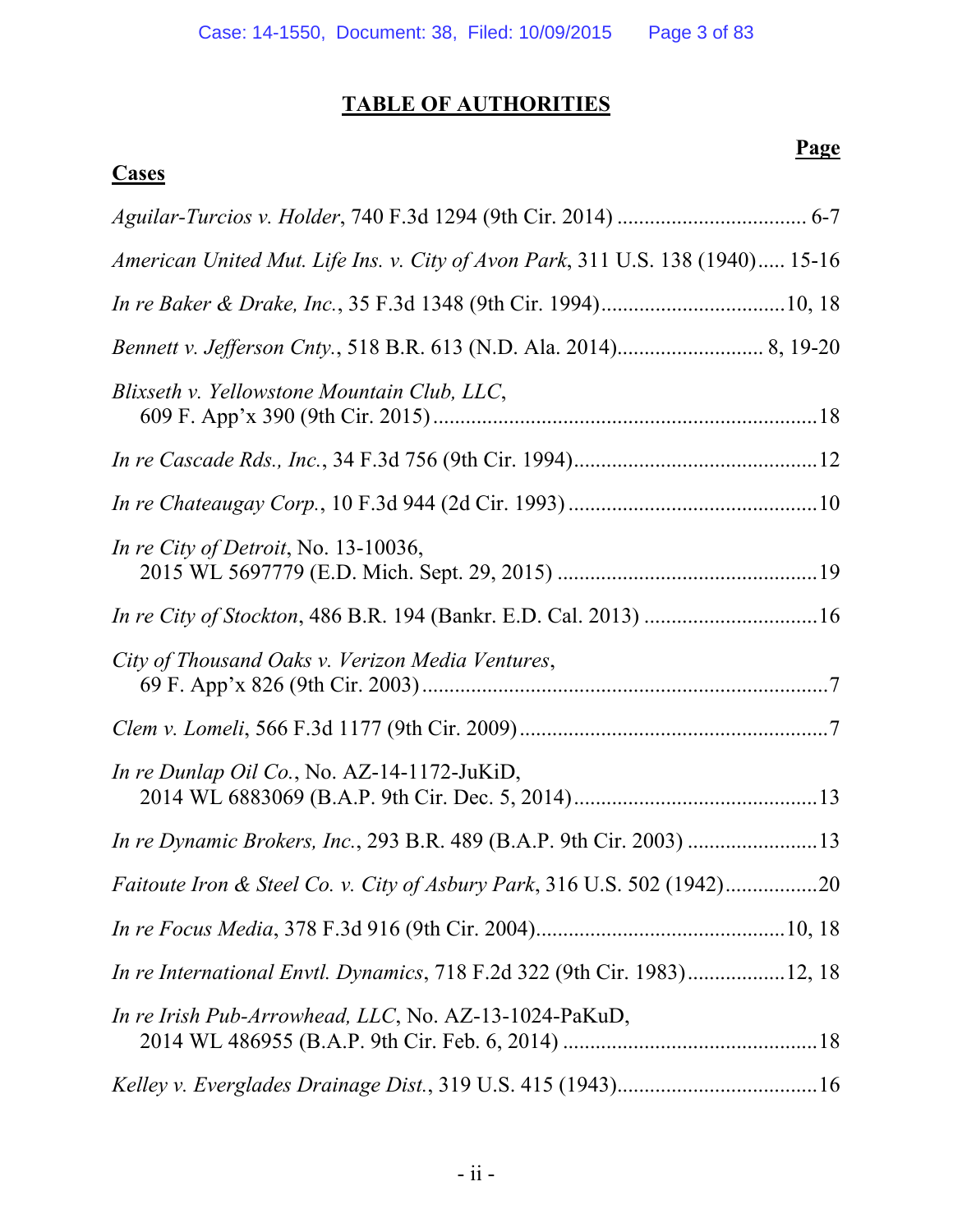| <i>In re One2One Commc'ns</i> , F.3d __, No. 13-3410,                              |  |
|------------------------------------------------------------------------------------|--|
|                                                                                    |  |
|                                                                                    |  |
|                                                                                    |  |
|                                                                                    |  |
|                                                                                    |  |
| In re Sonora Desert Dairy, LLC, No. AZ-13-1471-KiDJu,                              |  |
|                                                                                    |  |
|                                                                                    |  |
|                                                                                    |  |
| <i>In re Thorpe Insulation Co., 677 F.3d 869 (9th Cir. 2012) 9, 10, 11, 12, 18</i> |  |
| In re Transwest Resort Props., $_F$ F.3d $_N$ No. 12-17176,                        |  |
| In re Tribune Media, $F.3d$ , No. 14-3332,                                         |  |
| <i>In re Tucson Self-Storage, Inc., 166 B.R. 892 (B.A.P. 9th Cir. 1994)13</i>      |  |
| <i>In re Villalobos</i> , No. NV-13-1179-JuKiTa,                                   |  |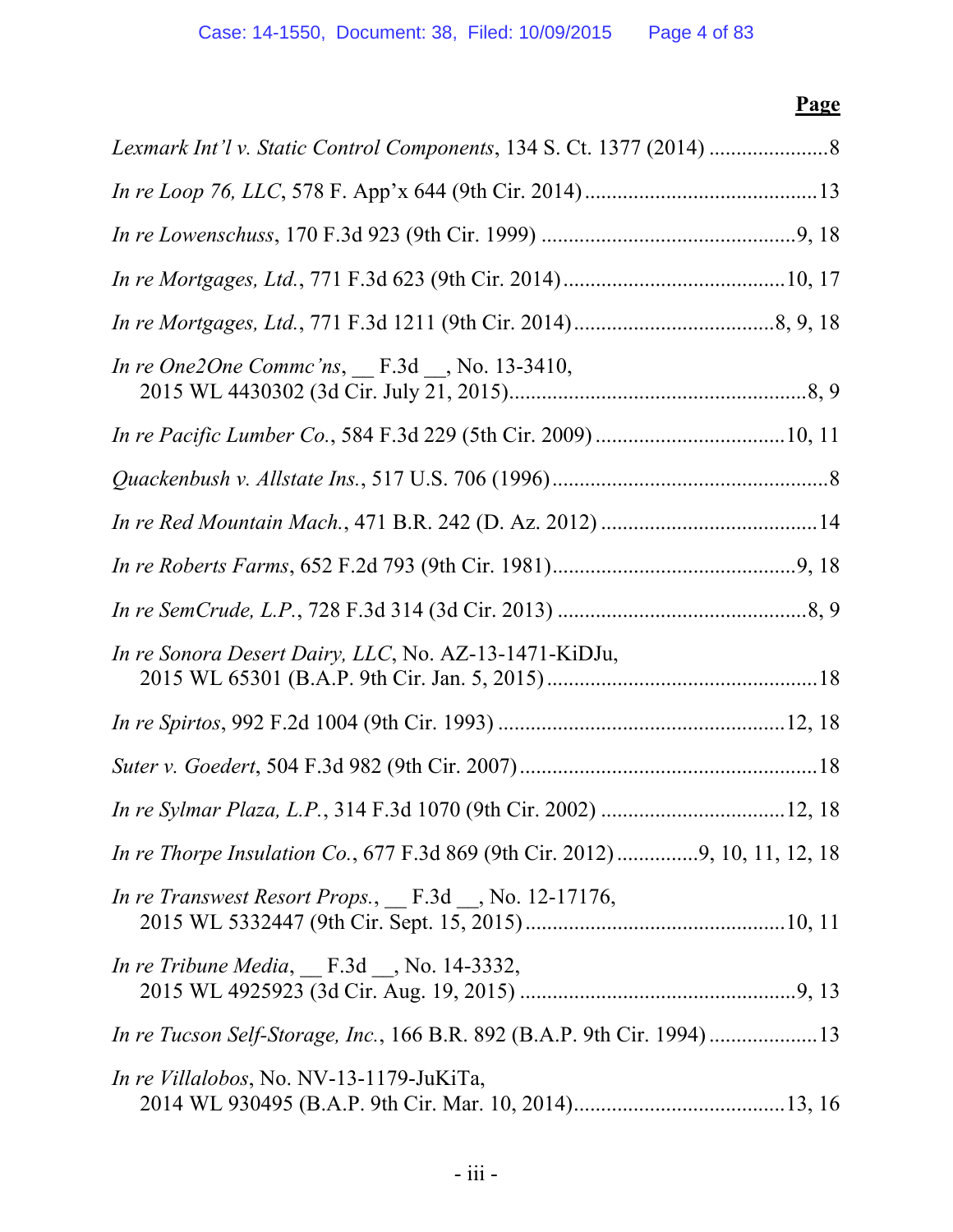| In re Zuercher Trust of 1999, No. NC-13-1299-PaJuKu, |  |
|------------------------------------------------------|--|
| <b>Statutes</b>                                      |  |

|--|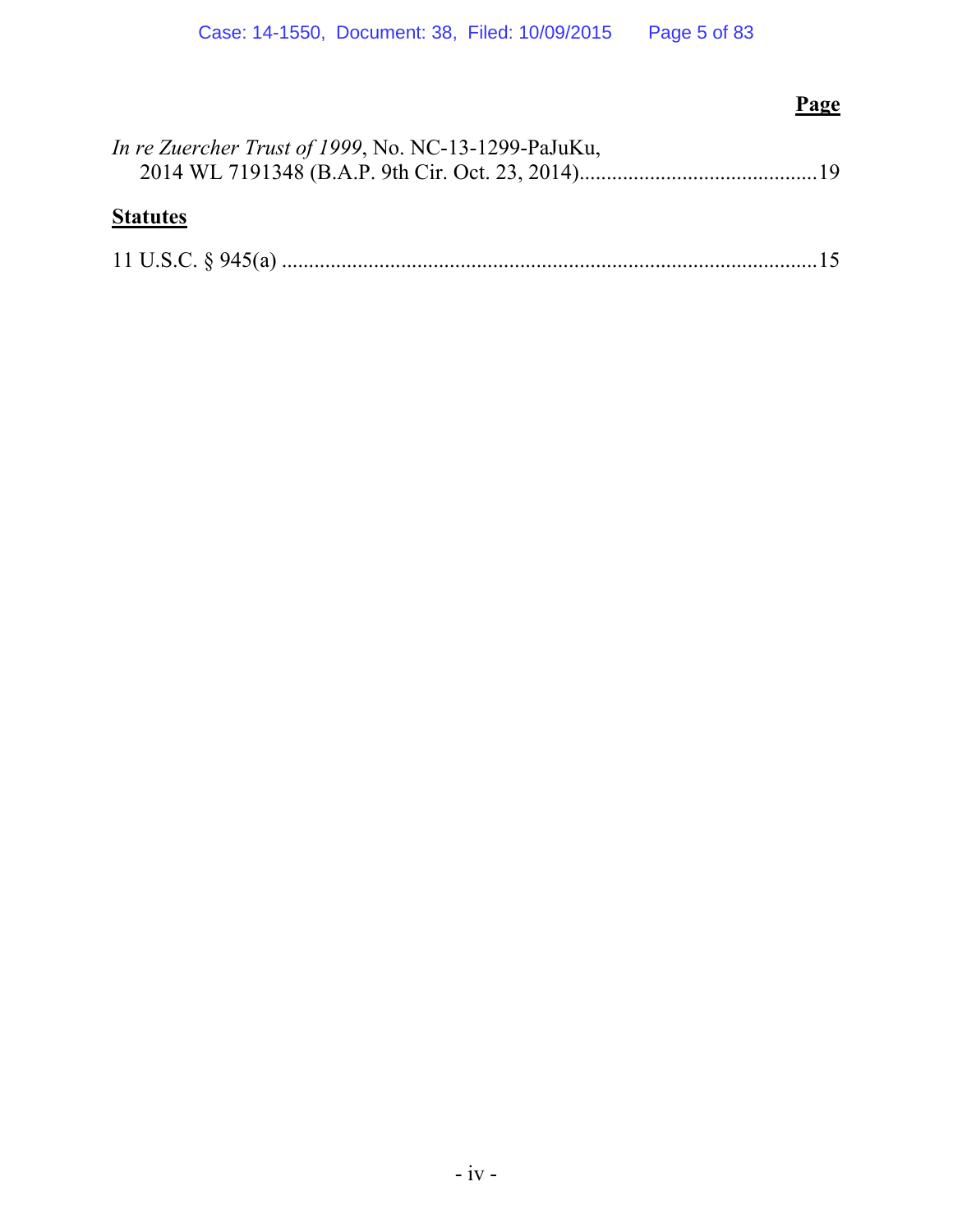Appellants (collectively, "Franklin") object to the *Motion To Dismiss The Appeal As Equitably Moot* [ECF 34] (the "Motion") filed by appellee City of Stockton, California (the "City").<sup>1</sup>

#### **I. INTRODUCTION**

 $\overline{a}$ 

Franklin has appealed confirmation of the City's plan of adjustment (the "Plan"), which reinstated \$412 million of unfunded pensions, delivered recoveries of 52%-100% to creditors holding half a billion dollars in other claims, but discharged Franklin's \$30.5 million unsecured claim by a payment of under 1%. A fundamental premise of this appeal is that the City can pay more to Franklin without altering recoveries of other creditors or otherwise unraveling the Plan.

The Plan became effective and was consummated in February 2015. Notwithstanding consummation, the City did not assert that Franklin's appeal was equitably moot when it filed its answering brief three months later, in May 2015. Only now, at the eleventh hour with the case ready for argument, does the City claim that the Court should dismiss the appeal without reaching the merits. The City states that Franklin forfeited the right to appeal because it filed a "pro forma" motion for stay that was denied by the Bankruptcy Court, and argues that the Court is powerless to fashion any effective relief in respect of the discriminatory and punitive Plan. This is both factually and legally incorrect.

<sup>1</sup> Citations below are to the Exhibits to the Motion ("Ex."), Franklin's Opening Brief ("OB") and Reply Brief ("RB"), and the Excerpts of Record ("ER").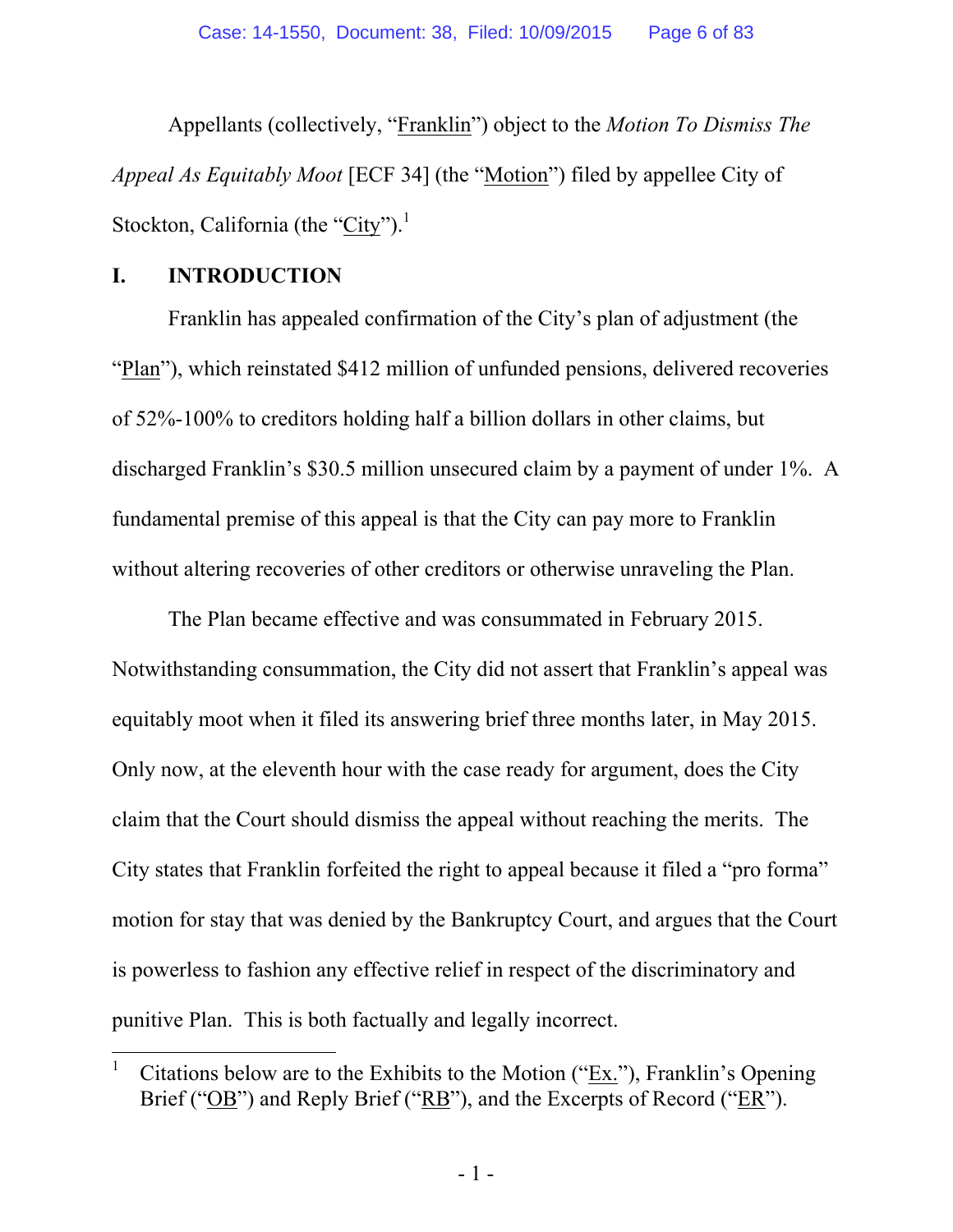To start, the City waived the mootness argument by not raising it previously. All facts alleged in the Motion were at the City's disposal months before it briefed the merits in May 2015. The City even moved to dismiss a confirmation appeal of another creditor who appealed directly to the Ninth Circuit, citing the exact same facts, *before* it filed its answering brief in this case. Apparently hoping for a preemptive ruling from the Ninth Circuit, the City withheld its mootness argument to this Court until the conclusion of briefing and the eve of argument. The City has forfeited any right to seek dismissal on "equitable" grounds.

Further, contrary to the City's claim, Franklin was not required to seek, much less obtain, a stay pending appeal on the facts here. In any event, Franklin diligently sought a stay well before effectiveness of the Plan, and the Bankruptcy Court concluded that effective relief ("more money for Franklin") would be available in the event of reversal without unraveling the Plan. The City does not dispute that finding or claim that it is unable to pay more to Franklin.

More basically, the equitable mootness doctrine should not be extended to municipal bankruptcy cases because it is based on prudential concerns that have no place in chapter 9. As the Bankruptcy Court recognized, a municipal debtor like the City cannot go out of business. In the event of reversal of confirmation, the City always will be able to provide at least some "fractional" relief without unduly or inequitably impairing the rights of others.

- 2 -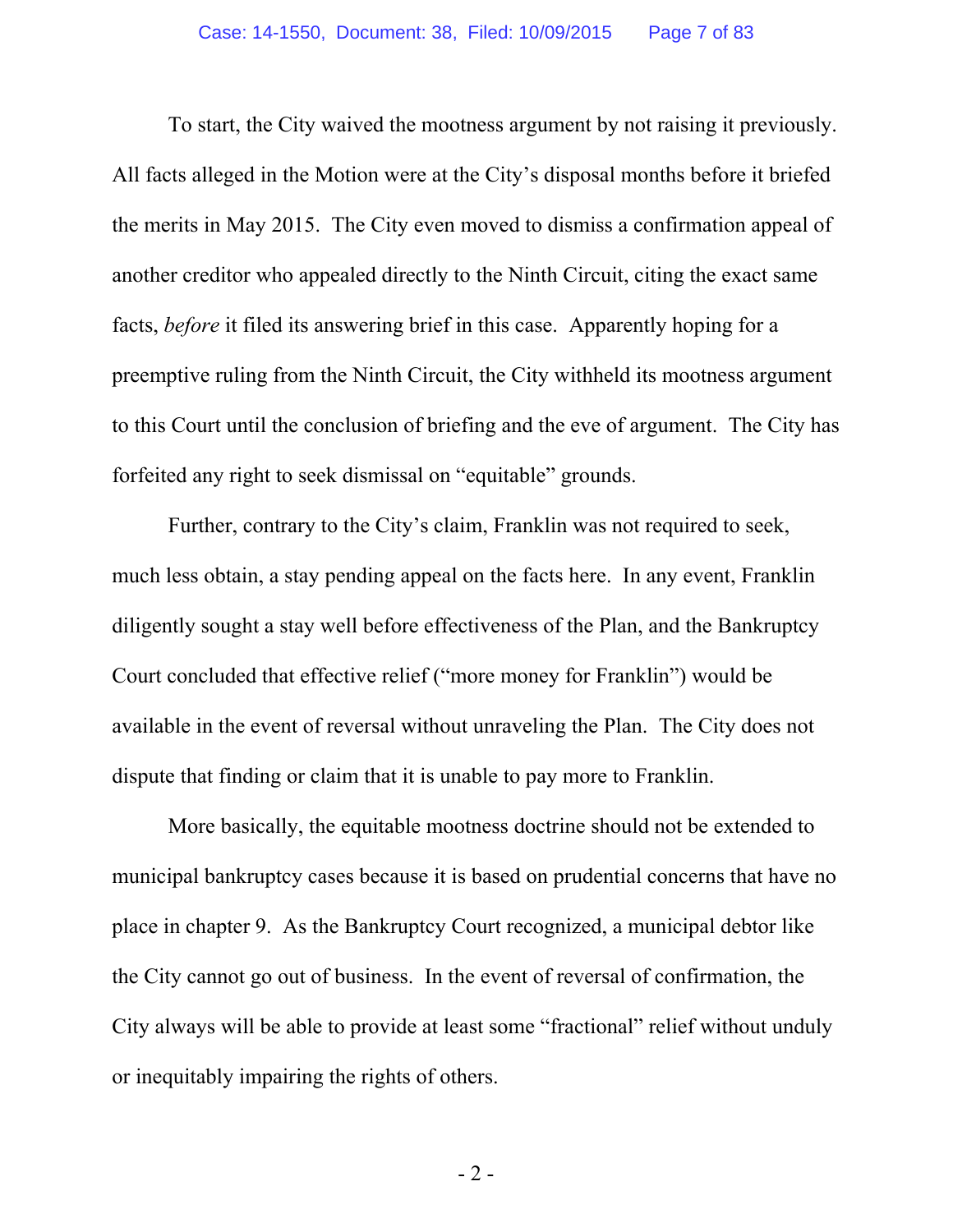Finally, if there is any question about whether equitable mootness might bar this appeal, the Motion should be transferred to the merits panel for disposition (just as the Ninth Circuit did with the other pending appeal of the Plan). The issue presented by the Motion is whether "the bankruptcy court can fashion effective and equitable relief without completely knocking the props out from under the plan." Mot. at 14. A core issue on the merits is whether the City can pay more than 1% on Franklin's unsecured claim. Those issues are inextricably intertwined and should be considered by the same panel at the same time.

#### **II. BACKGROUND**

The Plan provided for a payment of approximately \$285,000 (less than 1%) on Franklin's \$30.5 million unsecured claim for bonds issued by the City in 2009. OB at 15-17. In contrast, the Plan provided for other unsecured claims to recover between 52% to 100%, while leaving more than \$400 million in unfunded prepetition pension obligations unimpaired. *Id.* at 9-17.

Franklin objected to confirmation. Over the course of the five-day confirmation trial, Franklin established that the City had the ability to pay more than \$285,000 on Franklin's unsecured claim, even if it did not impair pensions or alter the treatment of other creditors under the Plan. *Id.* at 17-21 and 34-39; RB at 10-17. Franklin argued that the Plan therefore violated the "best interests of creditors" requirement of section 943(b)(7) of the Bankruptcy Code and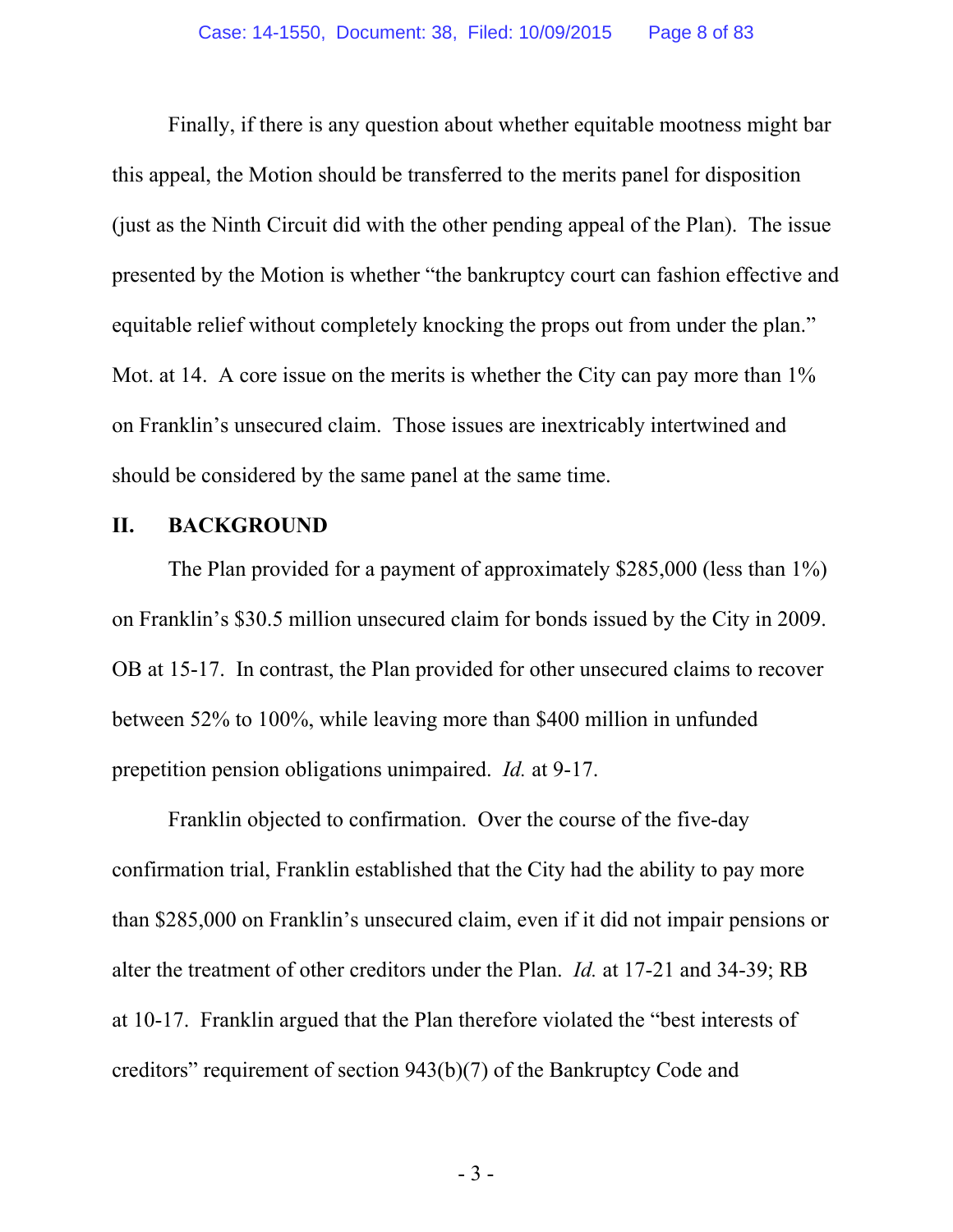improperly classified, disparately treated, and unfairly discriminated against its unsecured claim. OB at 25-76; RB at 5-37.

The Bankruptcy Court overruled Franklin objection in an oral ruling on October 30, 2014. OB at 5-6. Thirteen days later – before any written ruling, confirmation order, or consummation of the Plan – Franklin appealed and filed a motion for stay pending appeal. Ex. D (motion). Franklin noted that, "[a]bsent a stay of confirmation, the City undoubtedly will argue that Franklin's appeal is equitably moot," *id.* at 2, the risk of which would constitute irreparable injury for purposes of the stay analysis, *id.* at 10-11; *see also* Ex. F at 3 (reply).

Franklin, however, stated that it did "not believe that its appeal can or should be dismissed" because "there are many effective and equitable remedies that an appellate court can and will craft to protect Franklin's rights" and because the equitable mootness doctrine should not be applied in chapter 9. Ex. D at 10-11 (motion). Franklin explained that, "because the City will have sufficient future resources with which it can make payments that will provide Franklin with a reasonable recovery over time even if the Plan is consummated, there can be no equitable mootness." *Id*. at 11.

The City opposed a stay but refused to state whether it would try to dismiss Franklin's appeal on mootness grounds. Ex. E at 4 (objection). Notably, the City did not argue that Franklin should post a bond for a stay. To the contrary, it

- 4 -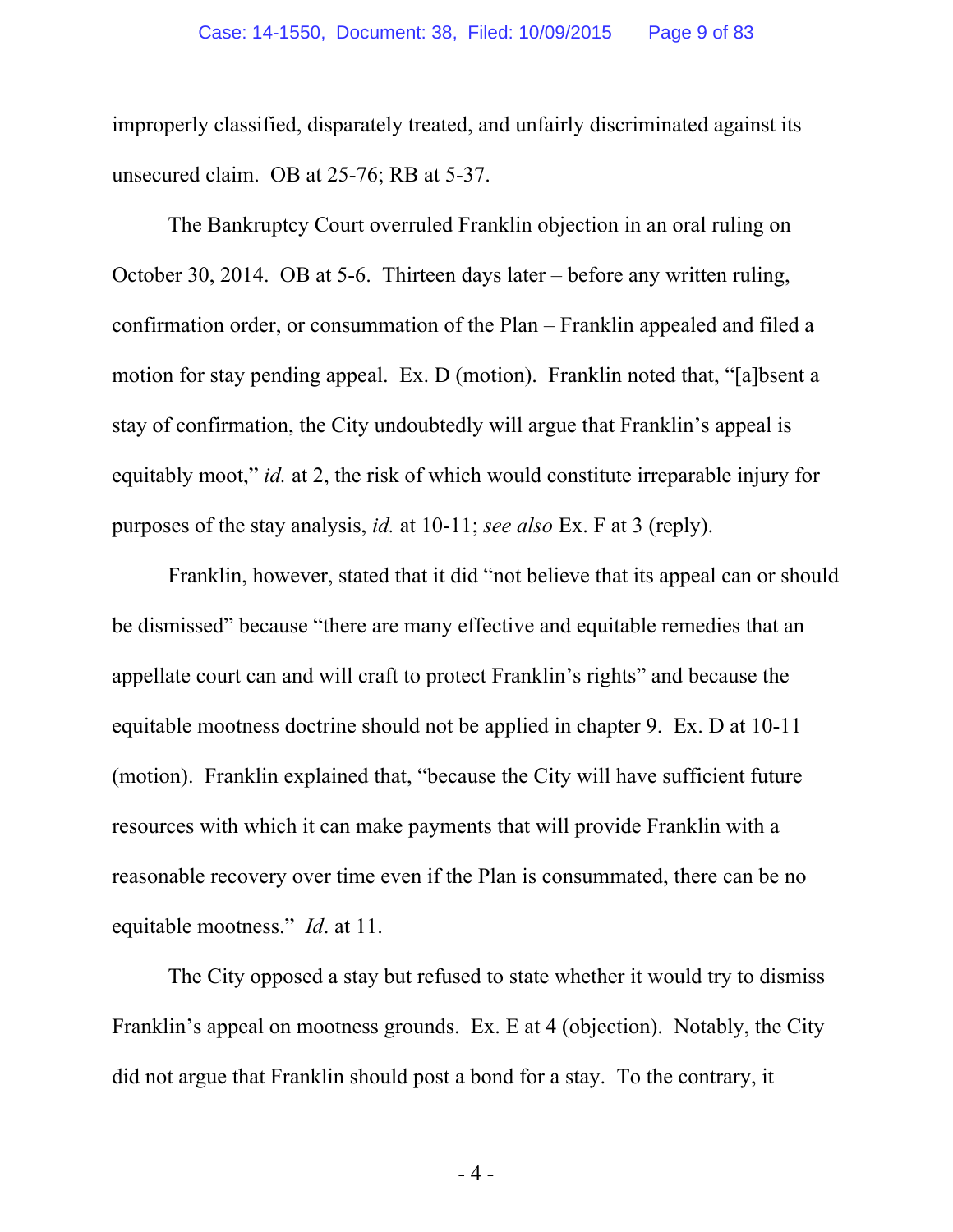claimed that "[t]here is *no bond* that could secure the City and other interested

parties." *Id.* at 9 (emphasis added).

The Bankruptcy Court denied the request for a stay in an oral ruling on

January 20, 2015. The Court agreed that effective relief – which "would involve

more money for Franklin" – could be fashioned on appeal:

The question is, could an []appropriate remedy be fashioned that would not require reeling back in, for example, all the payments to retirees, and *I have no difficulty perceiving the possibility of any number of likely solutions . . . in the event of a reversal on appeal*. Those solutions . . . would involve more money for Franklin . . . .

. . . I am confident . . . that the City is going to be around, and it's still going to have the citizenry of a couple hundred thousand people. And with its finances on more stable footing, it's conceivable that some additional funds could be made available to Franklin if the appellate court put the matter back to me, and that could be done without disturbing in any way the payments to . . . other unsecured creditors.

. . . [A]s I look at the possibilities of the "what if," *I'm not terrified of the potential consequences*, understanding that this is a financial situation in which the maximum exposure is right around \$32 million.

So I do not see that significant or irreparable harm would come to the Franklin entities without a stay. Entirely without a stay and it marched on through and the appellate court reversed, even if that reversal was five or six years from now, *the bankruptcy court, either I or my successor, could fashion a remedy that would amount to an adjustment that would take the reversal into account appropriately without having to upset too much of the compromises that have been reached*.

ER479-80 (emphasis added).

A month later, the Bankruptcy Court issued a written opinion on

confirmation and entered a confirmation order, and the Plan became effective on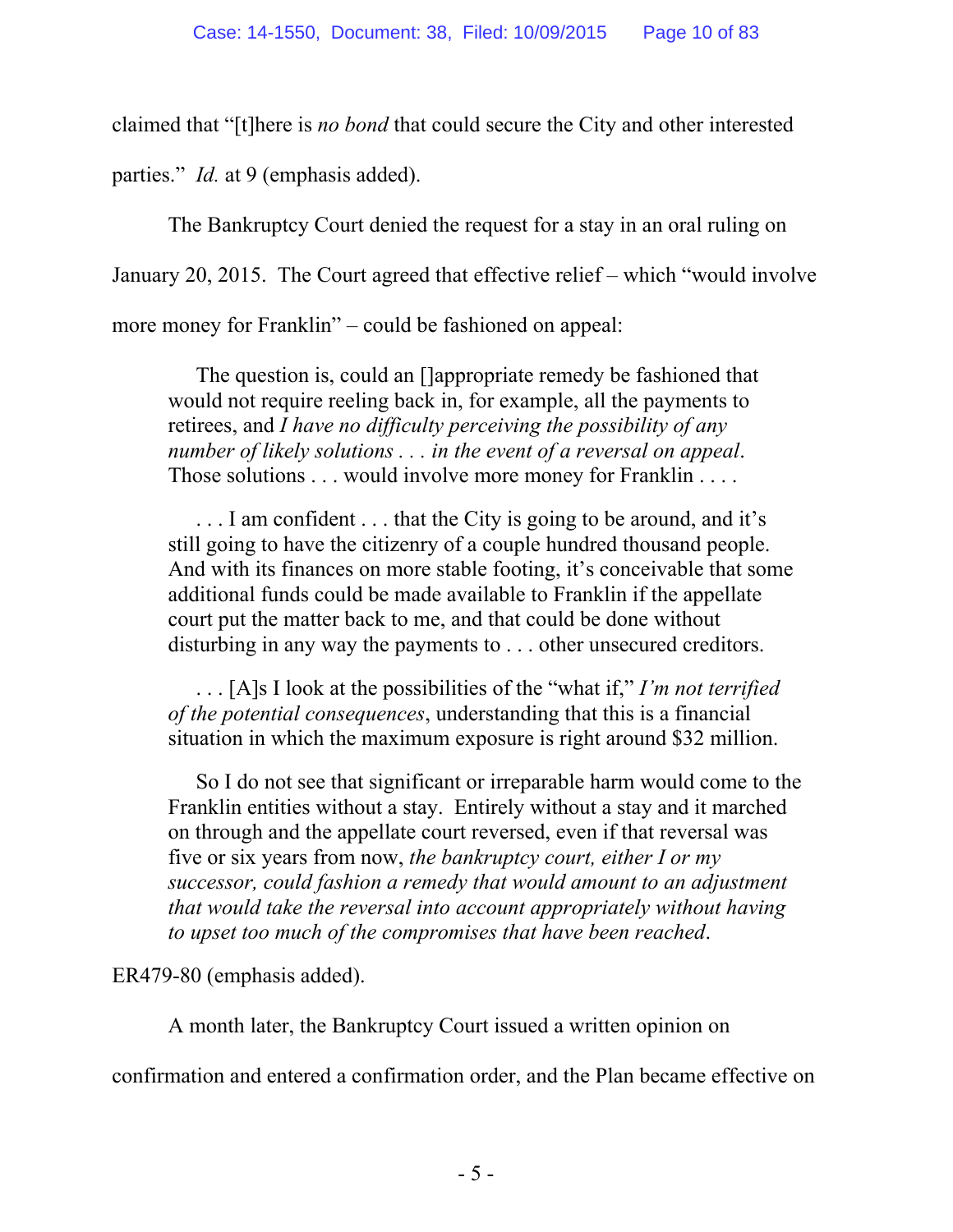February 25, 2015. Mot. at 7. Pursuant to an agreed schedule [ECF 14], Franklin filed its Opening Brief on March 23, 2015, the City filed its Answering Brief on May 28, 2015, and Franklin filed its Reply Brief on June 25, 2015.

In the meantime, on May 18, 2015 – ten days *before* it filed its Answering Brief – the City moved to dismiss a separate appeal of the Plan taken by another creditor (Cobb) directly to the Ninth Circuit. *See* Mot. at 1 n.1; 9th Cir. Case No. 14-17269, ECF 19-1 (*Exhibit 1*). The City's motion, filed at the same time as and incorporated into its answering brief on the merits in the Cobb appeal, made the same arguments that the City now makes to this Court. *Id.* at 1. Among other things, the City claimed that, by May 2015, "virtually all of the Plan transactions [had] been accomplished." 9th Cir. Case No. 14-17269, ECF 30 at 2 (*Exhibit 2*).

The City, however, made no mootness argument in its Answering Brief filed ten days later in *this* case, despite its claim that all actions to consummate the Plan had been taken. Likely hoping for a favorable disposition by the Ninth Circuit in the Cobb matter, the City waited four more months – and more than seven months after the Plan had been consummated – to file its Motion here.

#### **III. THE CITY WAIVED ITS MOOTNESS ARGUMENT**

An appellee that fails to make an argument in its answering brief waives the right to raise the issue at a later date. *See, e.g.*, *Aguilar-Turcios v. Holder*, 740 F.3d 1294, 1302 n.11 (9th Cir. 2014) (appellee waived argument not raised until

- 6 -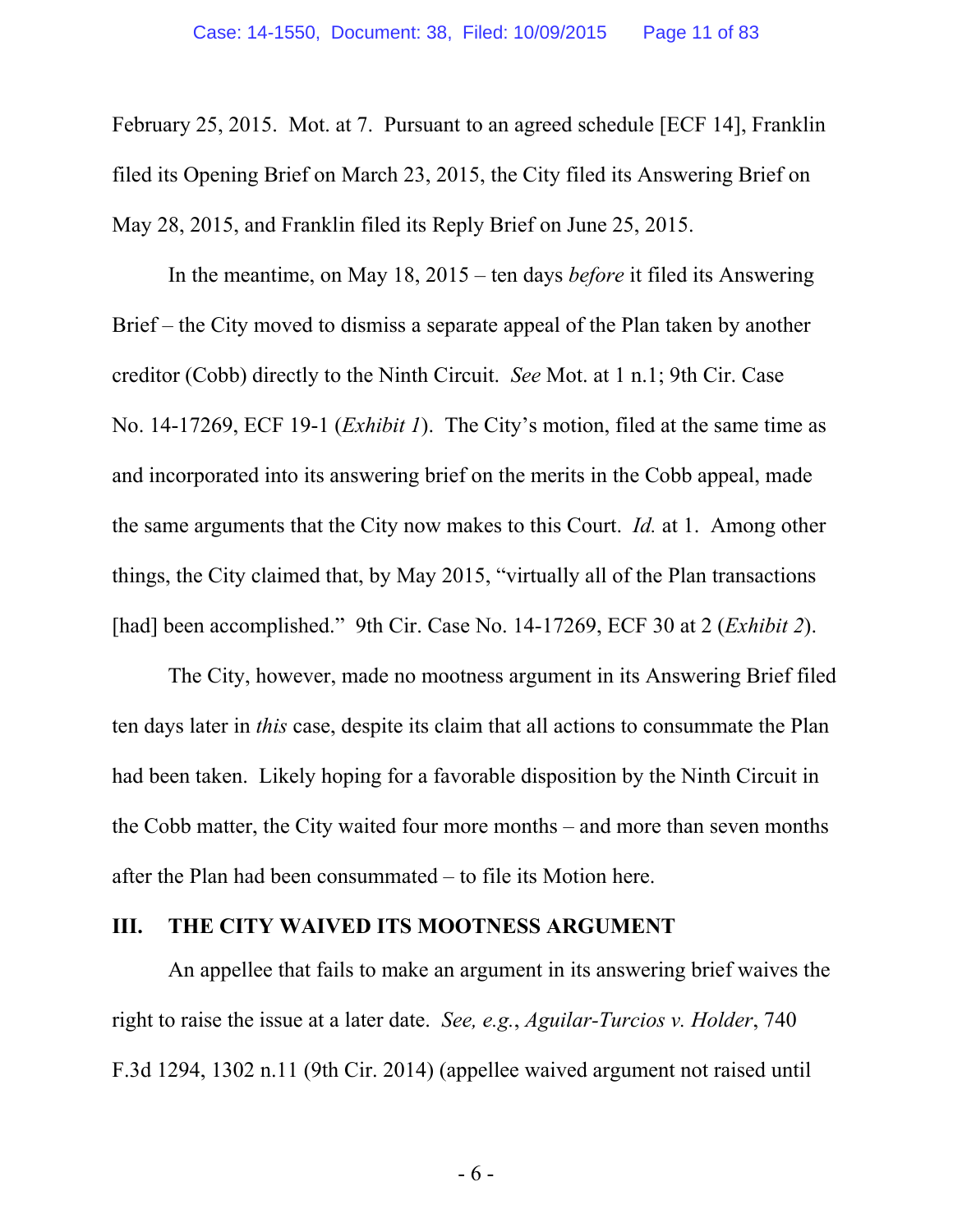petition for rehearing); *Clem v. Lomeli*, 566 F.3d 1177, 1182 (9th Cir. 2009) ("where Appellees fail to raise an argument in their answering brief, they have waived it") (quotation omitted); *City of Thousand Oaks v. Verizon Media Ventures*, 69 F. App'x 826, 828 (9th Cir. 2003) (same).

The City did not argue in its Answering Brief that Franklin's appeal was equitably moot despite the fact that the Plan had been consummated three months earlier. The City cannot credibly assert that it was unaware of the equitable mootness doctrine or that new facts justify its belated attempt to raise the issue after the close of briefing. Equitable mootness was the centerpiece of Franklin's motion for stay pending appeal, and the City invoked the doctrine in moving to dismiss Cobb's appeal before it briefed the merits here. In fact, the declarations submitted with the Motion are virtually identical (almost word-for-word) to the declarations submitted with the City's motion to dismiss Cobb's appeal. Each points to payments made and transactions effected months before the City filed its Answering Brief here. *Compare* Exs. A-C (Carney, Schwarz, and Runner declarations) *with* Exhibit 1 at 17-38 (Burke, Schwarz, and Runner declarations).

The City clearly made a tactical decision to wait, apparently hoping that the Ninth Circuit would rule in its favor in the Cobb appeal. In so doing, the City waived the right to seek an "equitable" dismissal of Franklin's appeal.

- 7 -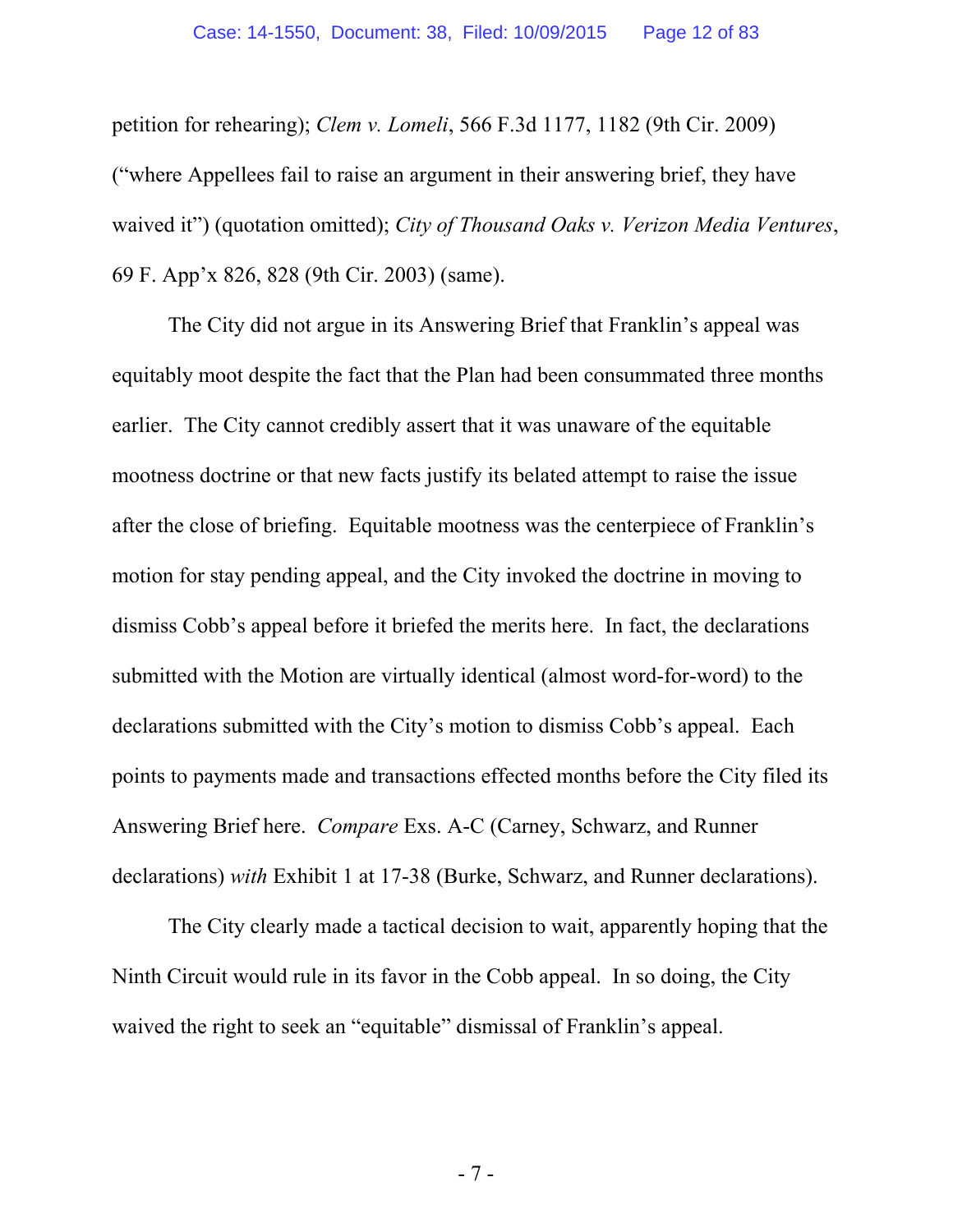#### **IV. FRANKLIN'S APPEAL IS NOT EQUITABLY MOOT**

Equitable mootness is a "prudential" and "'judge-made abstention doctrine.'" *In re Mortgages, Ltd.*, 771 F.3d 1211, 1214 & n.2 (9th Cir. 2014) [*Mortgages I*] (quoting *In re SemCrude, L.P.*, 728 F.3d 314, 317 & n.2 (3d Cir. 2013)). It is a doctrine in "tension" with the "strict duty" and "virtually unflagging obligation" of federal courts "to exercise the jurisdiction that is conferred upon them by Congress." *Quackenbush v. Allstate Ins.*, 517 U.S. 706, 716 (1996); *see Lexmark Int'l v. Static Control Components*, 134 S. Ct. 1377, 1386 (2014); *Bennett v. Jefferson Cnty.*, 518 B.R. 613, 634 (N.D. Ala. 2014).

The doctrine's "judge-made origin, coupled with the responsibility of federal courts to exercise their jurisdictional mandate, obliges [the Court] . . . to proceed most carefully before dismissing an appeal as equitably moot." *SemCrude*, 728 F.3d at 318. "The doctrine is quite rightly limited in scope and cautiously applied." *In re One2One Commc'ns*, \_\_ F.3d \_\_, No. 13-3410, 2015 WL 4430302, \*4 (3d Cir. July 21, 2015) (quotations omitted).

"The presumptive position remains that federal courts should hear and decide on the merits cases properly before them." *SemCrude*, 728 F.3d at 326. "The party seeking to invoke the doctrine bears the burden of overcoming the strong presumption that appeals from confirmation orders of reorganization plans – even those not only approved by confirmation but implemented thereafter (called

- 8 -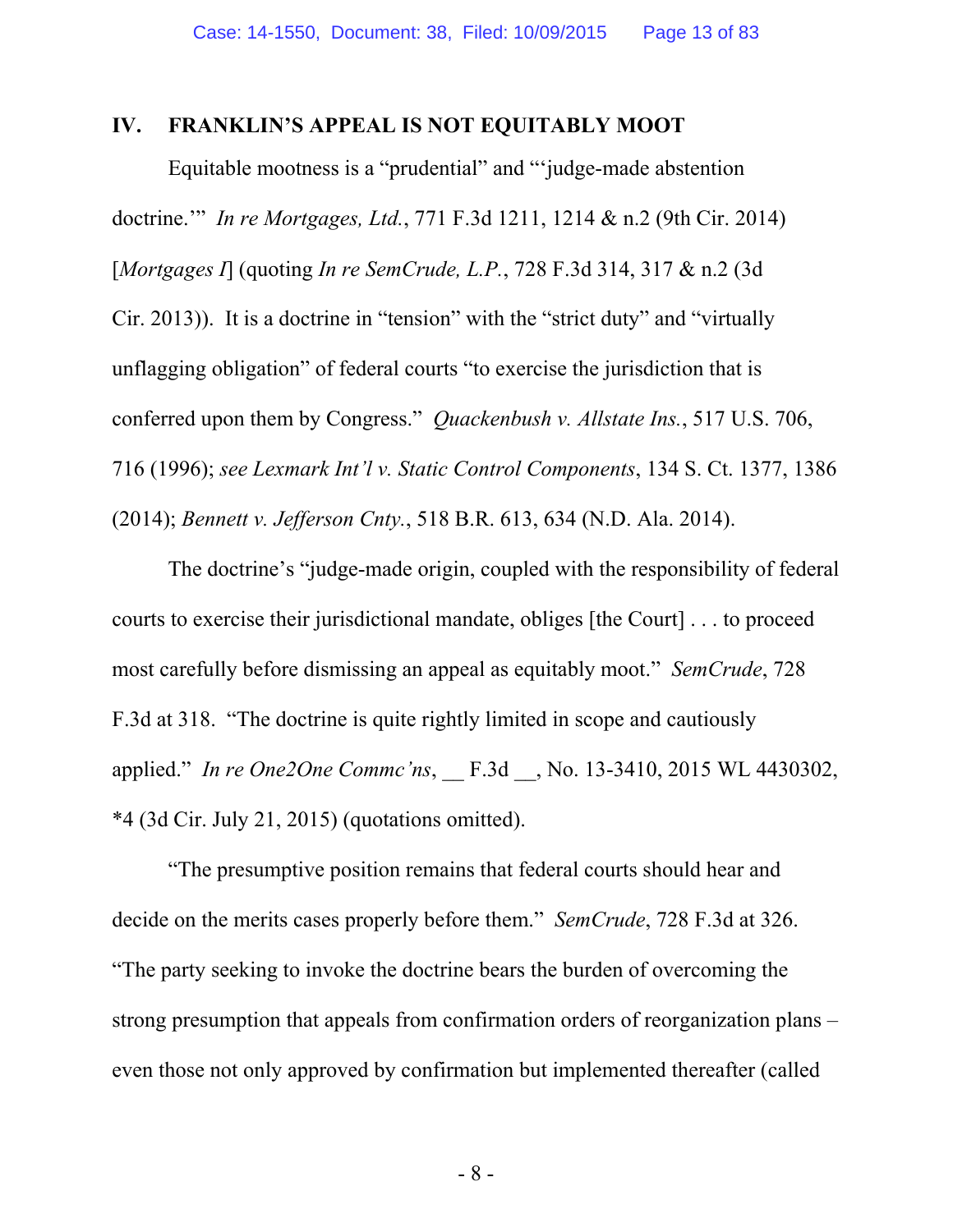'substantial consummation' or simply 'consummation') – need to be decided." *In re Tribune Media*, \_\_ F.3d \_\_, No. 14-3332, 2015 WL 4925923, \*4 (3d Cir. Aug. 19, 2015). Consequently, "[t]he party moving for dismissal on mootness grounds bears a heavy burden," *Mortgages I*, 771 F.3d at 1214, and dismissal is "rare, occurring only where there is sufficient justification to override the statutory appellate rights of the party seeking review," *SemCrude*, 728 F.3d at 326-27.

Specifically, equitable mootness applies *only* "when a 'comprehensive change of circumstances' has occurred so 'as to render it inequitable for [the] court to consider the merits of the appeal.'" *In re Thorpe Insulation Co.*, 677 F.3d 869, 880 (9th Cir. 2012) (quoting *In re Roberts Farms*, 652 F.2d 793, 798 (9th Cir. 1981)). "The question is whether the case 'presents transactions that are so complex or difficult to unwind that the doctrine of equitable mootness would apply.'" *Id.* (quoting *In re Lowenschuss*, 170 F.3d 923, 933 (9th Cir. 1999)); *see, e.g.*, *One2One*, 2015 WL 4430302 at \*3 ("Before there is a basis to avoid deciding the merits of an appeal, we must first determine that granting the requested relief is almost certain to produce a 'perverse' outcome – significant 'injury to third parties' and/or 'chaos in the bankruptcy court' from a plan in tatters. Only in such circumstances is equitable mootness a valid consideration.") (citation omitted).

An appeal of confirmation is *not* equitably moot where, on remand, "the bankruptcy court can fashion effective and equitable relief without completely

- 9 -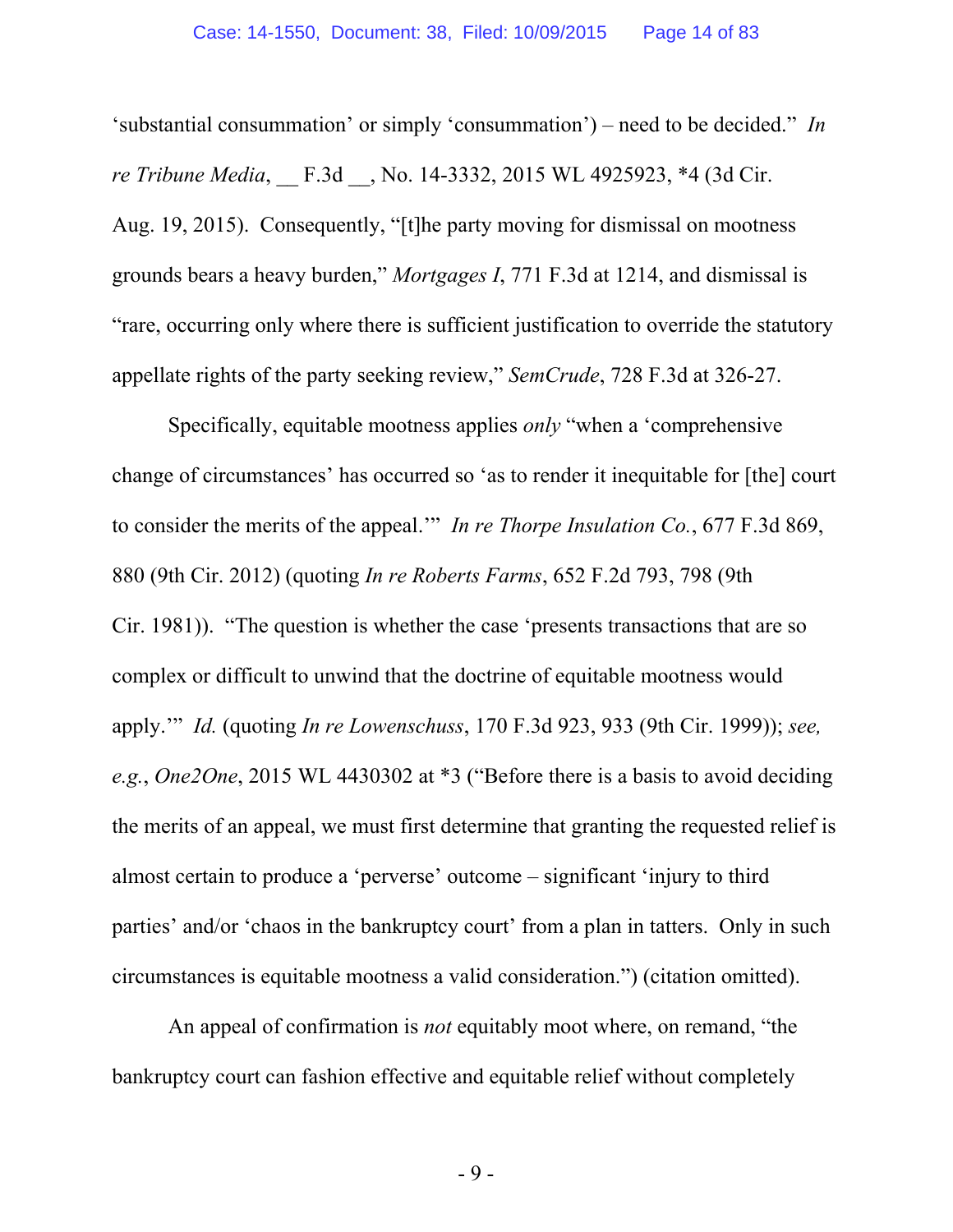knocking the props out from under the plan and thereby creating an uncontrollable situation." *Thorpe*, 677 F.3d at 881; *see, e.g.*, *In re Transwest Resort Props.*, \_\_ F.3d \_\_, No. 12-17176, 2015 WL 5332447, \*7 (9th Cir. Sept. 15, 2015) ("most important[] consideration . . . is whether the bankruptcy court could fashion equitable relief without completely undoing the plan"); *In re Mortgages, Ltd.*, 771 F.3d 623, 629 (9th Cir. 2014) [*Mortgages II*] ("most importantly, we look to whether the bankruptcy court on remand would be able to fashion an equitable remedy") (quotation omitted); *In re Focus Media*, 378 F.3d 916, 924 (9th Cir. 2004) (not moot where appellate relief "would not require the bankruptcy court to unravel a complicated bankruptcy plan") (quotation omitted); *In re Baker & Drake, Inc.*, 35 F.3d 1348, 1352 (9th Cir. 1994) (not moot where not "a situation in which we have the impossible task of putting Humpty Dumpty together again").

Any measure of equitable relief is sufficient to defeat a claim of mootness. "Where equitable relief, though incomplete, is available, the appeal is not moot." *Thorpe*, 677 F.3d at 883; *see, e.g.*, *Transwest*, 2015 WL 5332447, at \*7 (same); *In re Pacific Lumber Co.*, 584 F.3d 229, 241 (5th Cir. 2009) (not moot even where "a creditor could not obtain full relief"); *In re Chateaugay Corp.*, 10 F.3d 944, 954 (2d Cir. 1993) (not moot where "fractional recovery" is possible).

Also, "equitable mootness applies to specific claims, not entire appeals. In exercising its discretionary power to dismiss an appeal on mootness grounds, a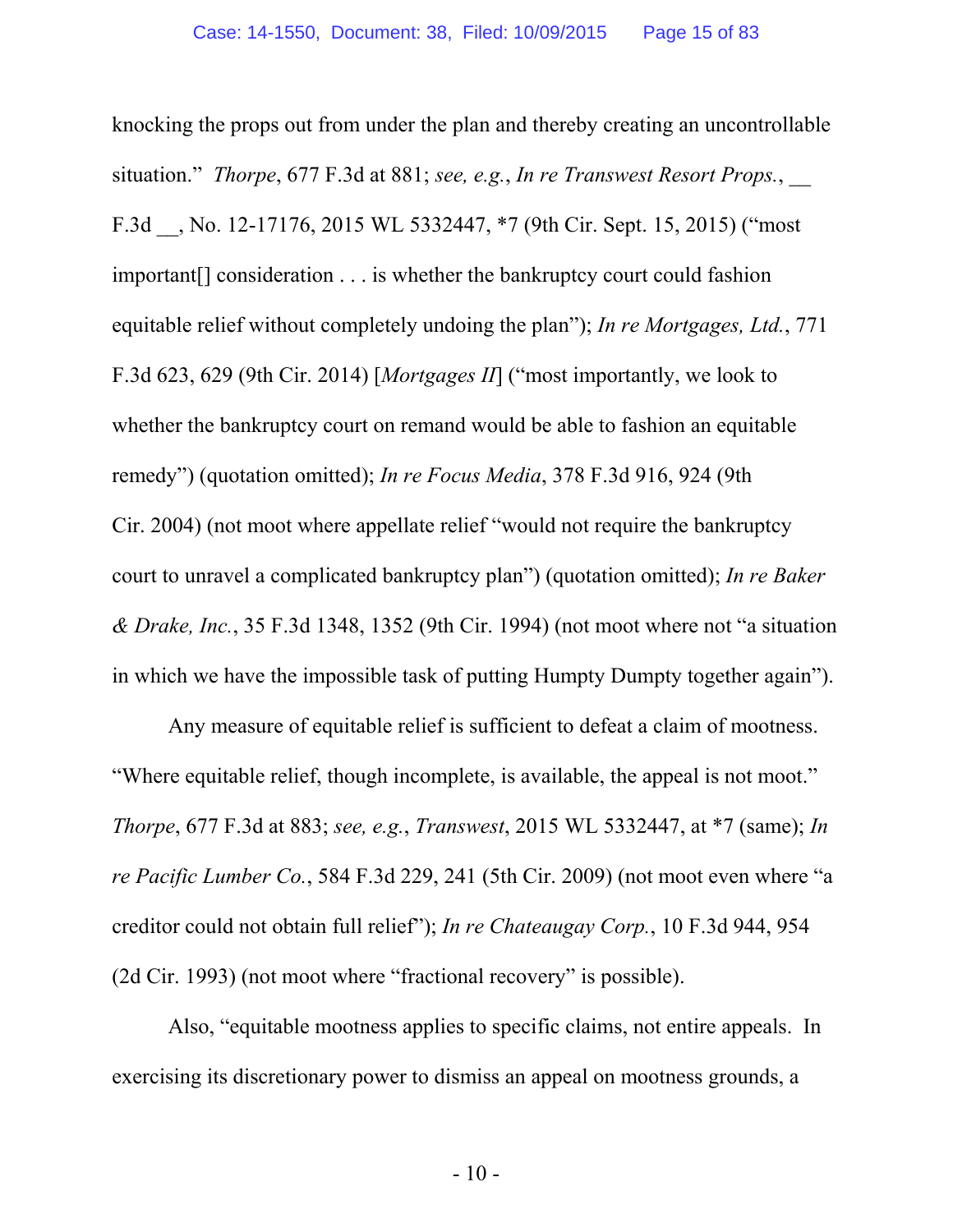court cannot avoid its obligation to scrutinize each individual claim, testing the feasibility of granting the relief against its potential impact on the reorganization scheme as a whole." *Pacific Lumber*, 584 F.3d at 241 (quotation omitted); *see, e.g.*, *Transwest*, 2015 WL 5332447, at \*4 ("the equitable mootness analysis must be applied separately to each objection"). Equitable mootness is applied, if at all, "with a scalpel rather than an axe." *Pacific Lumber*, 584 F.3d at 240.

#### **A. The Court Can Fashion Effective And Equitable Relief Without Unraveling The Plan.**

At trial, Franklin established that the City could pay more than 1% on Franklin's unsecured claim without impairing unfunded pensions or altering the treatment of other creditors. OB at 17-21 and 34-39; RB at 10-17. On appeal, Franklin seeks relief based on that premise: "Franklin requests that this Court reverse and remand with directions that the City provide fair, reasonable, and nondiscriminatory treatment to Franklin's unsecured claim. The Bankruptcy Court concluded that such relief would be available upon reversal without disturbing the balance of the City's Plan, and justice demands that it be ordered here." OB at 84; RB at 3 ("That is all that Franklin asks.").

None of the declarations attached to the City's Motion claim that the City could not pay more money on Franklin's unsecured claim. At most, the declarations purport to establish consummation of the Plan. But consummation is "not . . . the end of the inquiry." *Thorpe*, 677 F.3d at 882 n.7. The Court must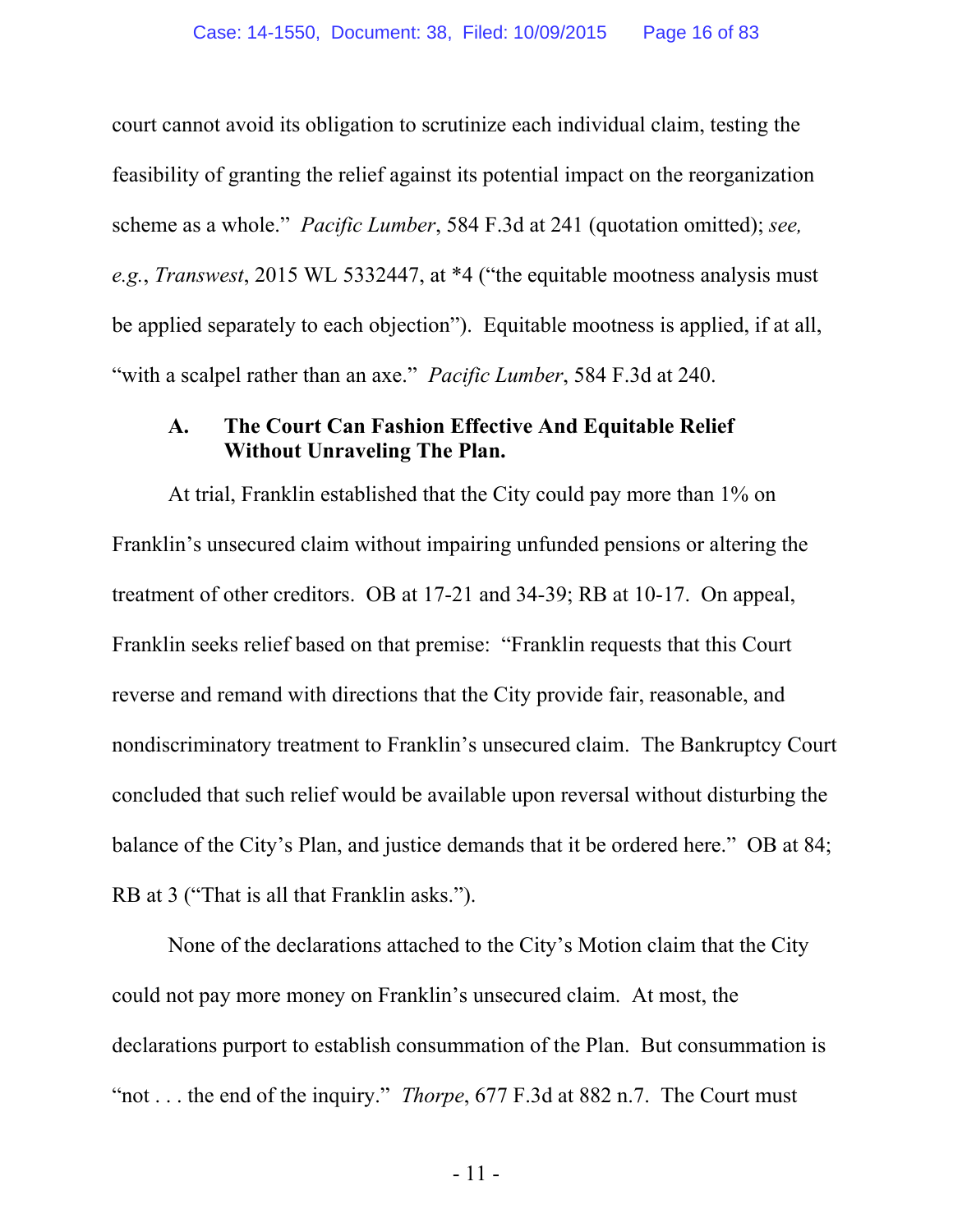"still assess whether effective relief might be given without fully impairing the prior plan and other pertinent circumstances." *Id.*; *see id.* at 883 ("we expect that there are many options open to the bankruptcy court other than complete plan reversal that can remedy some of Appellants' claims if proved valid").

Accordingly, there is no *evidence* to support the foundational premise of the Motion. The relief that Franklin seeks on appeal – greater payment from the City – would not impact any other constituent, and there is no evidence that the City cannot afford to pay any additional amount to Franklin.

The Ninth Circuit recently held that a confirmation appeal was not moot where the appellant might be awarded *even one additional dollar* on its claim. *Transwest*, 2015 WL 5332447, at \*8 ("we see no reason why, if the court were to devise a remedy that required Reorganized Debtors to pay Lender one dollar, for example, the plan would be undone"). It repeatedly has refused to dismiss appeals in which payment of money, with no material impact on a confirmed plan, provided an effective remedy. *E.g.*, *Thorpe*, 677 F.3d at 883 (not moot where court "could require Appellees to contribute more"); *In re Sylmar Plaza, L.P.*, 314 F.3d 1070, 1074 (9th Cir. 2002) (same); *see In re Cascade Rds., Inc.*, 34 F.3d 756, 760 (9th Cir. 1994) ("we can fashion effective relief merely by ordering the trustee to repay the judgment"); *In re Spirtos*, 992 F.2d 1004, 1007 (9th Cir. 1993) (same); *In re International Envtl. Dynamics*, 718 F.2d 322, 326 (9th Cir. 1983) (same).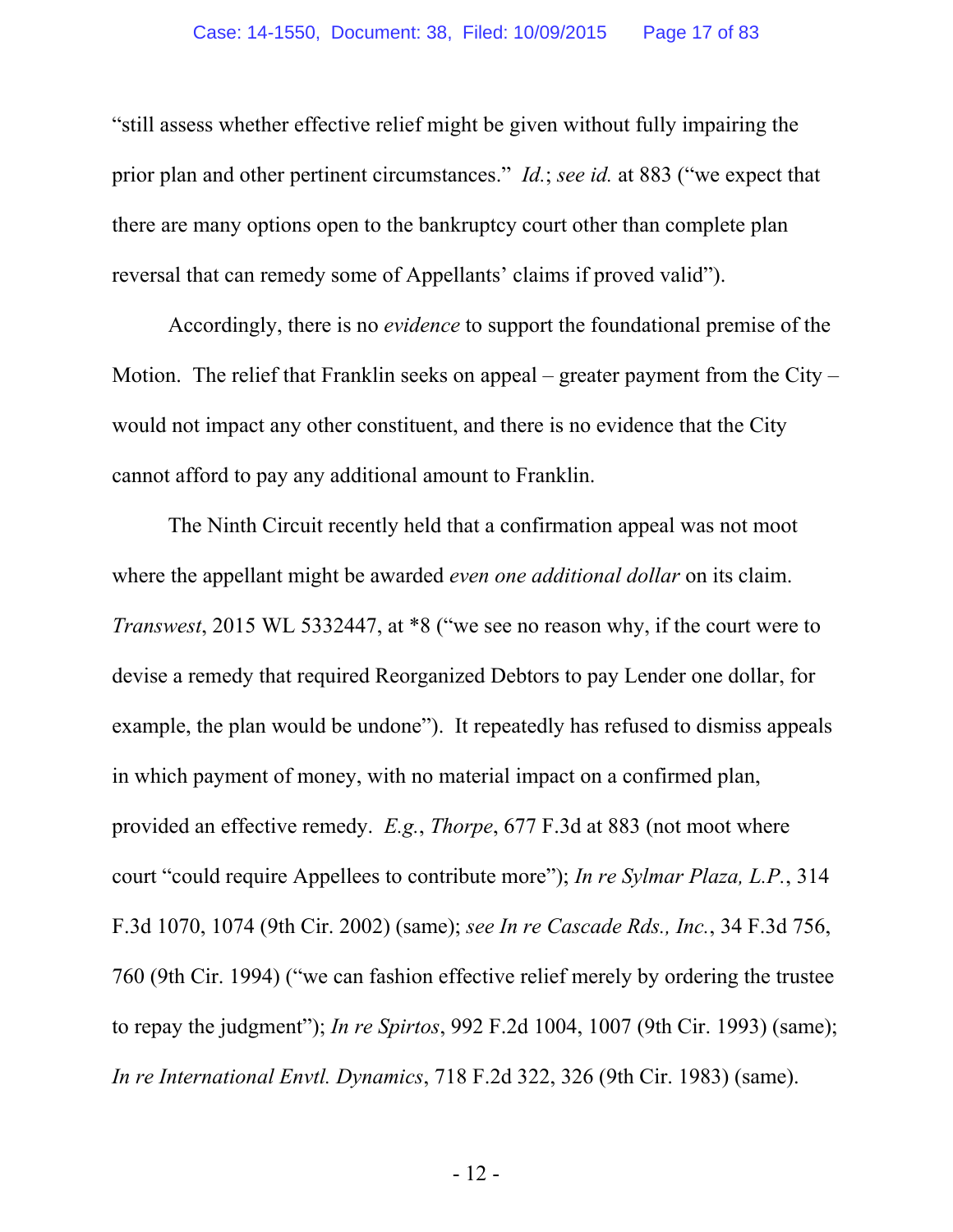Similarly, the Ninth Circuit and this Court routinely reject equitable mootness challenges where, as here, relief would not involve disgorgement of funds received by creditors. *See, e.g.*, *In re Loop 76, LLC*, 578 F. App'x 644, 646 (9th Cir. 2014) (not moot where appellant "is not asking for third-party claimholders to disgorge payments they received under the plan"); *In re Dunlap Oil Co.*, No. AZ-14-1172-JuKiD, 2014 WL 6883069, \*10 (B.A.P. 9th Cir. Dec. 5, 2014) (same); *In re Villalobos*, No. NV-13-1179-JuKiTa, 2014 WL 930495, \*7 (B.A.P. 9th Cir. Mar. 10, 2014) (same).

Moreover, the Plan contemplates payments to creditors over the next three decades. Adjustment to future payments can be an effective, equitable appellate remedy. *See, e.g.*, *In re Dynamic Brokers, Inc.*, 293 B.R. 489, 494 (B.A.P. 9th Cir. 2003) (not moot where "future payments could be adjusted if [the appellant]'s claim must be paid in full"); *In re Tucson Self-Storage, Inc.*, 166 B.R. 892, 896 (B.A.P. 9th Cir. 1994) (same); *see also Tribune*, 2015 WL 4925923, at \*9 (not moot where the court could alter future payments from a litigation trust). $2$ 

 $\overline{a}$ 

<sup>2</sup> The City's reliance on *Tribune* is misplaced. Mot. at 15-16. In that case, one appellant (Aurelius) sought "revocation of the Settlement in the DCL Plan," which would "recall the entire Plan for a redo." *Tribune*, 2015 WL 4925923, at \*7. Unlike Franklin, the appellant "[p]ropose[d] no relief that would not involve reopening the" settlement. *Id.* In contrast, another appellant proposed more limited relief – including alteration of future plan distributions – and was entitled to appellate review on the merits. *Id.* at \*9-\*10.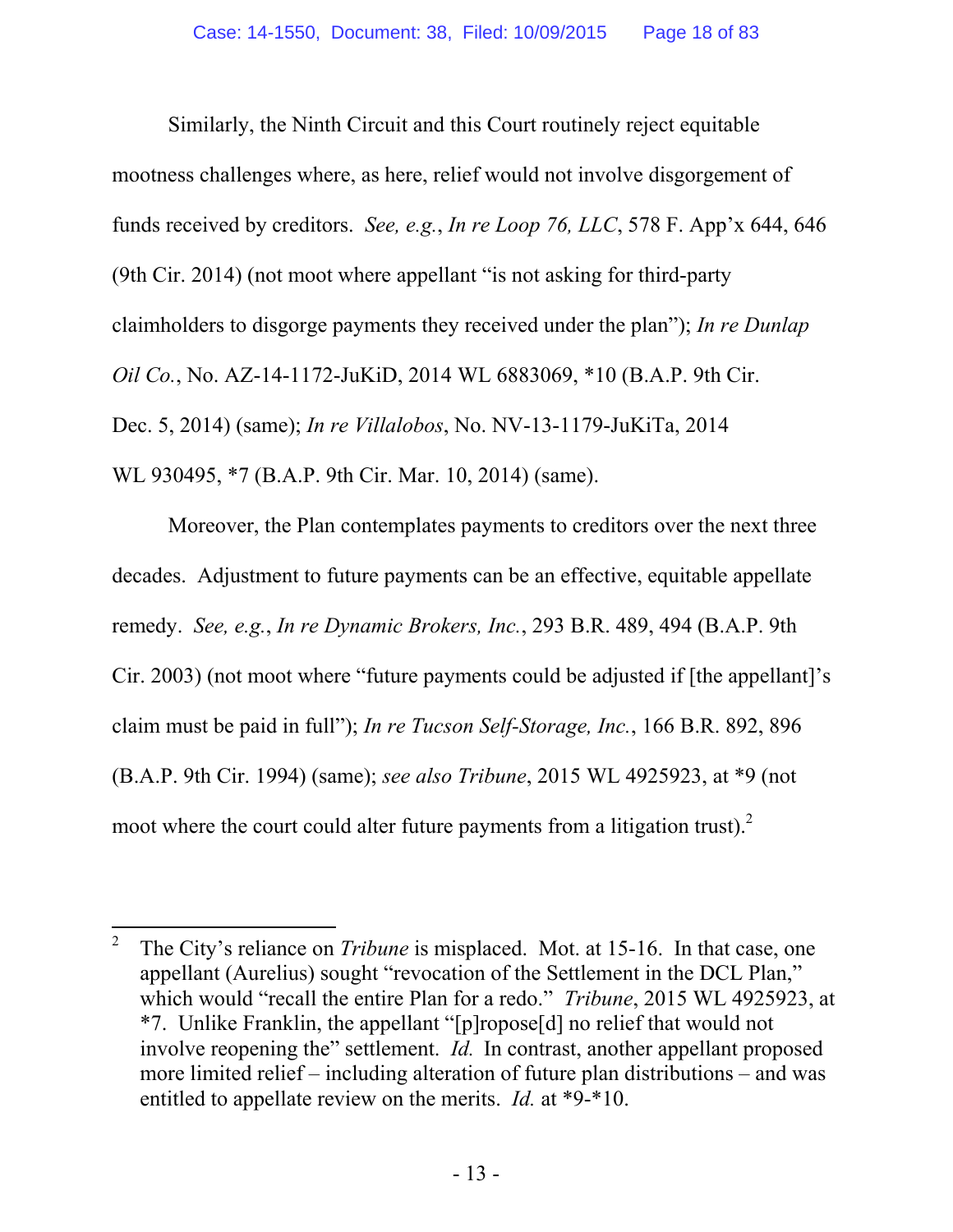The City "failed to point out with any particulars or specifics why or how . . . paying more to [Franklin] would necessarily result in unwinding the entire plan." *In re Red Mountain Mach.*, 471 B.R. 242, 247 (D. Az. 2012). The City makes only the unsupported claim that greater payment would "disrupt the City's ability to resume normal, post-bankruptcy functioning." Mot. at 16. Speculation does not create equitable mootness. *See, e.g.*, *Red Mountain*, 471 B.R. at 247 (no mootness with hypothetical "domino effect on all other aspects of the Plan").

The Bankruptcy Court understood this. The Court denied Franklin's motion for a stay in part because the City could be ordered to pay "more money for Franklin" in the event of reversal without "reeling back in" payments made to other creditors or otherwise unraveling the Plan. The Court stated that "the City is going to be around . . . [a]nd with its finances on more stable footing, it's conceivable that some additional funds could be made available." Those undisputed findings undermine the City's entire mootness argument.

#### **B. The Court Has The Power To Order Relief For Franklin.**

Having failed to show that equitable relief is unavailable, the City tries to hide behind its status as a chapter 9 debtor, arguing that "a bankruptcy court has no power to direct a municipal debtor to pay money or modify an existing plan of adjustment." Mot. at 3; *id.* at 17-18. This is wrong in several ways.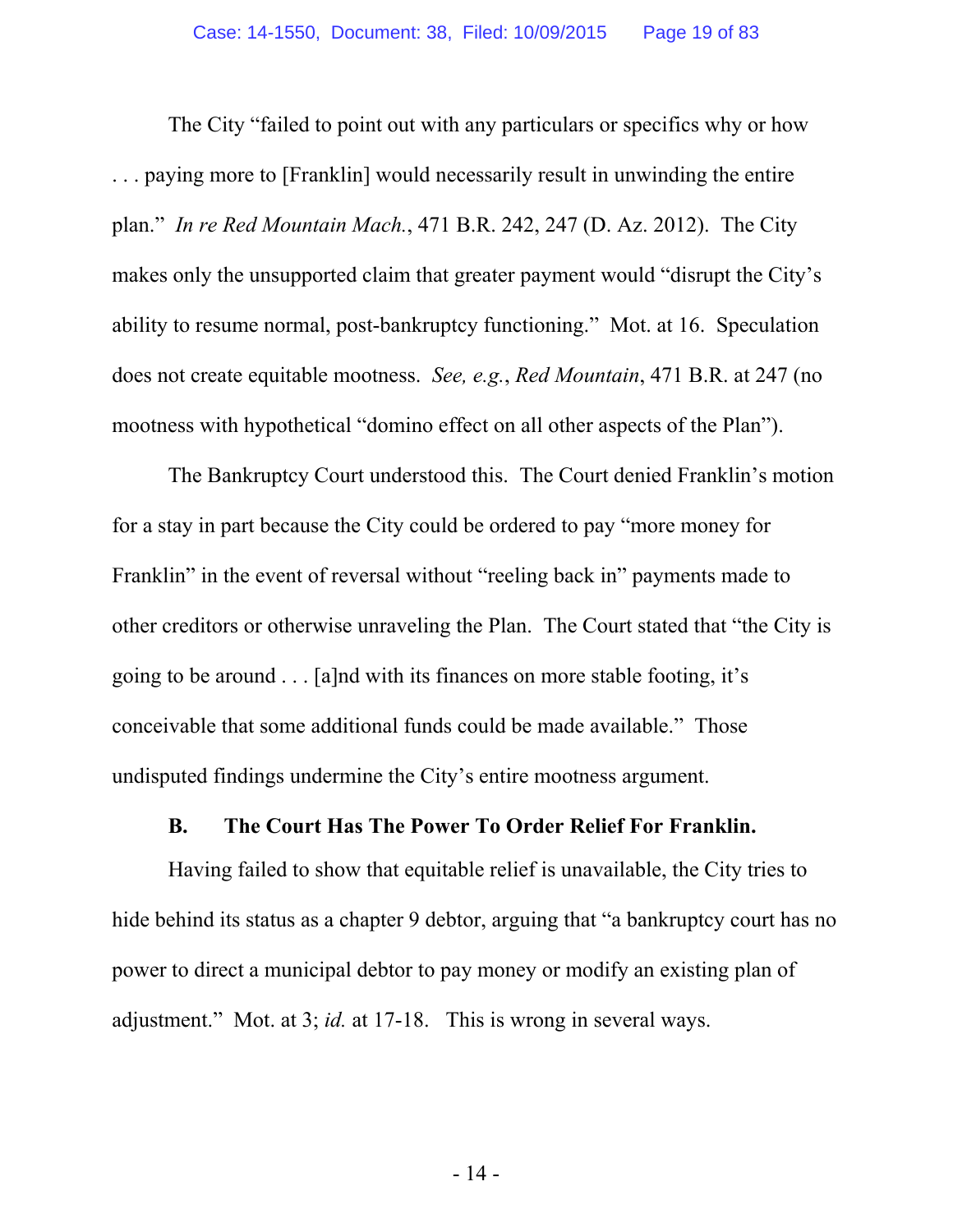To start, the City expressly "consent[ed] to jurisdiction" of the Bankruptcy Court, among other things, "over any matter . . . related to the Chapter 9 Case or [the] Plan," including "such orders as may be appropriate in the event the Confirmation Order is for any reason stayed, revoked, modified, reversed, or vacated." ER293 (Plan Article XII). Consistent with section 945(a) of the Bankruptcy Code, the City also agreed that, "[i]f any term or provision of [the] Plan is held . . . on appeal . . . to be invalid, void, or unenforceable," the Bankruptcy Court "shall have the power to alter and interpret such term or provision to make it valid or enforceable." ER297 (Plan § XIV.B); *see* 11 U.S.C. § 945(a) ("The court may retain jurisdiction over the case . . . as is necessary for the successful implementation of the plan.").

Disregarding that consent, the City asserts that "a bankruptcy court in a chapter 9 case cannot rewrite or modify a plan" and only "may deny the plan or dismiss the case." Mot. at 18. But that is no different than a chapter 11 case. Nothing in chapter 11 authorizes a bankruptcy court to "rewrite or modify" a plan. Following reversal of confirmation, what a bankruptcy court *can* do – both in chapter 9 and chapter 11 – is put the debtor to the *choice* of complying with the mandate of the appellate court (*e.g.*, by providing Franklin with a fair, equitable and nondiscriminatory recovery) or electing to start over with a new plan. That happens all the time, including in chapter 9 cases. *See, e.g.*, *American United Mut.*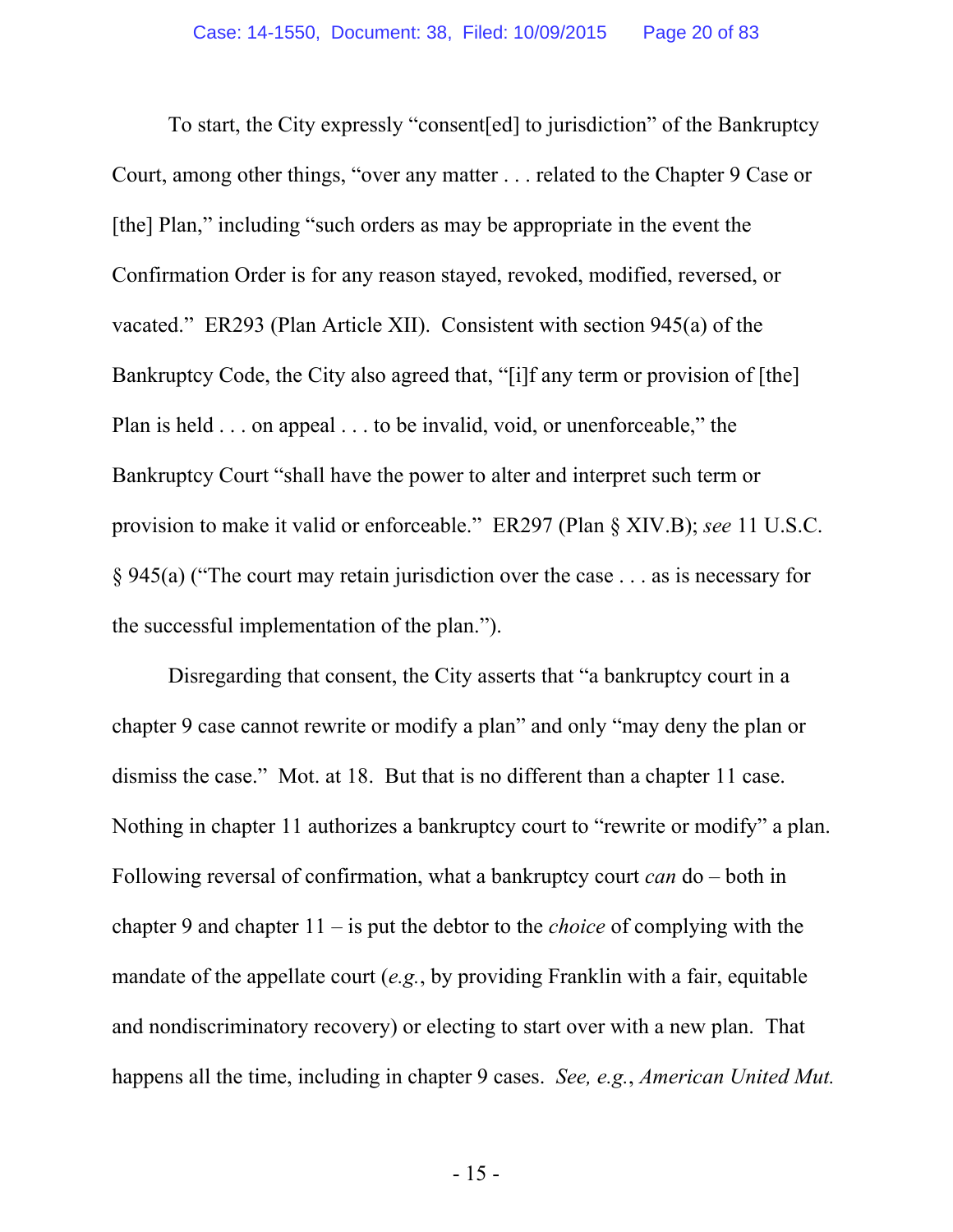*Life Ins. v. City of Avon Park*, 311 U.S. 138, 149 (1940) (reversing confirmation and remanding "for proceedings in conformity with this opinion"); *Kelley v. Everglades Drainage Dist.*, 319 U.S. 415, 422 (1943) (same).

There is not a single case anywhere that supports the City's breathtaking assertion that a chapter 9 plan can never be subject to appellate review because federal courts are powerless to remedy a defective or illegal plan provision. Perhaps that is why, until now, the City never disputed the Bankruptcy Court's finding that relief would be available to Franklin on remand.<sup>3</sup>

In any event, now is not the time to speculate about hypothetical limits on the scope of the Bankruptcy Court's authority on remand. As this Court recently held, "anticipatory mootness" is not a basis for a dismissal on equitable mootness grounds. *Villalobos*, 2014 WL 930495, at \*8 ("What affect a Plan reversal will have is only speculative. As it stands, effective relief is still available.").

## **C. Franklin Diligently Sought A Stay.**

The City also makes a procedural argument, claiming that Franklin forfeited the right to appellate review because the Bankruptcy Court denied what the City describes as Franklin's "pro forma" motion for a stay pending appeal. Mot. at 9-

<sup>12.</sup> Here again, the City is wrong on the facts and the law.

 $\overline{a}$ 3 The Bankruptcy Court's opinion regarding Bankruptcy Rule 9019 is not to the contrary. Mot. at 17 n.6. In that opinion, the Court noted that, with respect to the City's settlements, "the day of reckoning comes at the plan confirmation hearing." *In re City of Stockton*, 486 B.R. 194, 199 (Bankr. E.D. Cal. 2013).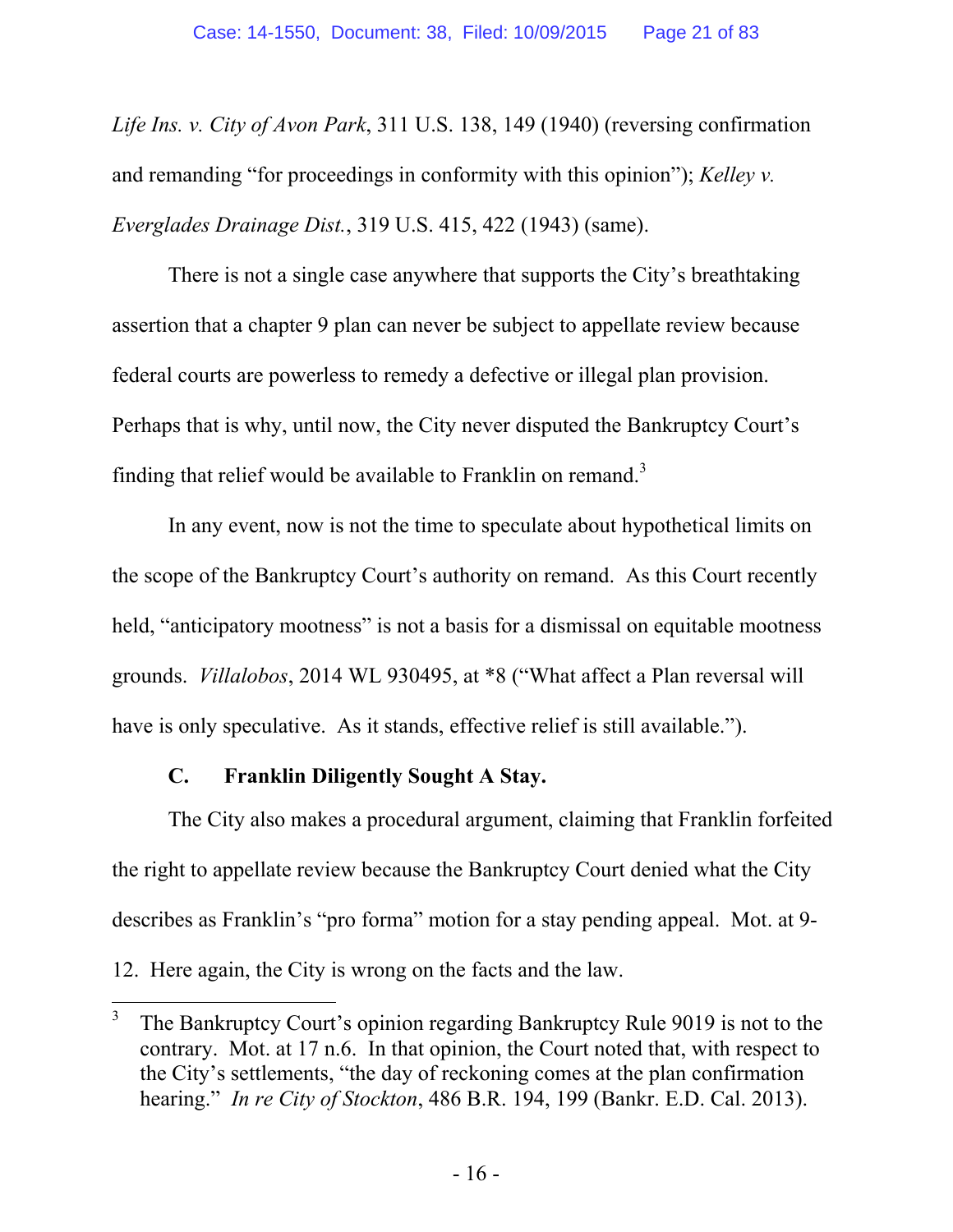To start, Franklin's motion was not "pro forma" – Franklin "made a serious argument in favor of obtaining a stay," *id.* at 12, specifically citing the risk that the City would invoke the equitable mootness doctrine.<sup>4</sup> The City asserts that Franklin was obliged to appeal to "this Court . . . and, if necessary, the Ninth Circuit for relief," *id.* at 10, but that misstates applicable law. As shown below, there is no absolute requirement that the appellant seek a stay from the bankruptcy court, much less appeal the denial of a stay when refused.

More importantly, the City ignores the reason *why* the Bankruptcy Court denied a stay. The Court held that it *could* fashion effective relief – "more money for Franklin" – even if the Plan was consummated. Given that finding, an appeal of the stay motion would have been pointless because Franklin's appeal on the merits was not at risk of equitable mootness. Franklin exercised diligence to the point at which it was informed by the Bankruptcy Court that it would have a viable remedy on appeal. Nothing else was required.

Indeed, there was no requirement to *seek* (much less obtain) a stay on the facts here. The Ninth Circuit and this Court have held that appellants need not

 $\overline{a}$ 

<sup>4</sup> The City claims that Franklin did "not really want[] to 'win' a stay" because it "would have [been] required . . . to post a hefty appeal bond." Mot. at 2. That is specious. The City never asked for a bond, arguing that "no bond that could secure the City" against harm claimed from a stay. Even if a bond had been requested, ordered and not posted, Franklin would have been diligent. *See, e.g.*, *Mortgages II*, 771 F.3d at 628 (appellant diligent even where unable to obtain a stay "because of the high cost of the bond necessary to secure the appeal").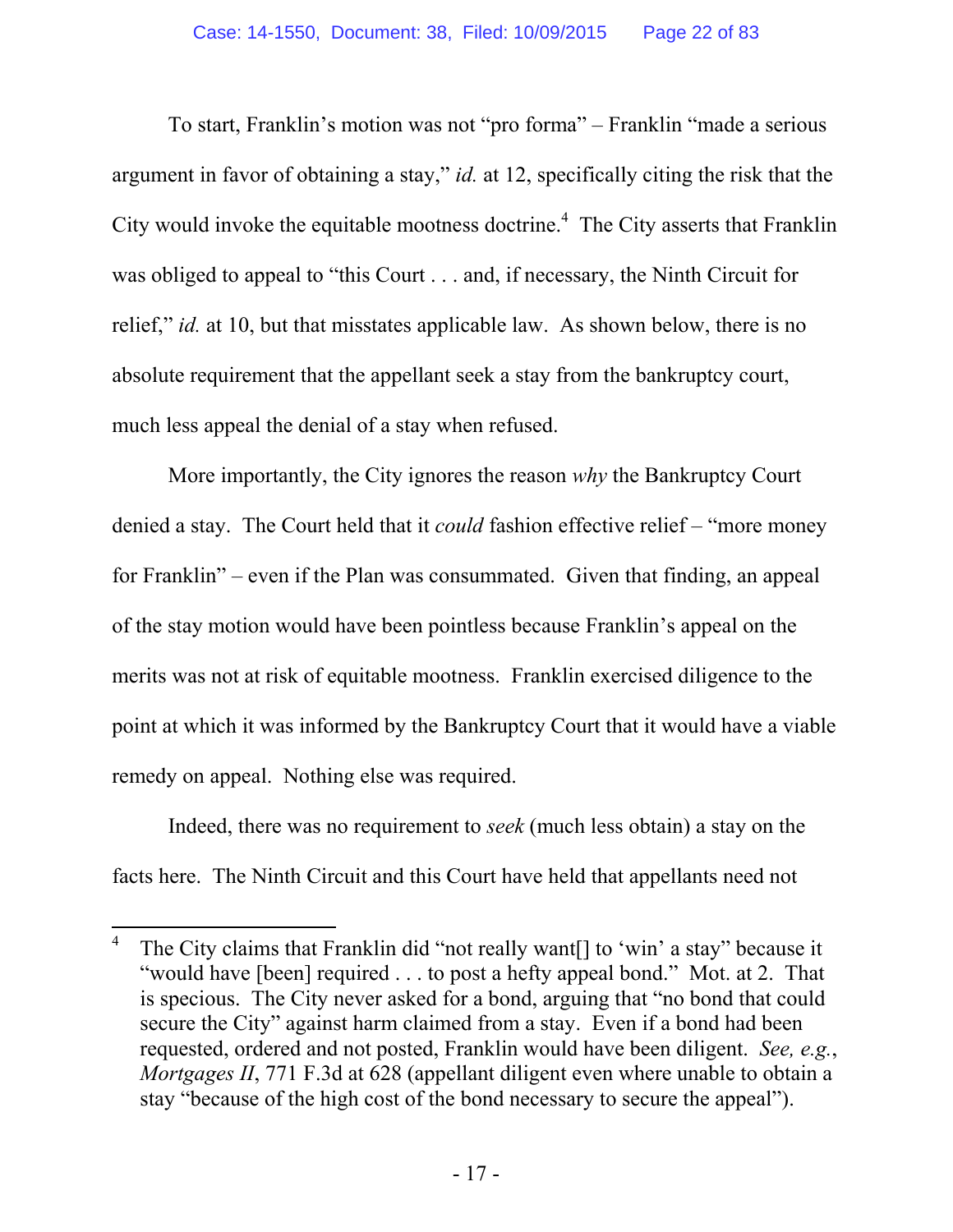even ask for a stay in all circumstances. *See, e.g.*, *Blixseth v. Yellowstone Mountain Club, LLC*, 609 F. App'x 390, 392 (9th Cir. 2015) (despite failure to seek a stay, "not equitably moot because it is apparent that one or more remedies is still available"); *Sylmar*, 314 F.3d at 1074 (not moot despite failure "to seek or obtain a stay"); *Spirtos*, 992 F.2d at 1006-07 (same); *In re Sonora Desert Dairy, LLC*, No. AZ-13-1471-KiDJu, 2015 WL 65301, \*10 (B.A.P. 9th Cir. Jan. 5, 2015) (same); *In re Irish Pub-Arrowhead, LLC*, No. AZ-13-1024-PaKuD, 2014 WL 486955, \*6 (B.A.P. 9th Cir. Feb. 6, 2014) (same).

The Ninth Circuit certainly has not conditioned appellate relief on a *successful* application for a stay, as the City implies. *See, e.g.*, *Thorpe*, 677 F.3d at 881 ("failure to obtain a stay does not require a conclusion of equitable mootness where parties use due diligence in seeking the stay"); *Suter v. Goedert*, 504 F.3d 982, 990 (9th Cir. 2007) (not moot despite failure to obtain a stay); *Focus Media*, 378 F.3d at 924 (same); *Lowenschuss*, 170 F.3d at 933 (same); *Baker & Drake*, 35 F.3d at 1351 (same); *International Envtl.*, 718 F.2d at 325-26 (same).

Rather, "it is obligatory upon the appellant . . . to pursue with diligence all available remedies to obtain a stay of execution of the objectionable order . . . *if the failure to do so creates a situation rendering it inequitable to reverse the orders appealed from*." *Mortgages I*, 771 F.3d at 1215-16 (quoting *Roberts Farms*, 652 F.2d at 798) (emphasis added). As this Court observed in synthesizing the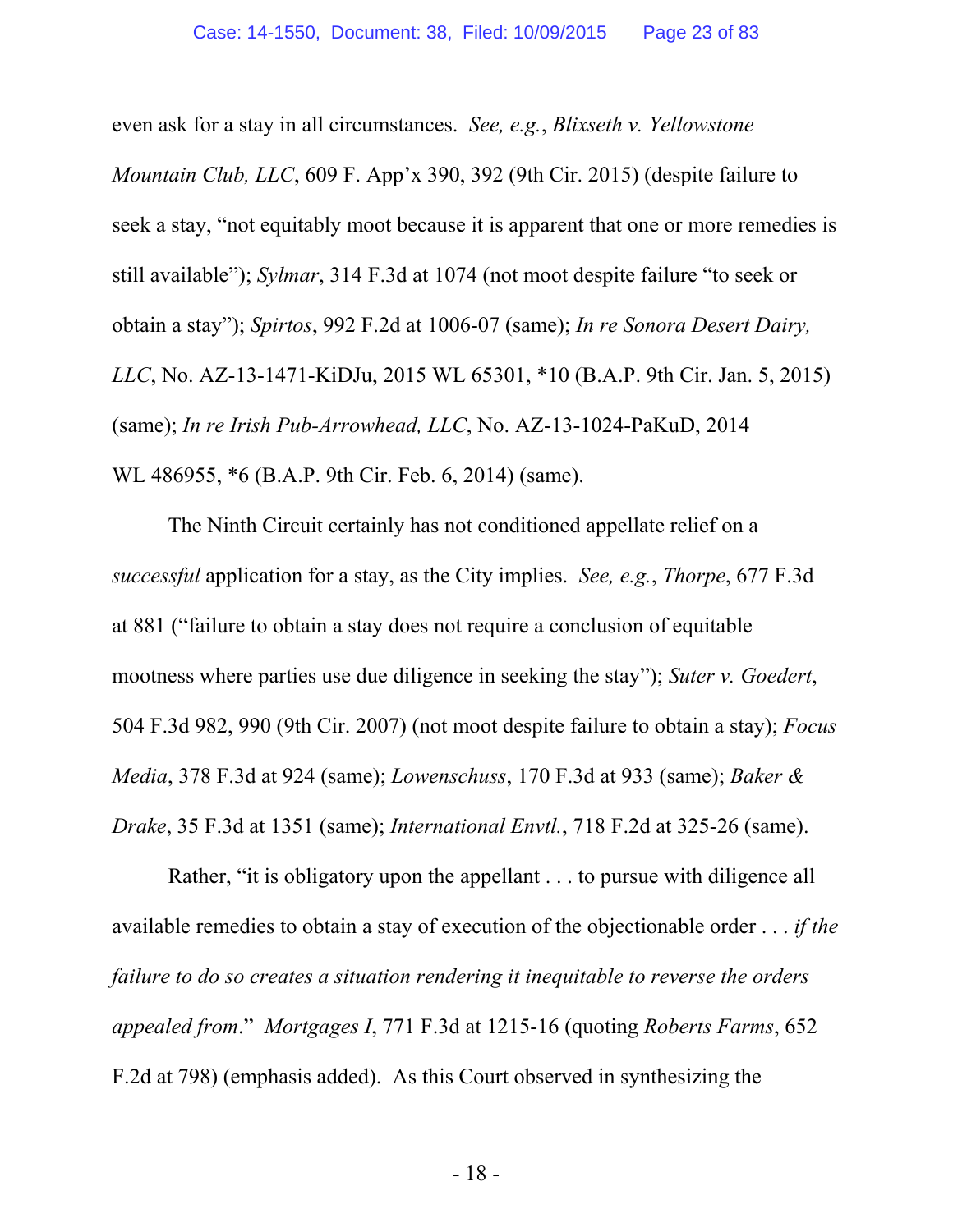caselaw, "[t]he rule discussed in *In re Mortgages, Ltd.* is subject to the same condition explained in *Roberts Farms, Inc.*, *Lowenschuss*, and *Thorpe Insulation*, that there must *also* be some subsequent event that would render consideration of the issues on appeal inequitable, and thereby trigger an equitable mootness analysis." *In re Zuercher Trust of 1999*, No. NC-13-1299-PaJuKu, 2014 WL 7191348, \*7 (B.A.P. 9th Cir. Oct. 23, 2014) (emphasis added); *see id.* at \*8 (not moot despite "no satisfactory explanation for the failure" to seek a stay).

#### **V. THE COURT SHOULD NOT EXTEND THE DOCTRINE OF EQUITABLE MOOTNESS TO CHAPTER 9**

Finally, the City has not shown that equitable mootness even applies in a municipal bankruptcy case under chapter 9. The District Court for the Northern District of Alabama recently considered the question and held that "equitable mootness does not apply to challenges to a Confirmation Order in Chapter 9 proceedings." *Jefferson Cnty.*, 518 B.R. at 635; *contra In re City of Detroit*, No. 13-10036, 2015 WL 5697779 (E.D. Mich. Sept. 29, 2015).

That court noted that the doctrine is "based on Chapter 11 concepts that may be inapplicable to or inappropriate for this Chapter 9 case." *Jefferson Cnty.*, 518 B.R. at 634. "The prudential concerns of a Chapter 9 plan are different from the prudential concerns of a Chapter 11 plan. Two policies underlying Chapter 11 are preserving going concerns and maximizing property available to satisfy creditors. The policy underlying Chapter 9 is not future profit, but rather continued provision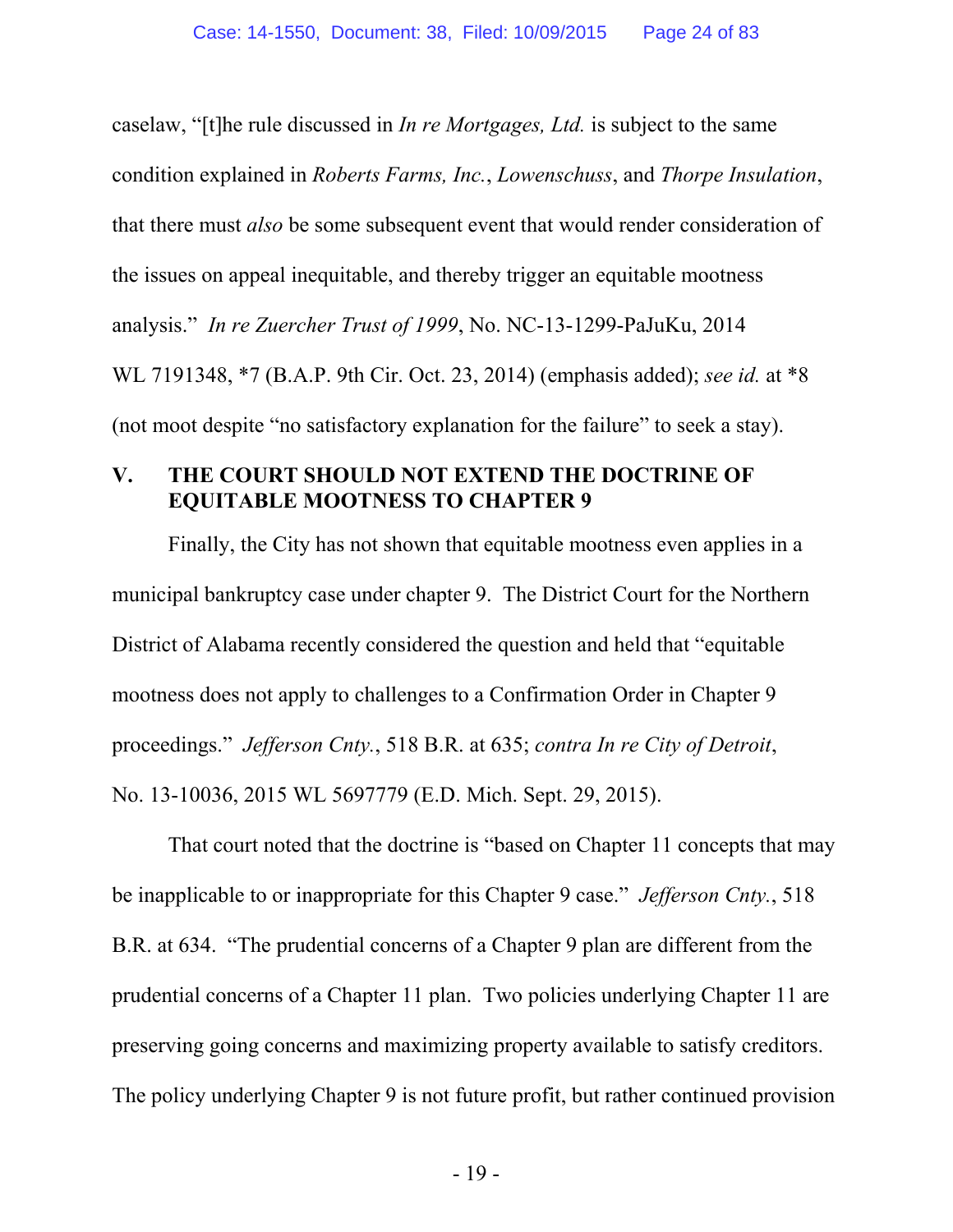of public services. These major differences . . . alter analysis of whether equitable considerations should factor into this court's decision to hear the [] appeal." *Id.* at 636 (quotations omitted); *see Faitoute Iron & Steel Co. v. City of Asbury Park*, 316 U.S. 502, 510 (1942) (core purpose of chapter 9 is preservation of future taxing power so that "the utmost for the benefit of the creditors is to be realized").

In denying Franklin's motion for a stay, the Bankruptcy Court touched upon this distinction, recognizing that the City will exist for the foreseeable future and always will be able to provide at least some "fractional" relief in the event of a reversal on appeal. Because the foundational premise of the equitable mootness doctrine is absent in chapter 9, this Court should not extend it here.

#### **VI. IF THE MOTION IS NOT DENIED, IT SHOULD BE CONSIDERED BY THE MERITS PANEL**

If, notwithstanding the foregoing, the Court has any question about whether equitable mootness might bar this appeal, the Motion should be transferred to the merits panel for consideration and disposition (just as the Ninth Circuit has done with respect to Cobb's appeal).<sup>5</sup> The question of whether and how the City can pay more to Franklin is inextricably intertwined with the question of whether there exists an effective equitable remedy on appeal. Those questions properly are considered in the context of the merits on appeal.

 $\overline{a}$ 5 9th Cir. Case No. 14-269, ECF 31.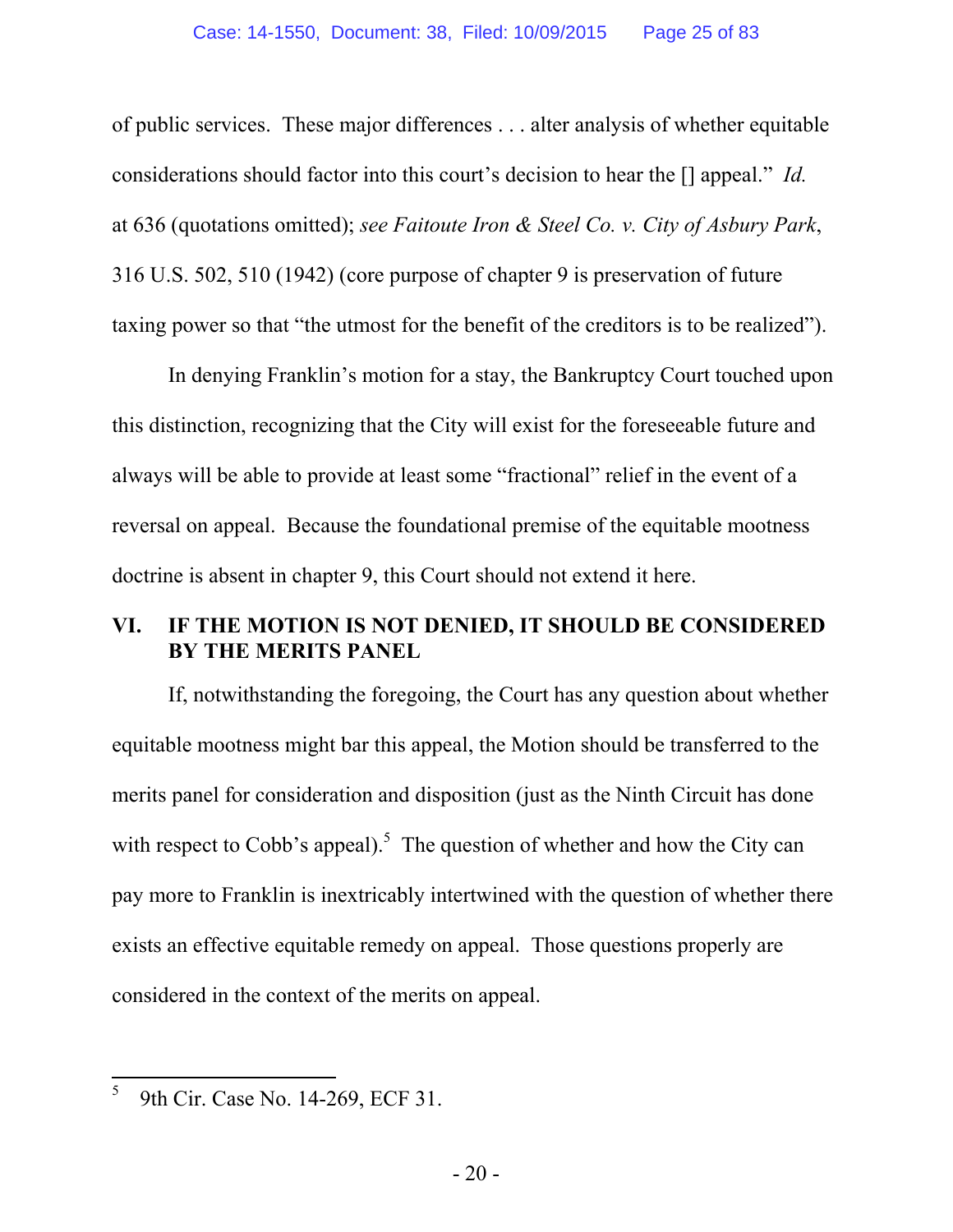Dated: October 9, 2015 JONES DAY

By: */s/ James Johnston* 

James O. Johnston Joshua D. Morse

*Attorneys for Appellants Franklin High Yield Tax-Free Income Fund and Franklin California High Yield Municipal Fund*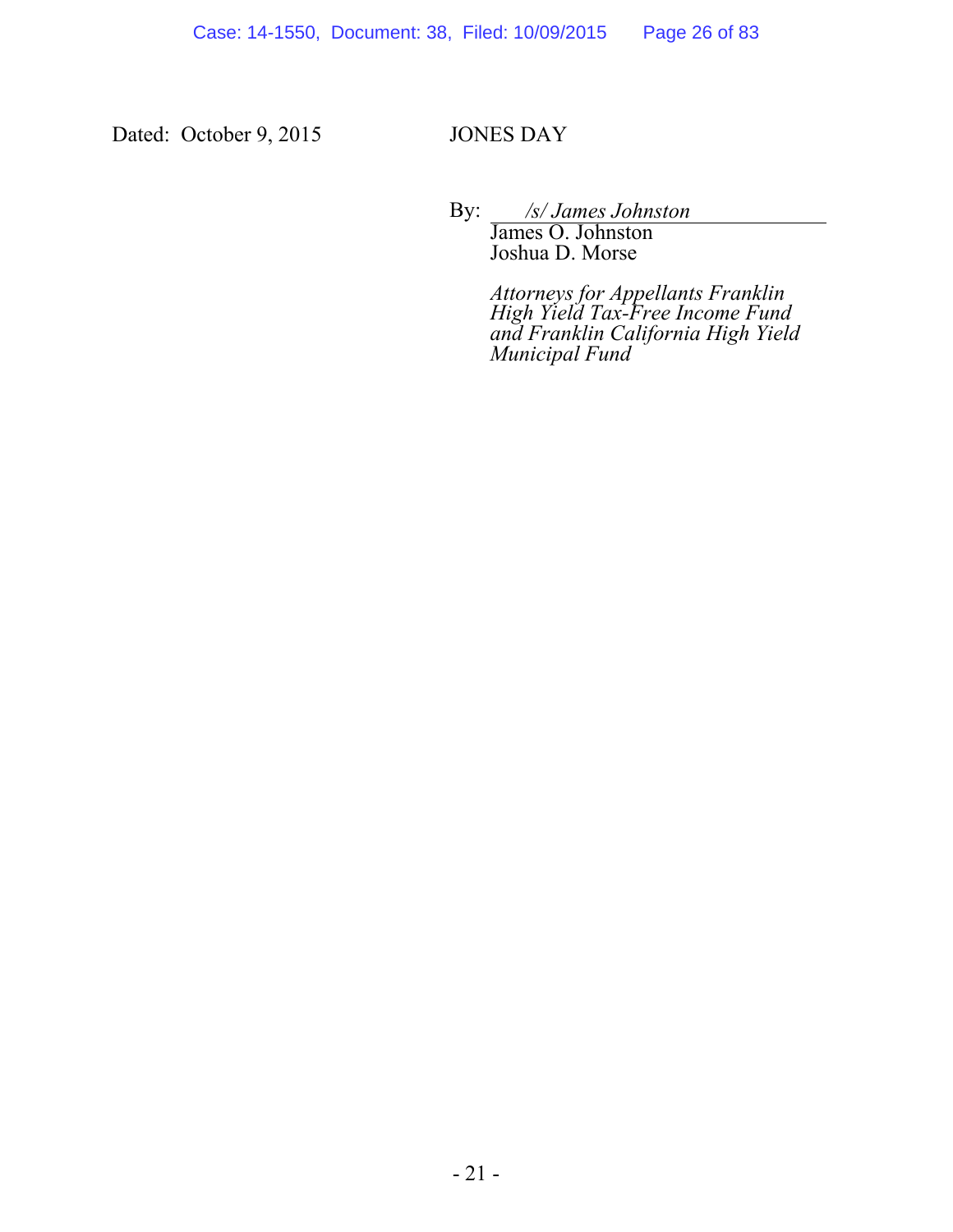# **EXHIBIT 1**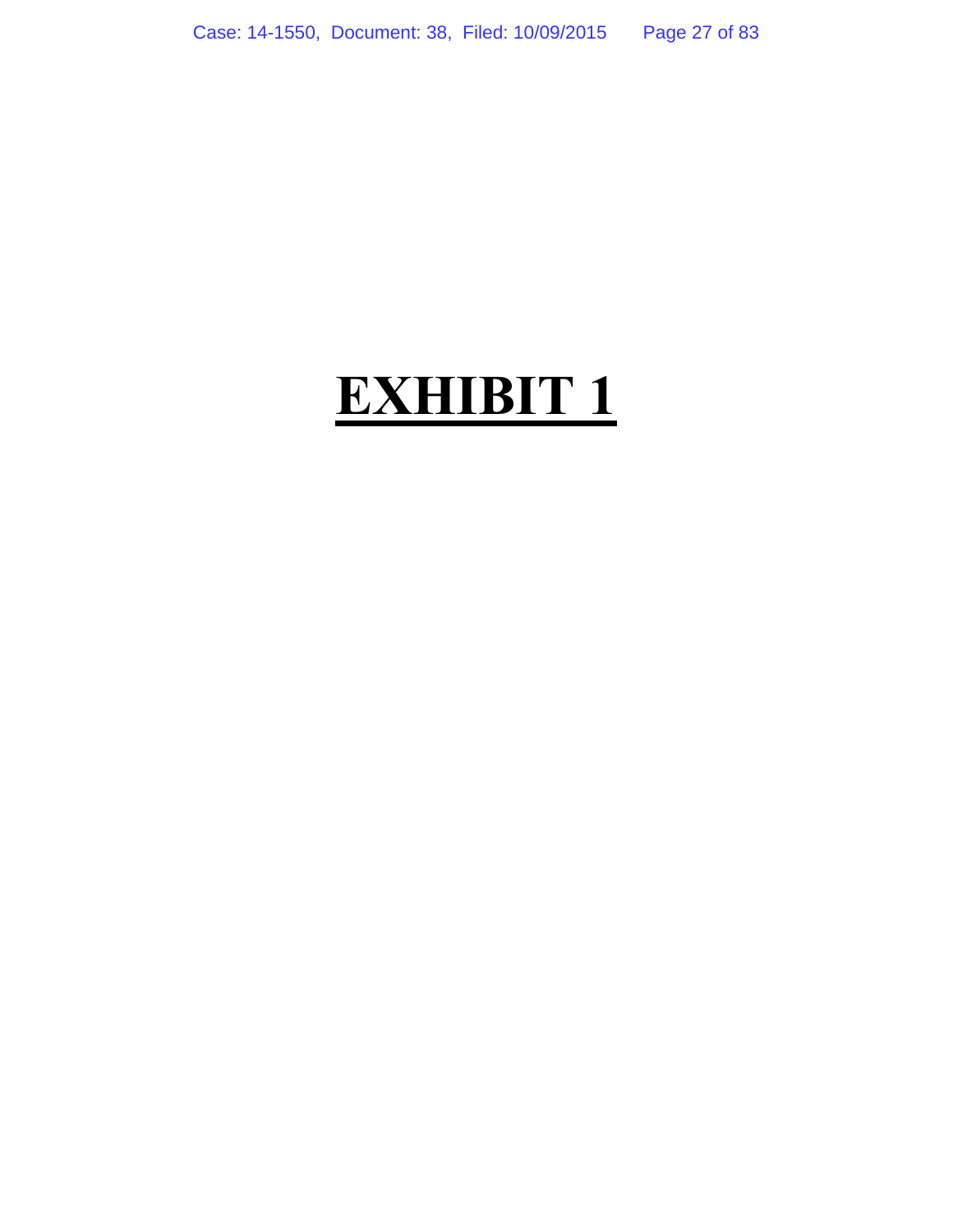Case 14417259, 05018/2015, 38: 9541244/09 (EH) 15/ 19 Page 216 0f 816

14-17269

# In the United States Court of Appeals for the <u>Pinth</u> Circuit

IN RE CITY OF STOCKTON, CALIFORNIA,

*Debtor.*

MICHAEL A. COBB,

*Objector-Appellant*,

v.

CITY OF STOCKTON, CALIFORNIA,

*Debtor-Appellee.*

APPEAL FROM THE UNITED STATES BANKRUPTCY COURT FOR THE EASTERN DISTRICT OF CALIFORNIA, CASE NO. 12-32118, HON. CHRISTOPHER M. KLEIN

## **DEBTOR AND APPELLEE CITY OF STOCKTON, CALIFORNIA'S MOTION TO DISMISS THE APPEAL AS EQUITABLY MOOT**

Marc A. Levinson Patrick B. Bocash Lesley M. Durmann Orrick, Herrington & Sutcliffe LLP 400 Capitol Mall, Ste. 3000 Sacramento, CA 95814 (916) 447-9200

Robert M. Loeb Orrick, Herrington & Sutcliffe LLP 1152 15th Street, N.W. Washington, D.C. 20005 (202) 339-8400

Christopher J. Cariello Orrick, Herrington & Sutcliffe LLP 51 West 52nd Street New York, N.Y. 10019 (212) 506-5000

*Attorneys for Debtor-Appellee*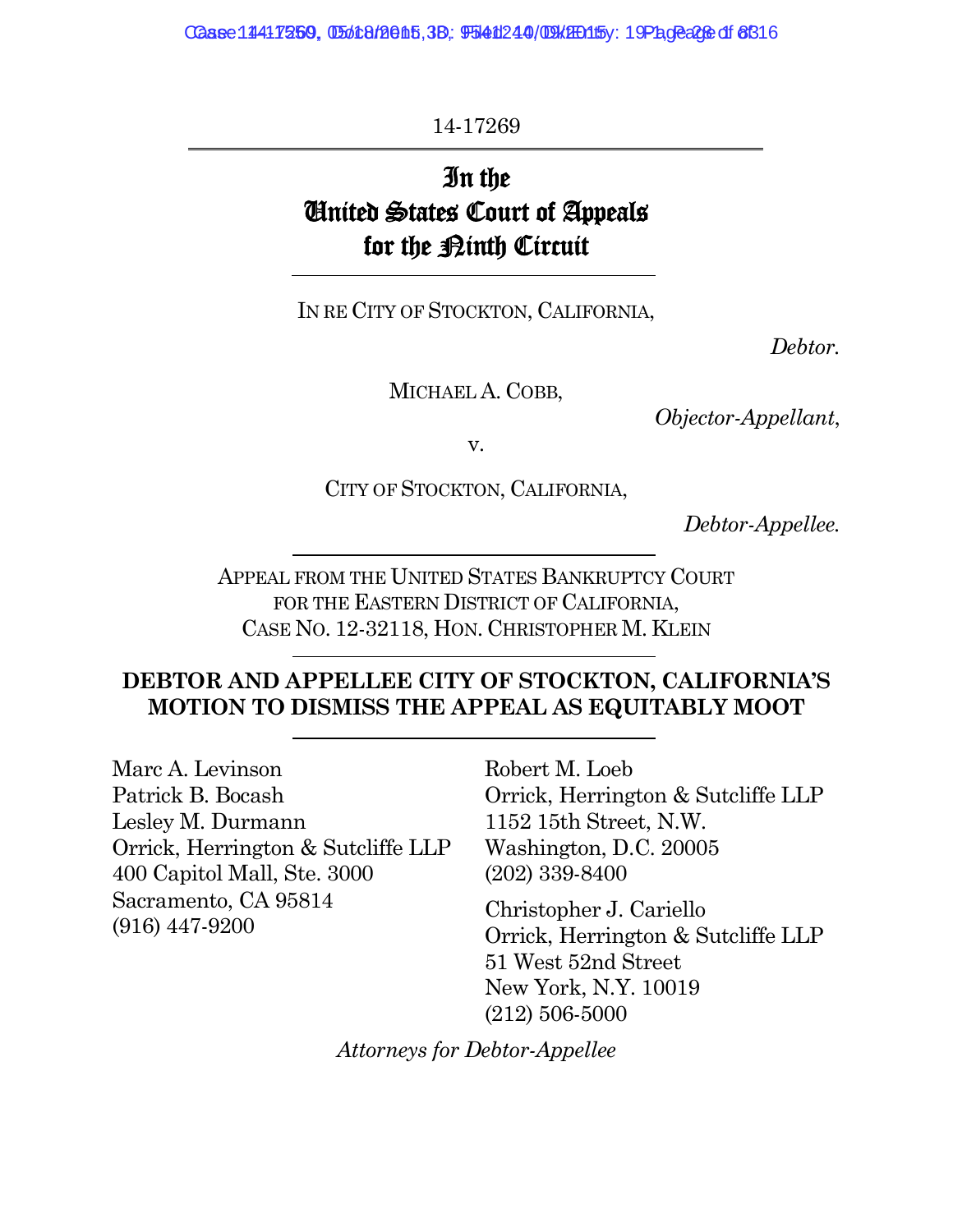Case: 14417250, 05018/2015, 38, 9541244/09 (HB15): 19 Page 2 of 8316

### **CORPORATE DISCLOSURE STATEMENT**

Debtor-Appellee City of Stockton is not a corporate party under

Federal Rule of Appellate Procedure 26.1.

May 18, 2015 /s/ Robert M. Loeb Robert M. Loeb Orrick, Herrington & Sutcliffe LLP 1152 15th Street, N.W. Washington, D.C. 20005 (202) 339-8400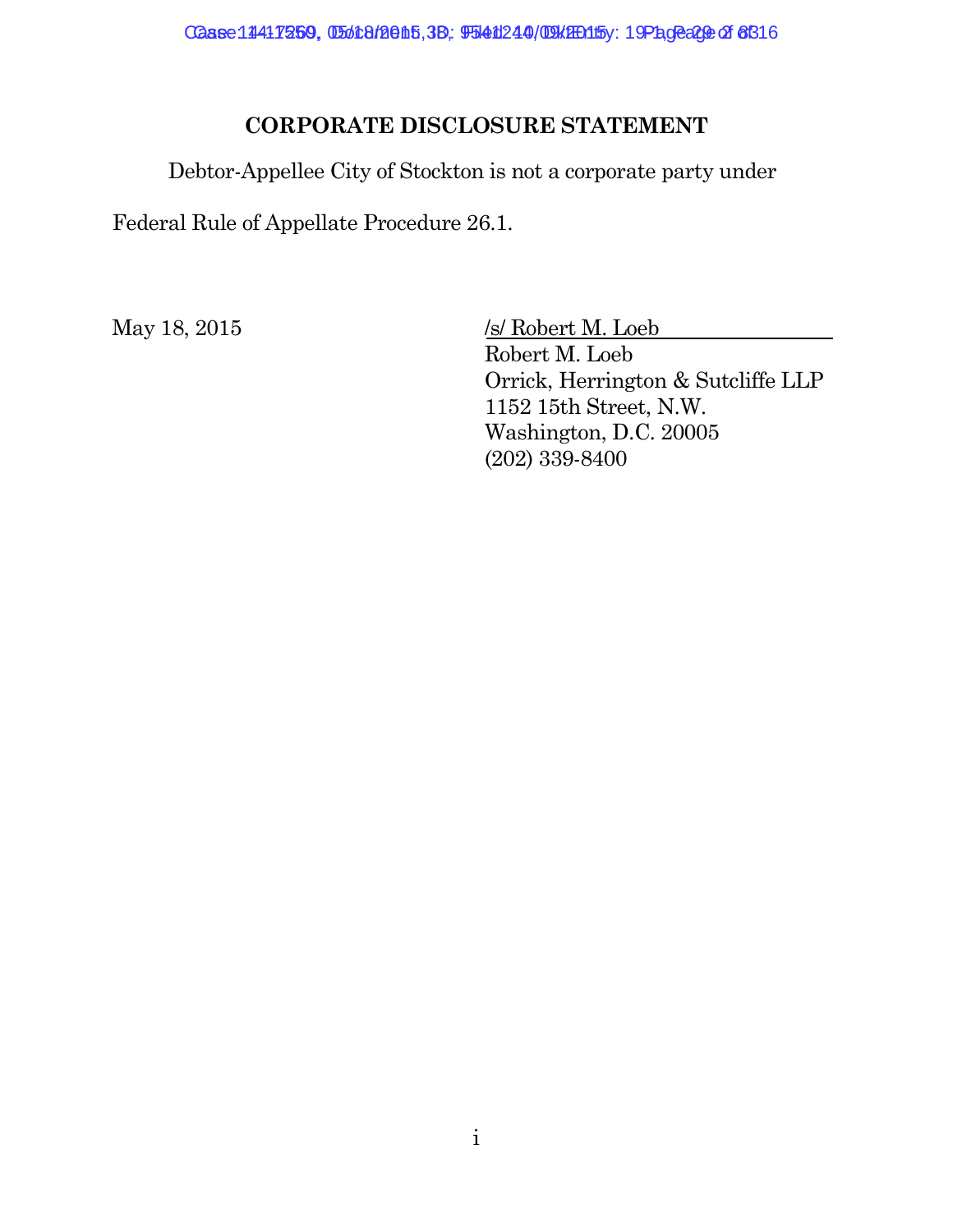# **TABLE OF CONTENTS**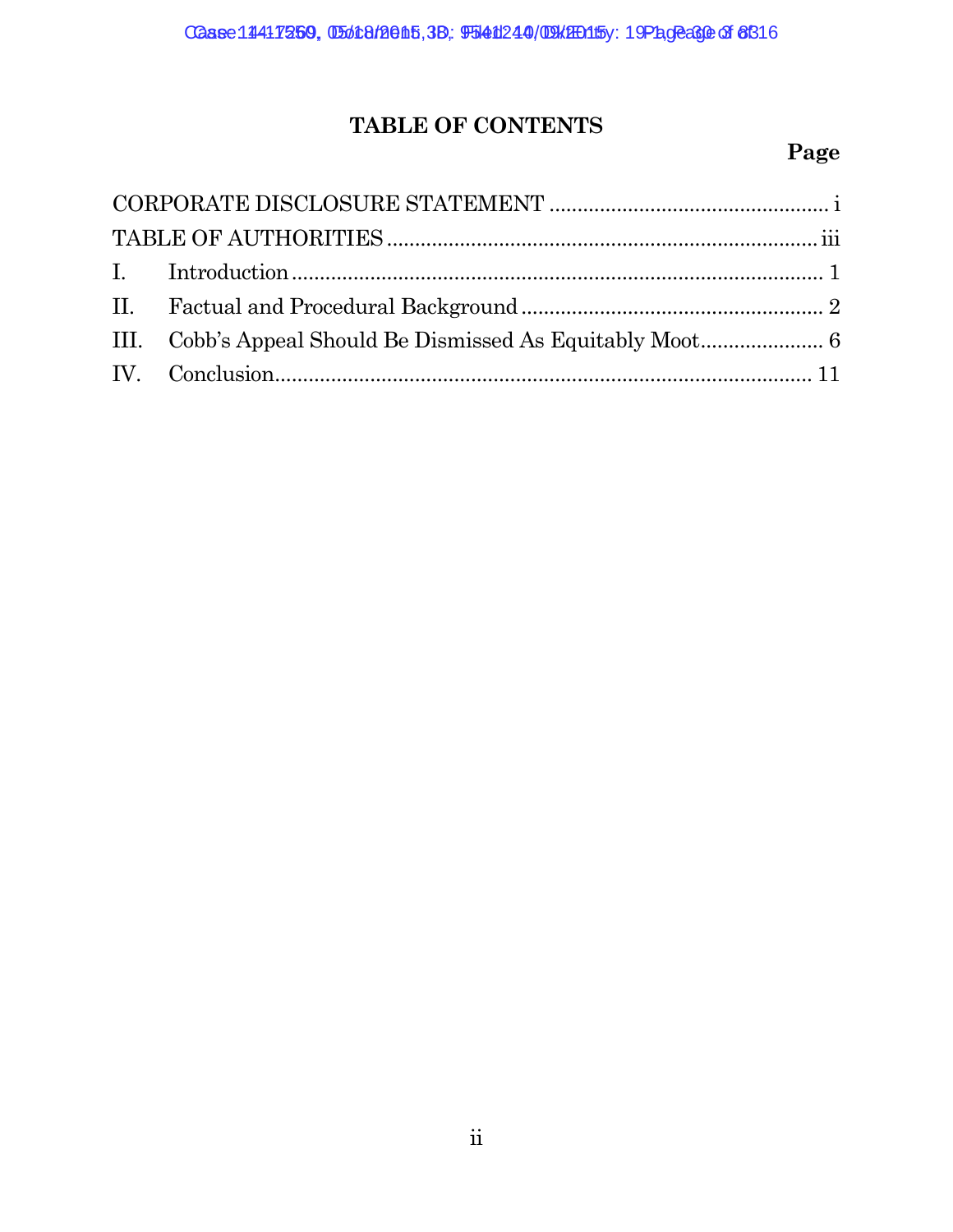# **TABLE OF AUTHORITIES**

# **Page(s)**

## **Cases**

| In re City of Stockton, California, |  |
|-------------------------------------|--|
| In re Mortgages Ltd.,               |  |
| In re Roberts Farms, Inc.,          |  |
| In re Thorpe Insulation Co.,        |  |
| <b>Statutes</b>                     |  |
|                                     |  |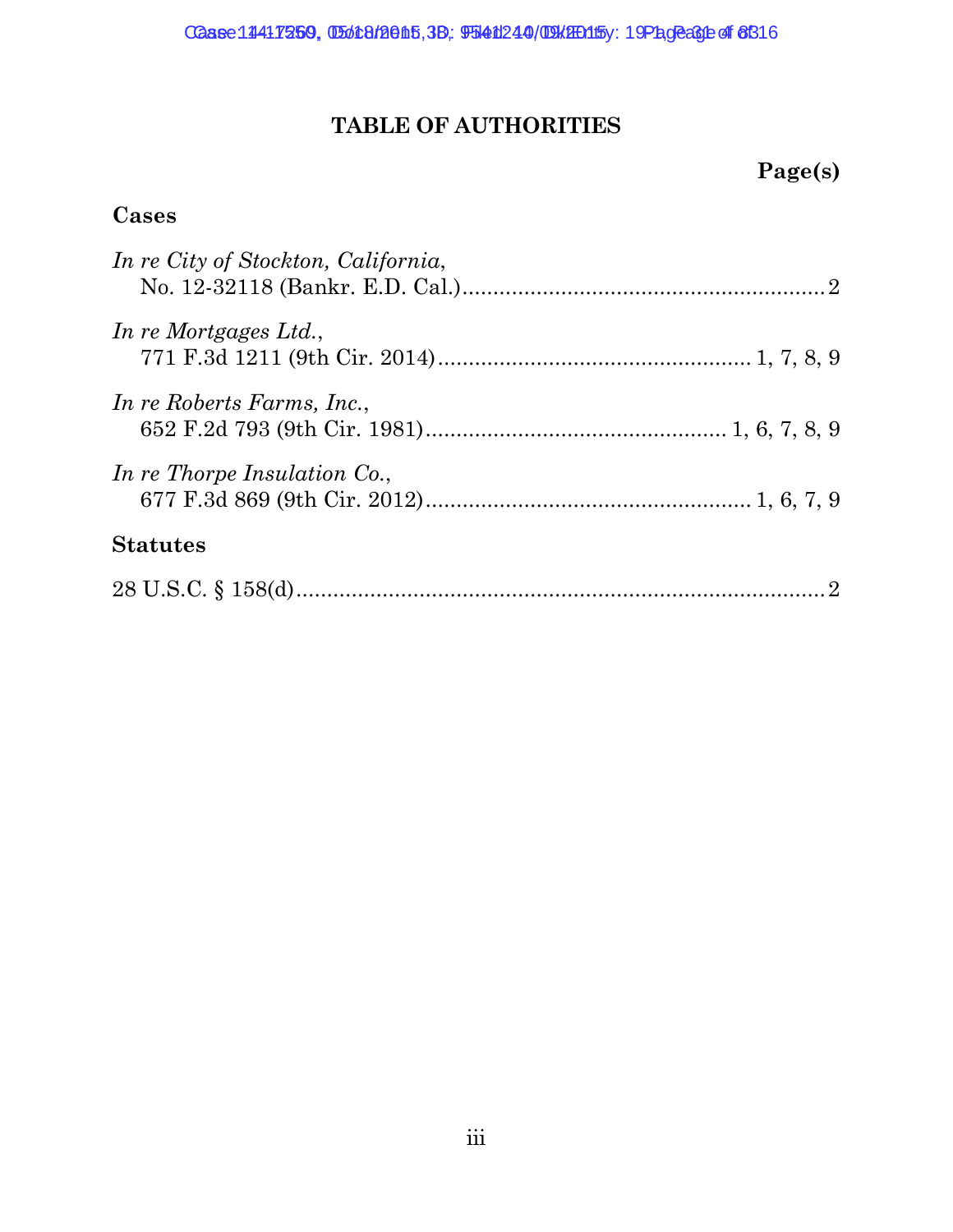#### **I. Introduction**

Debtor and Appellee the City of Stockton, California ("the City") respectfully moves this Court to dismiss the above-captioned appeal of Michael A. Cobb on the ground that it is now equitably moot.<sup>1</sup> "Equitable" mootness occurs when a 'comprehensive change of circumstances' has occurred so 'as to render it inequitable for this court to consider the merits of the appeal.'" *In re Thorpe Insulation Co.*, 677 F.3d 869, 880 (9th Cir. 2012) (quoting *In re Roberts Farms, Inc.*, 652 F.2d 793, 798 (9th Cir. 1981)). In conducting an equitable mootness analysis, this Court "look[s] first at whether a stay [of an order confirming a plan of adjustment] was sought." *Id.* at 881. "When an appellant fails to seek a stay without giving adequate cause, we have held that we dismiss the appeal as equitably moot." *In re Mortgages Ltd.*, 771 F.3d 1211, 1215 (9th Cir. 2014).

The City's plan of adjustment ("the Plan") was confirmed on October 30, 2014, and Cobb failed to seek a stay from any court. The Plan went effective February 25, 2015, and, as explained below, has now been substantially consummated. Cobb's appeal is therefore equitably moot.

<sup>&</sup>lt;sup>1</sup> The City has contacted counsel for Objector-Appellant Michael A. Cobb, who indicates that Cobb opposes this motion.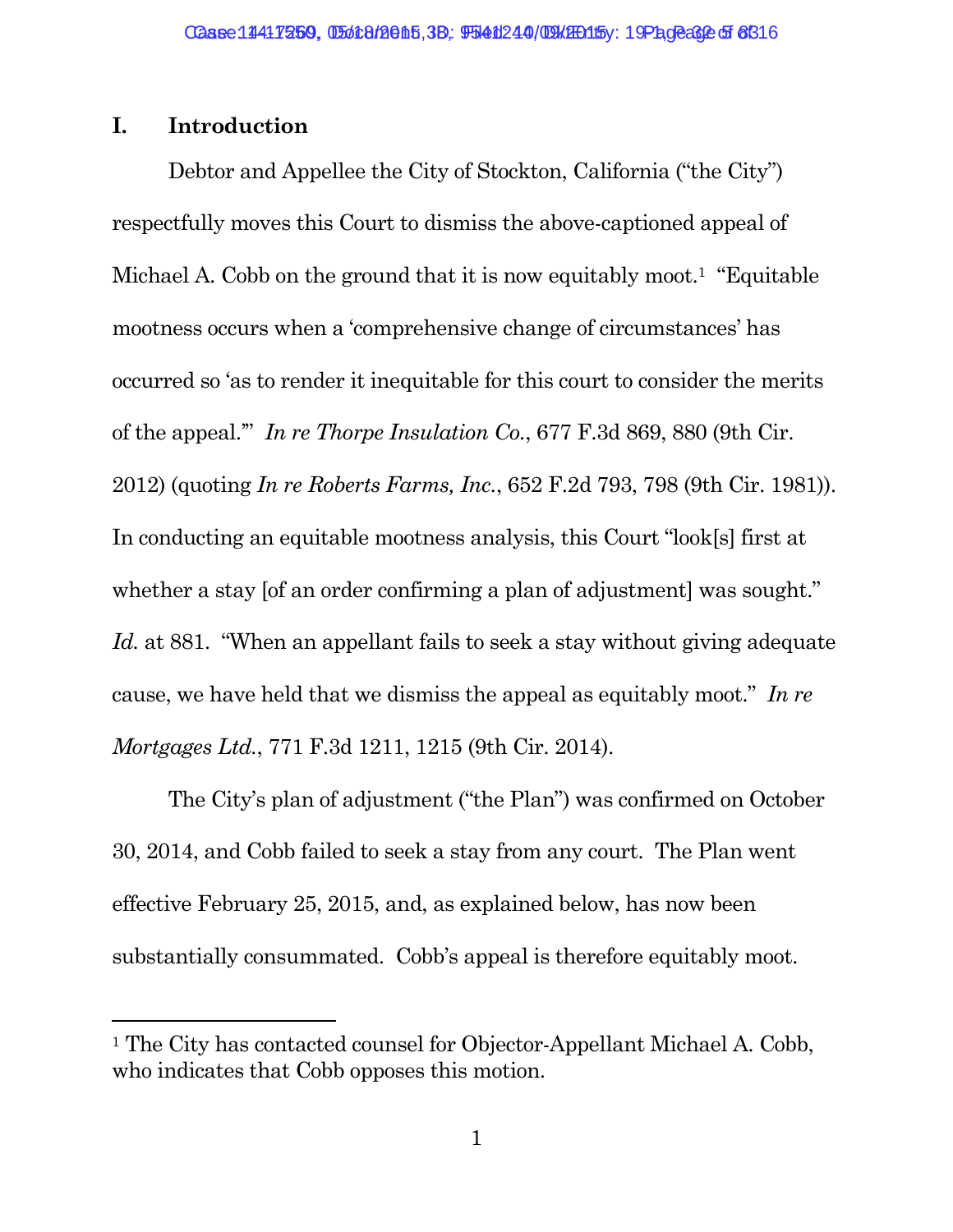## **II. Factual and Procedural Background**

Cobb filed the objection to the Plan that forms the basis for this appeal on February 11, 2014. Dkt. 1261; 3ER 184.<sup>2</sup> After briefing and oral argument, the bankruptcy court overruled Cobb's objection on May 8, 2014. Dkt. 1479; 3ER 196. Cobb noticed an appeal to the district court on May 21, 2014. Dkt. 1520; 3ER 199. On November 14, 2014, upon Cobb's petition, this Court granted him permission to appeal pursuant to 28 U.S.C. § 158(d). Ct. App. Dkt. 1.

The City has also attached to this motion three declarations in support:

- Declaration of Vanessa Burke in Support of Debtor and Appellee City of Stockton, California's Motion to Dismiss the Appeal as Equitably Moot (Burke Decl.), Attachment 1.
- Declaration of Eric Schwarz in Support of Debtor and Appellee City of Stockton, California's Motion to Dismiss the Appeal as Equitably Moot (Schwarz Decl.), Attachment 2.
- Declaration of Micah Runner in Support of Debtor and Appellee City of Stockton, California's Motion to Dismiss the Appeal as Equitably Moot (Runner Decl.), Attachment 3.

<sup>2</sup> The City uses "Bankr. Dkt." to cite to filings in *In re City of Stockton, California*, No. 12-32118 (Bankr. E.D. Cal.), the chapter 9 bankruptcy case underlying Cobb's appeal; and "Ct. App. Dkt" to cite filings in this Court. Parallel citations to Cobb's Excerpts of Record, filed March 15, 2015, at Ct. App. Dkt. 10, are designated by volume and page number, e.g., "3ER."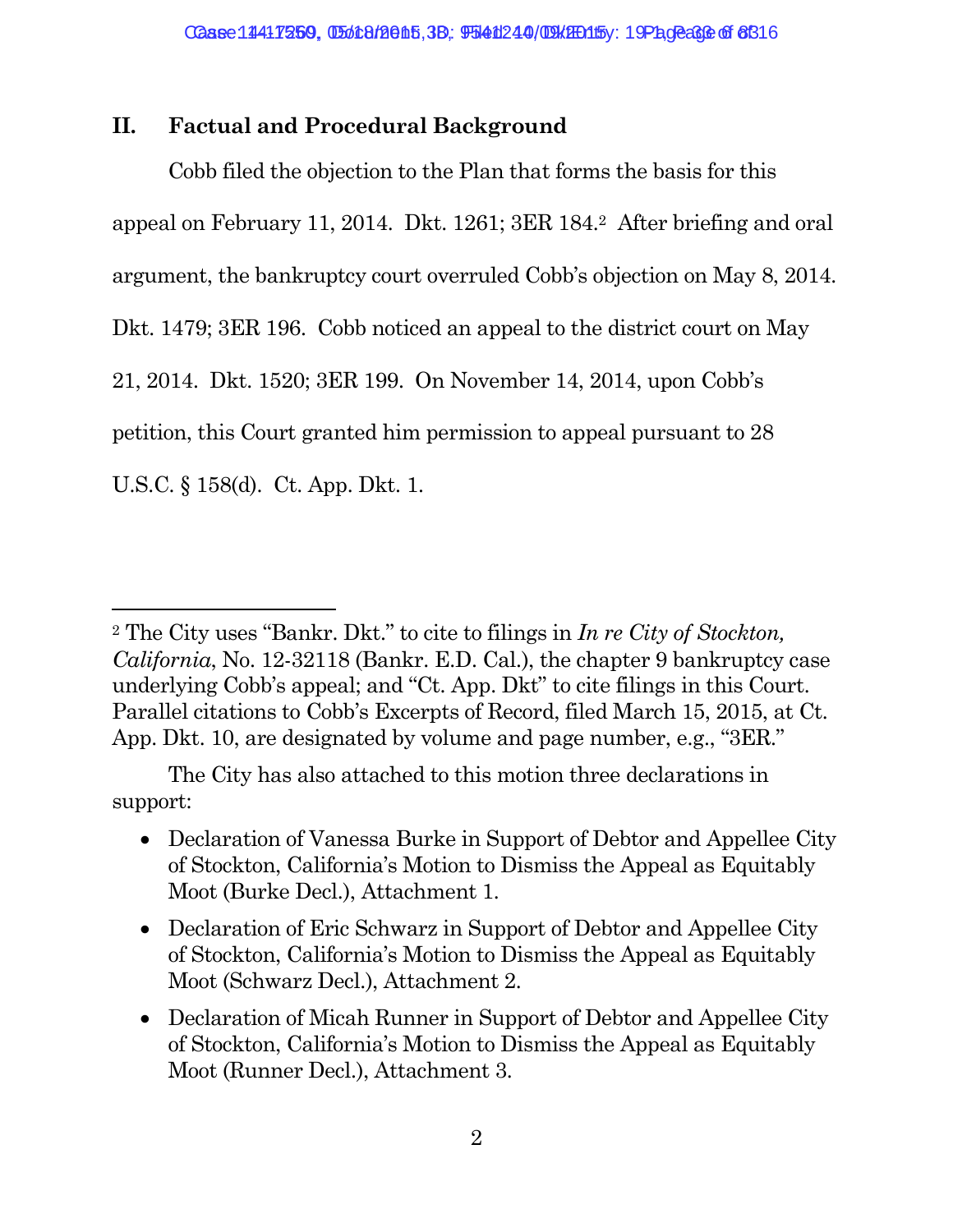The bankruptcy court confirmed the Plan in open court on October 30, 2014. Dkt. 1763; 3ER 215. After the oral ruling, one party that had objected to the Plan filed a pro forma motion asking the bankruptcy court to stay the effectiveness of its confirmation order pending appeal, Dkt. 1774; 3ER 216, which the bankruptcy court denied orally on January 20, 2015, Dkt. 1852; 3ER 221. No party sought further relief from any court in the form of a stay of the confirmation order.

The bankruptcy court filed an order confirming the Plan on February 4, 2015. Burke Decl. ¶ 2; Dkt. 1875; 3ER 222. The Plan went effective on February 25, 2015 ("the Effective Date"). Runner Decl. ¶ 2. The City filed a notice of the occurrence of the Effective Date in the bankruptcy court on March 6, 2015. Burke Decl.  $\parallel 2 \& \text{ ex. A}$ . Once the Plan went effective, the City began the process of effectuating the Plan's provisions.

As detailed in the declaration of Vanessa Burke, the City's Chief Financial Officer, Treasurer, and Director of the Administrative Services Department, the Plan required the City to make "a number of cash payments either on the date on which the Plan became effective or shortly thereafter." Burke Decl. ¶ 2. All told, the City made 11 wire transfers totaling approximately \$13.1 million. These wire transfers included a \$5.1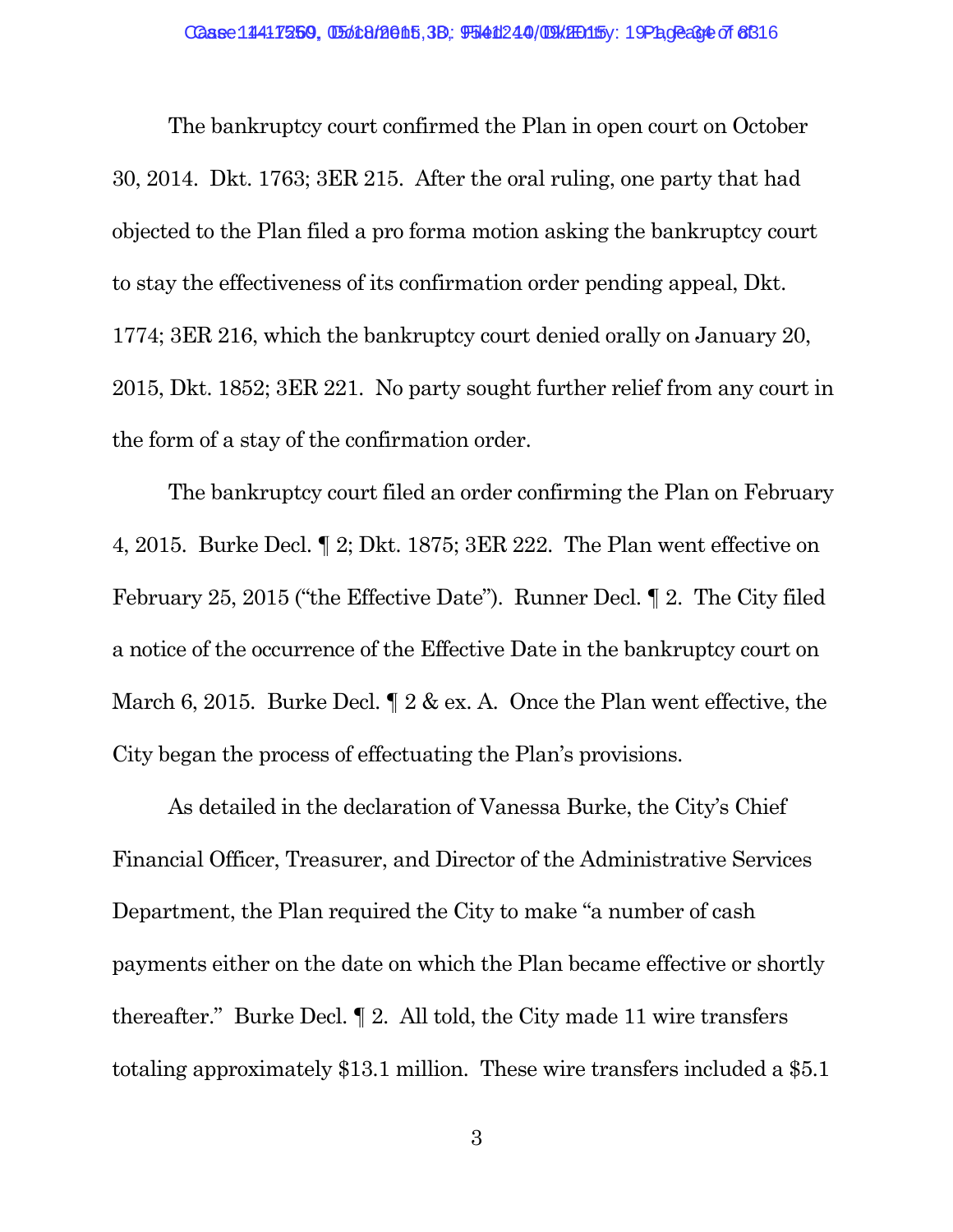million payment in full satisfaction of the health care benefits of 1,100 City retirees, which the City sent to Rust Consulting/Omni Bankruptcy ("Rust Omni") as its distribution agent. Burke Decl. ¶ 3. It also included payments to the City's major institutional creditors, satisfying settlement agreements that "adjusted over \$259 million in principal amount of claims against the City." Burke Decl. ¶ 4. The City also wired \$4,337,227.53 in satisfaction of another institutional creditor's allowed claims of approximately \$36 million. Burke Decl. ¶ 5.

According to Eric Schwarz, Executive Vice President of Rust Omni, on February 23, 2015, Rust Omni mailed distribution checks to 1,126 recipients totaling \$4,143,068.14. Schwarz Decl. ¶ 7. "As of April 30, 2015, all but 28 of the 1,126 checks mailed on February 23 had been honored by the bank …." Schwarz Decl. ¶ 10. To comply with federal and state law, which imposed tax liability on the City the date the checks were distributed to retirees, the City instructed Rust Omni to withhold taxes where applicable. Schwarz Decl. ¶ 5. Rust Omni did so, reported this to federal and state taxing authorities, and on March 4, 2015, sent the withheld taxes to the United States Department of the Treasury and the California Employment Development Department. Schwarz Decl. ¶ 8.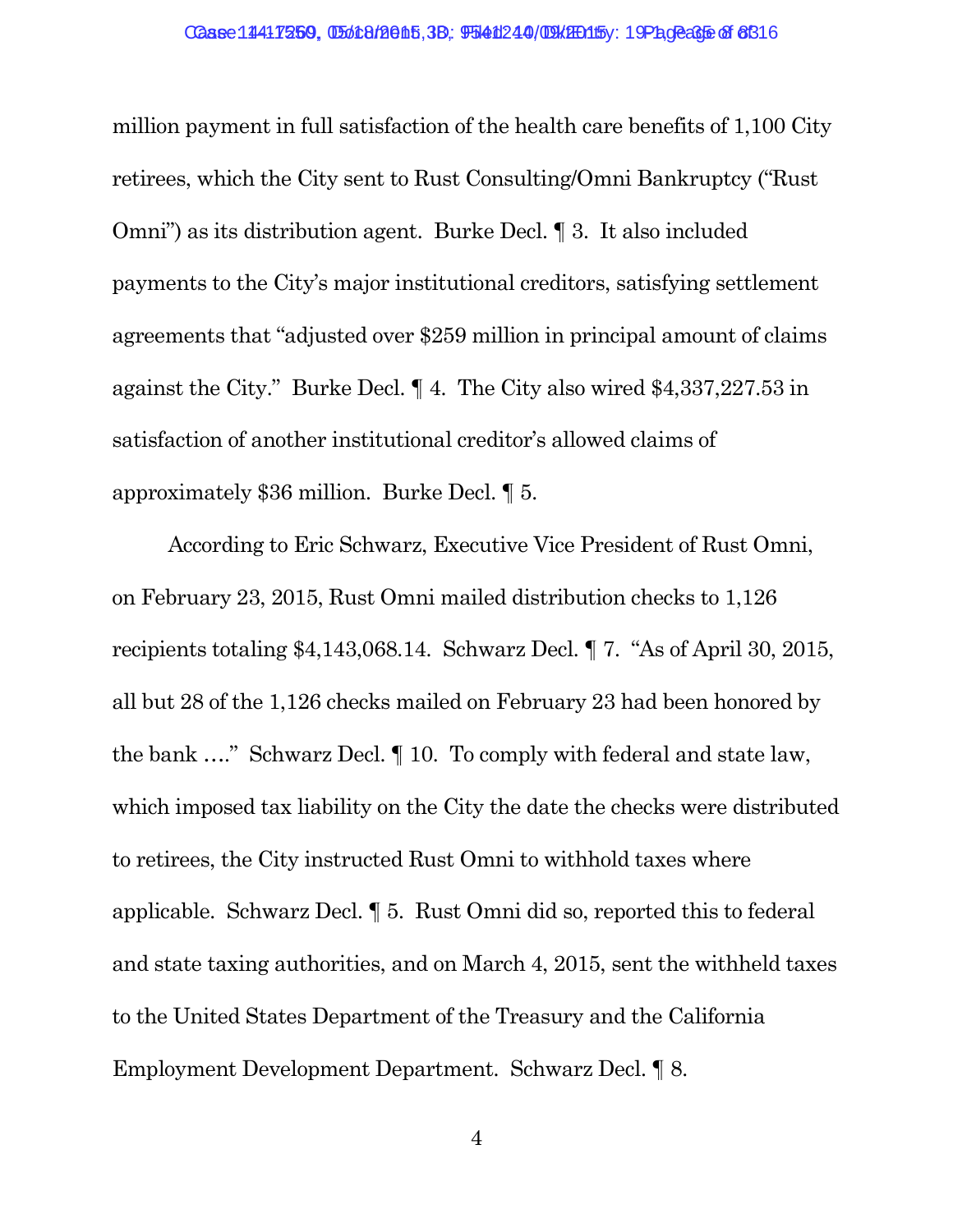Finally, according to Micah Runner, Director of the City's Economic Development Department, "[o]n and after the [Effective Date], the City implemented the provisions of the Plan for restructuring its obligations to National Public Finance Guaranty ("NPFG") and to the two affiliated Assured Guaranty entities (together, "Assured Guaranty"), two of the City's major institutional creditors. Runner Decl. ¶ 2. The settlement with NPFG restructured the City's liability so that "NPFG will receive lower payments over a longer period of time from parking revenues generated [by City parking facilities]." Runner Decl. ¶ 3. To accomplish this, the City "conveyed fee title to 17 separate parking lots and garages to the newlycreated Stockton Parking Authority, assigned its leasehold interests in six additional parking lots to the Parking Authority, and transferred management control of all parking assets to the Parking authority including approximately 1,700 parking meters." Runner Decl. ¶ 3. Day-today operation of the parking facilities was also transferred over to a new entity, which in turn hired new leadership and staff. Runner Decl. ¶ 4.

The settlement with Assured Guaranty involves an office building located at 400 East Main Street in the City. Runner Decl. ¶ 6. On the Effective Date, the City "conveyed an option to Assured Guaranty for its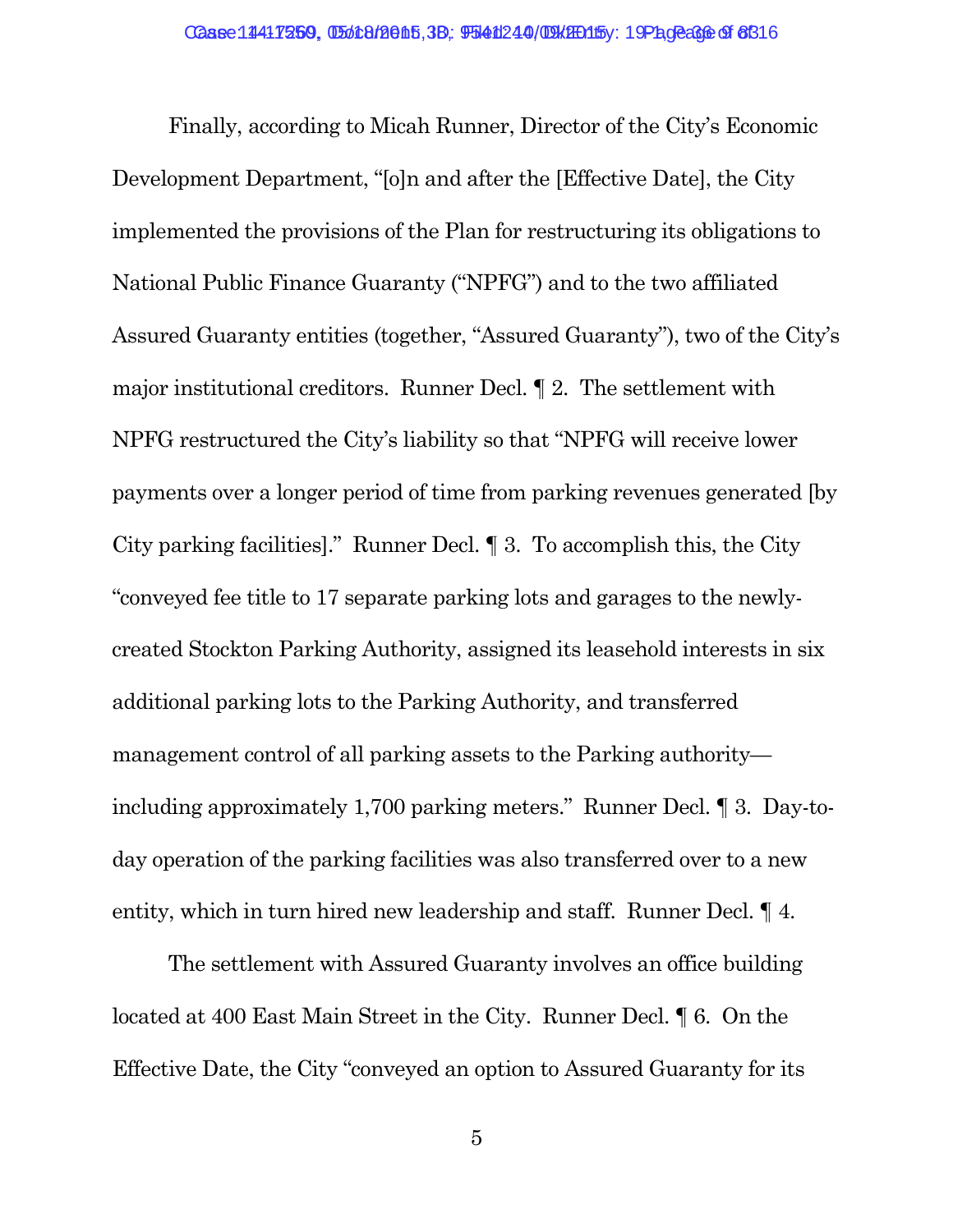purchase of … 400 East Main Street" and "control of the building was transferred to a receiver … for the benefit of Assured Guaranty, which receives the net rent from the building." Runner Decl. ¶ 6. The City, in turn, "executed an 8-year lease … for approximately 80,000 square feet" of 400 East Main Street. Runner Decl. ¶ 6. The City's IT department is currently housed in the building and could not be moved without "relocation expenses of a minimum of two million dollars." Runner Decl. ¶ 6. The City has also "begun the process of moving other governmental functions and services into the 400 East Main building." Runner Decl. ¶ 7.

#### **III. Cobb's Appeal Should Be Dismissed As Equitably Moot**

**A.** The equitable mootness doctrine recognizes that "public policy values the finality of bankruptcy judgments because debtors, creditors, and third parties are entitled to rely on a final bankruptcy court order." *In re Thorpe Insulation Co.*, 677 F.3d at 880. "Equitable mootness occurs when a 'comprehensive change of circumstances' has occurred so 'as to render it inequitable for this court to consider the merits of the appeal.'" *Id.* (quoting *In re Roberts Farms, Inc.*, 652 F.2d at 798).

This Court has embraced a multi-factored test for deciding when a creditor's appeal can avoid dismissal based on equitable mootness. But a

6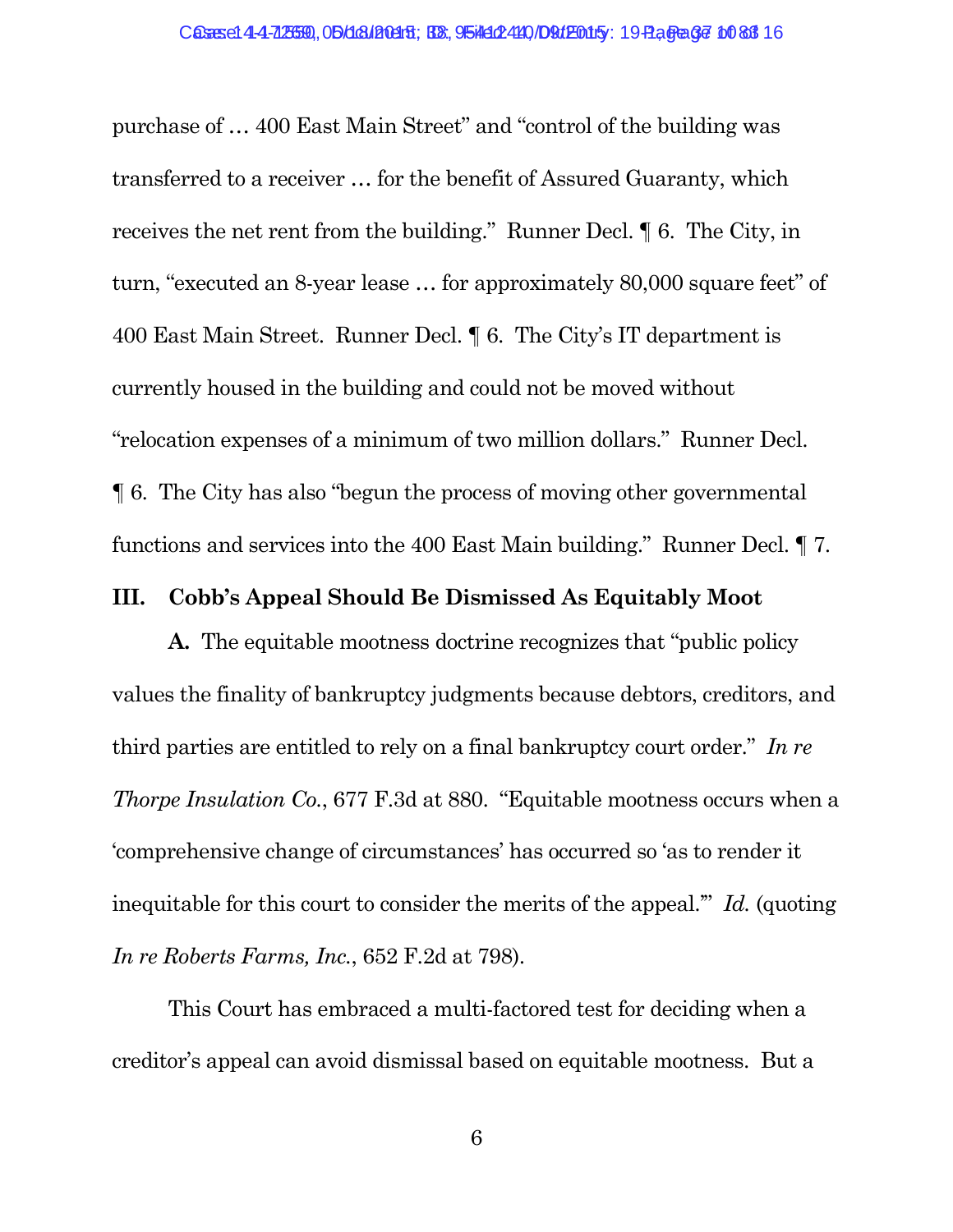gateway requirement to preserve a creditor's appellate rights, where a bankruptcy plan is going to go into effect, is to seek a stay. As this Court held in *In re Roberts Farms, Inc.*, "it is *obligatory* upon appellant … to pursue with diligence all available remedies to obtain a stay of execution of the objectionable order." 652 F.2d at 798 (emphasis added).

This Court recently reiterated that before balancing the other relevant factors, it first examines whether the creditor satisfied the "requirement" of seeking a stay. In *In re Mortgages Ltd.*, the Court explained, "[o]ur requirement that a party seek a stay of a bankruptcy court order with which it disagrees before appeal is grounded in important principles of equity." 771 F.3d at 1216; s*ee id*. at 1215 ("When an appellant fails to seek a stay without giving adequate cause, we have held that we dismiss the appeal as equitably moot."); *In re Thorpe Insulation Co.*, 677 F.3d at 881 (court of appeals "look[s] first at whether a stay was sought"); *id.* ("A failure to seek a stay [of the implementation of a bankruptcy plan] can render an appeal equitably moot."). A creditor who disagrees with an order confirming a plan of adjustment is thus obligated to seek a stay from the bankruptcy court rather than sit back as the plan goes into effect and alters the status quo.

7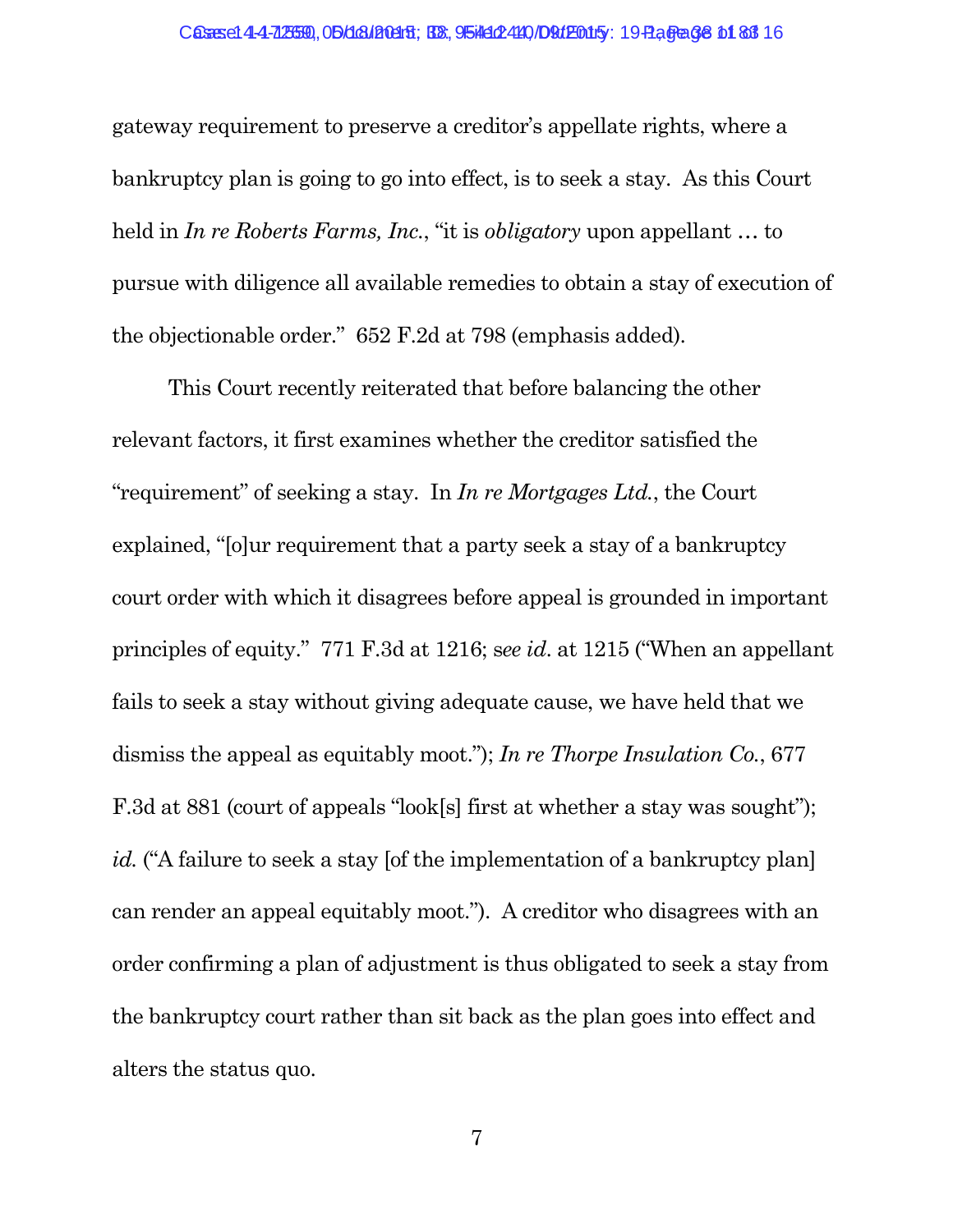This is a mandatory, "clear bright-line rule that all litigants can understand." *In re Mortgages Ltd.*, 771 F.3d at 1217. Where there is a failure to seek a stay and a plan goes into effect, the "appeal[] *must* be dismissed." *Id.* (emphasis added).

As this Court phrased it in *In re Roberts Farms, Inc.*, Cobb "flunked the first step," 652 F.2d at 798. He never sought a stay. He did not seek a stay from the bankruptcy court, the district court, or this Court. He knew of the confirmation motions and hearings, and yet once the Plan was confirmed, he took no action to stay its implementation. While another appellant in a separate appeal did file a pro forma motion to stay before the bankruptcy court, that motion was promptly denied, and that party did not seek a stay from the Bankruptcy Appellate Panel, where its appeal is pending, or any other court for that matter. So even if an appellant in one case could somehow rely on an appellant in another case to satisfy its obligation to seek a stay (and there is nothing to suggest that it can), there is no such party in this case whose actions are a sufficient proxy for Cobb's obligation "to pursue with diligence all available remedies to obtain a stay of execution … (*even to the extent of applying to the Circuit Justice for relief*)." *Id.* (emphasis added). The effect of Cobb's failure is squarely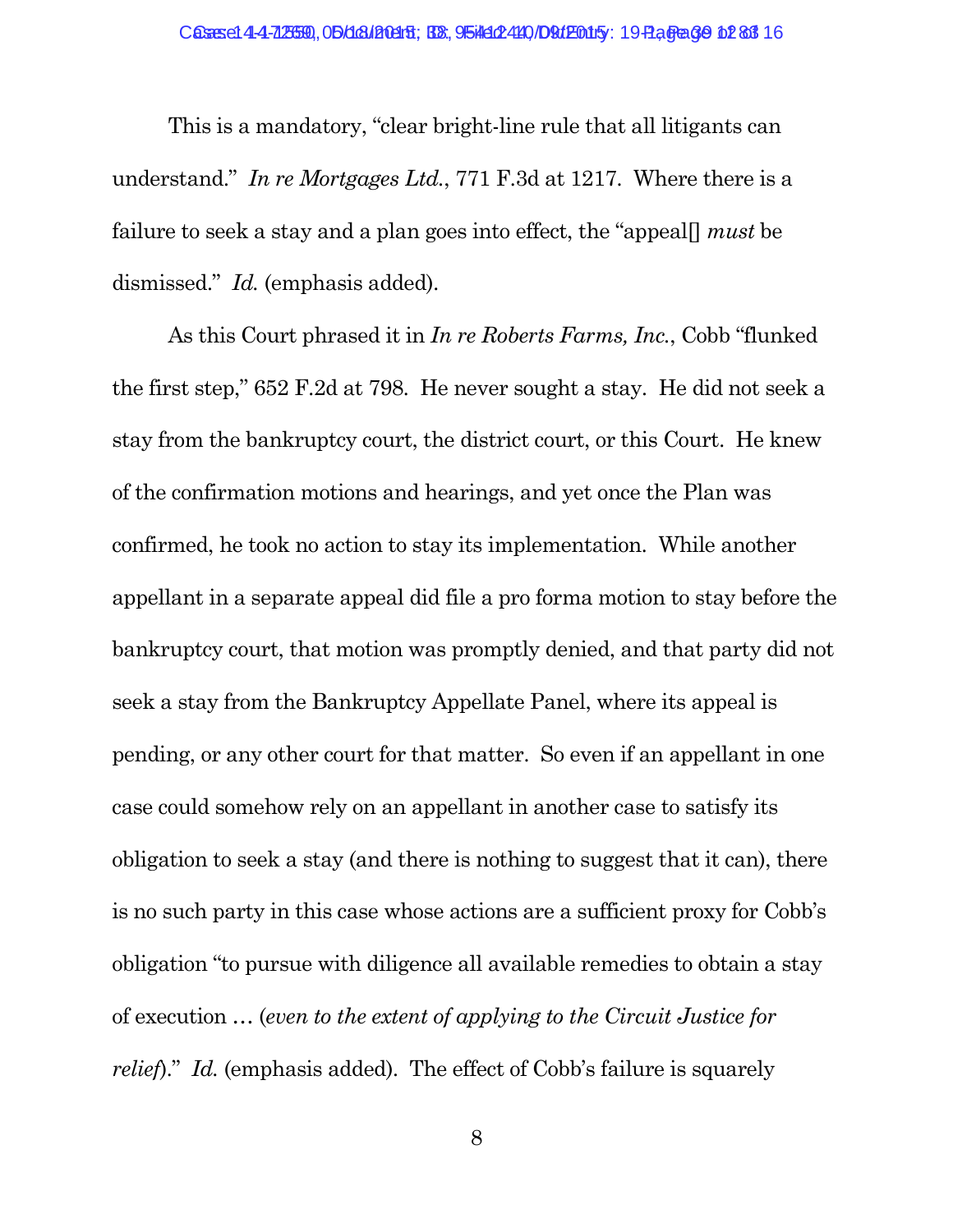prescribed by *In re Mortgages Ltd.*, *In re Roberts Farms, Inc.*, and *In re Thorpe Insulation*: Because Cobb failed to meet the threshold gateway requirement of seeking a stay, the appeal is equitably moot and should be dismissed.

**B.** Even beyond Cobb's failure on this key threshold step, the other factors guiding an equitable mootness analysis also weigh in favor of mootness. Those other factors include (i) whether the plan has been "substantially consummated"; (ii) the effect of an appellate remedy on third parties not before the court; and (iii) whether the court can fashion effective relief "without completely knocking the props out from under the plan." *In re Thorpe Insulation Co.*, 677 F.3d at 881-82*.*

Absent a stay, the Plan went fully effective on February 25, 2015. Runner Decl. ¶ 2. As explained above, on the Effective Date, the City completed a flurry of transactions effectuating the Plan. *Supra* 3-6. The City made a wire transfer to Rust Omni of over \$5 million in satisfaction of the claims for lost retiree health benefits and leave benefits for 1,126 former employees. Schwarz Decl. ¶ 7. All but 28 of those checks have now been cashed. Schwarz Decl. ¶ 10.

9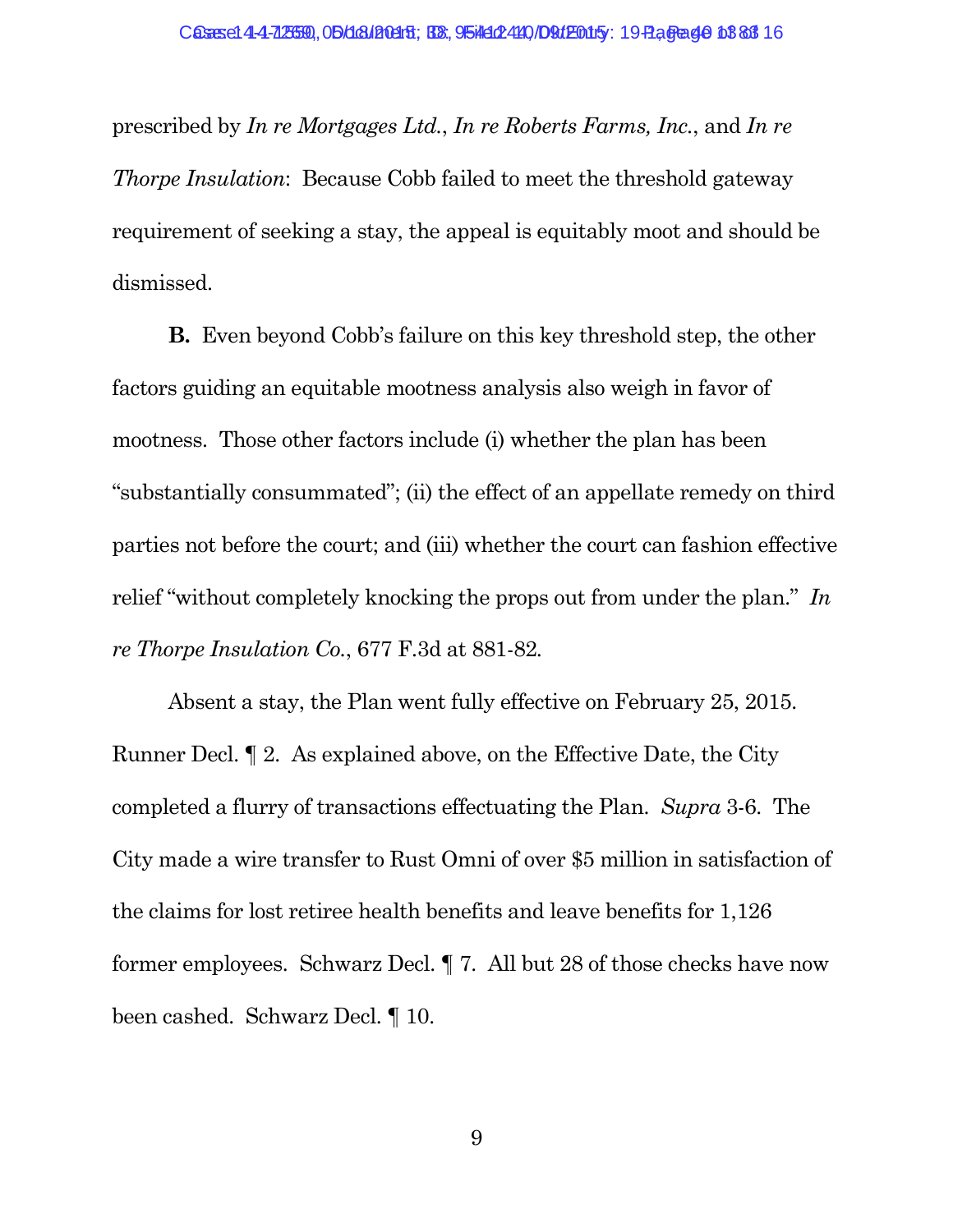The City has also made wire transfers that consummate intricate and interdependent settlement agreements with three institutional bond holders, adjusting approximately \$259 million in debts. Burke Decl.  $\P$  4. To effectuate its settlement with NPFG, the City transferred its interest in what were once City-owned parking garages, parking lots, and other parking-related assets to the newly formed Stockton Parking Authority. Runner Decl. ¶ 3. With these transfers has come substantial turnover in supervision and authority over the parking facilities. Runner Decl.  $\P\P$  4-5.

Also since the effective date, the City's favorable lease on 400 East Main Street, negotiated with Assured Guaranty and memorialized in the Plan, commenced. Runner Decl. ¶ 6. The City is in the process of moving its operations from a crumbling City Hall to space in 400 East Main Street, where it will join the City's IT department. Runner Decl.  $\P\P$  6-7.

It is too late to undo the many transactions and operational steps the City has taken toward fully effectuating the Plan—this is precisely why this Court demands that an appealing creditor pursue a stay of the confirmation order. The egg has been broken and scrambled. Unscrambling the many transactions that the City has undertaken to consummate the Plan is simply not practicable, and cannot be done without

10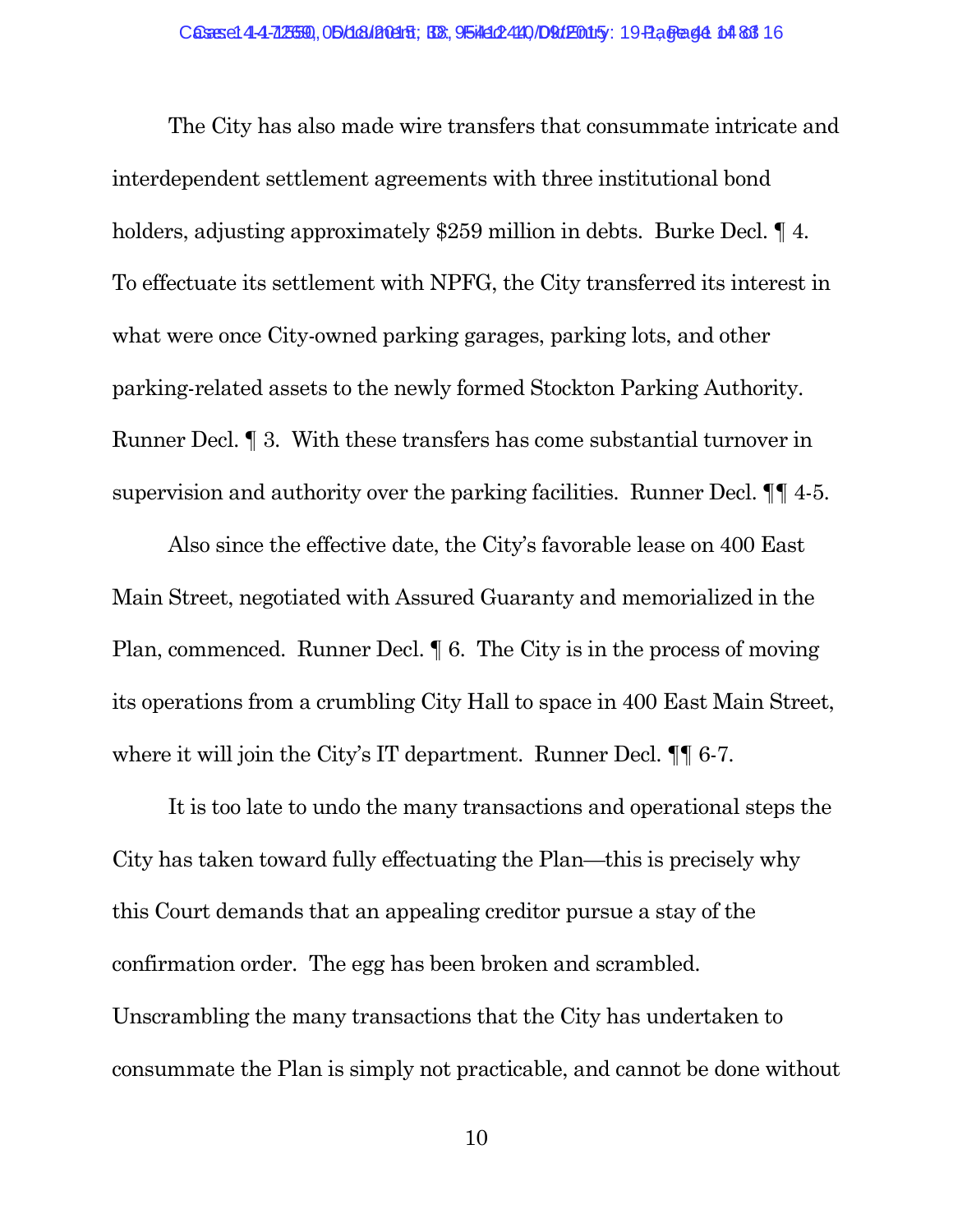harming the interests of innocent third parties. Nor can Cobb's claim simply pass through bankruptcy, as he suggests, without jeopardizing the benefits of the Plan. The City's chapter 9 plan was carefully designed to usher in a new era of stability, flexibility, and good will. That new day has dawned, and the City and its citizens are moving forward. To permit creditors like Cobb to now undo the Plan, or to cast the City back into protracted litigation, would work a serious disruption, and one that should not be imposed in this context where the appellant did not even try to seek a stay and instead allowed the Plan to go into full effect.

#### **IV. Conclusion**

For the foregoing reasons, this Court should grant the City's motion and dismiss this appeal as equitably moot.

Dated: May 18, 2015 /s/ Robert M. Loeb

Robert M. Loeb Orrick, Herrington & Sutcliffe LLP 1152 15th Street, N.W. Washington, D.C. 20005

(202) 339-8400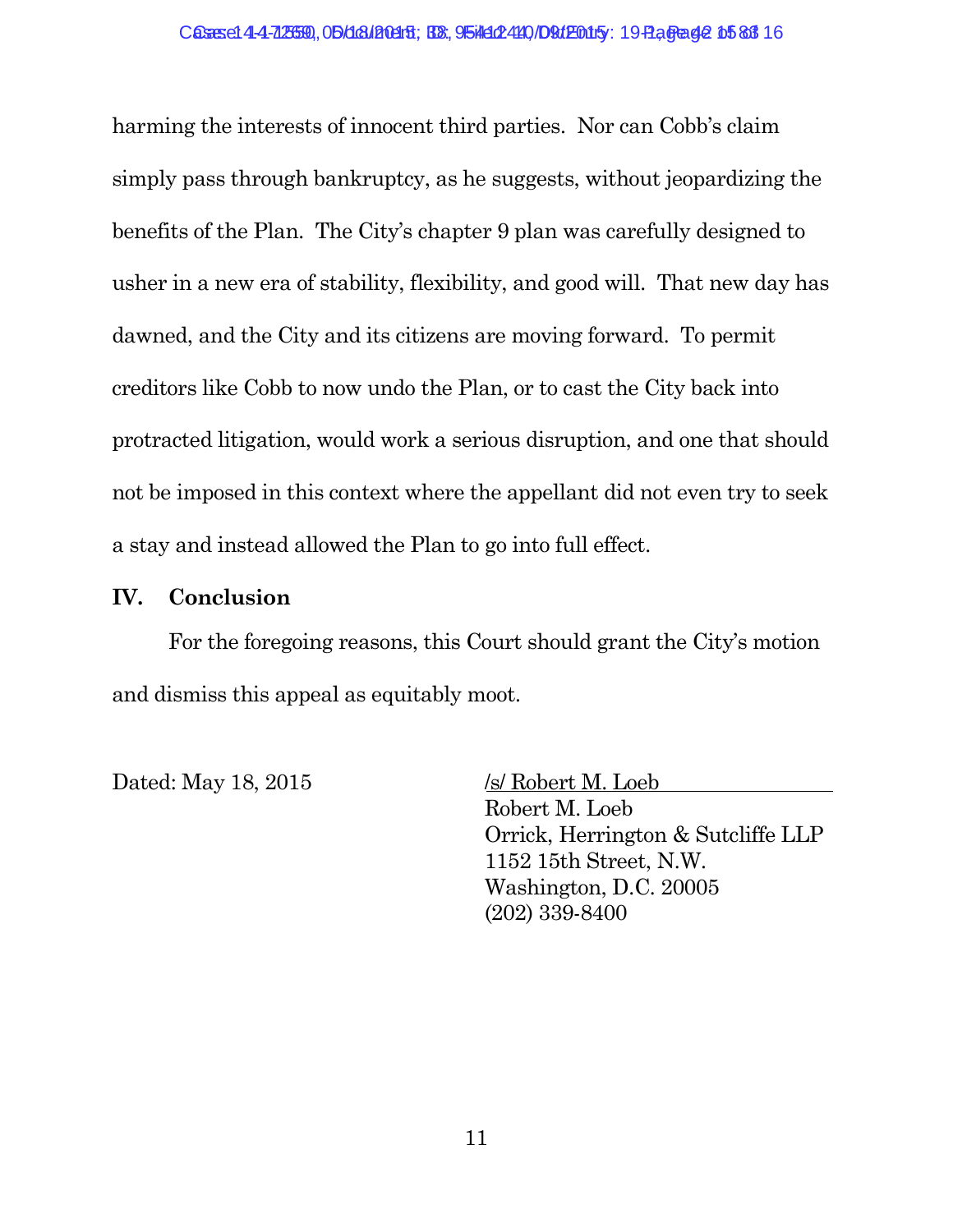#### **CERTIFICATE OF SERVICE**

I hereby certify that I electronically filed the foregoing motion with the Clerk of the Court for the United States Court of Appeals for the Ninth Circuit by using the appellate CM/ECF system on May 18, 2015, which will automatically serve all parties.

Dated: May 18, 2015

/s/ Robert M. Loeb Robert M. Loeb Orrick, Herrington & Sutcliffe LLP 1152 15th Street, N.W. Washington, D.C. 20005 (202) 339-8400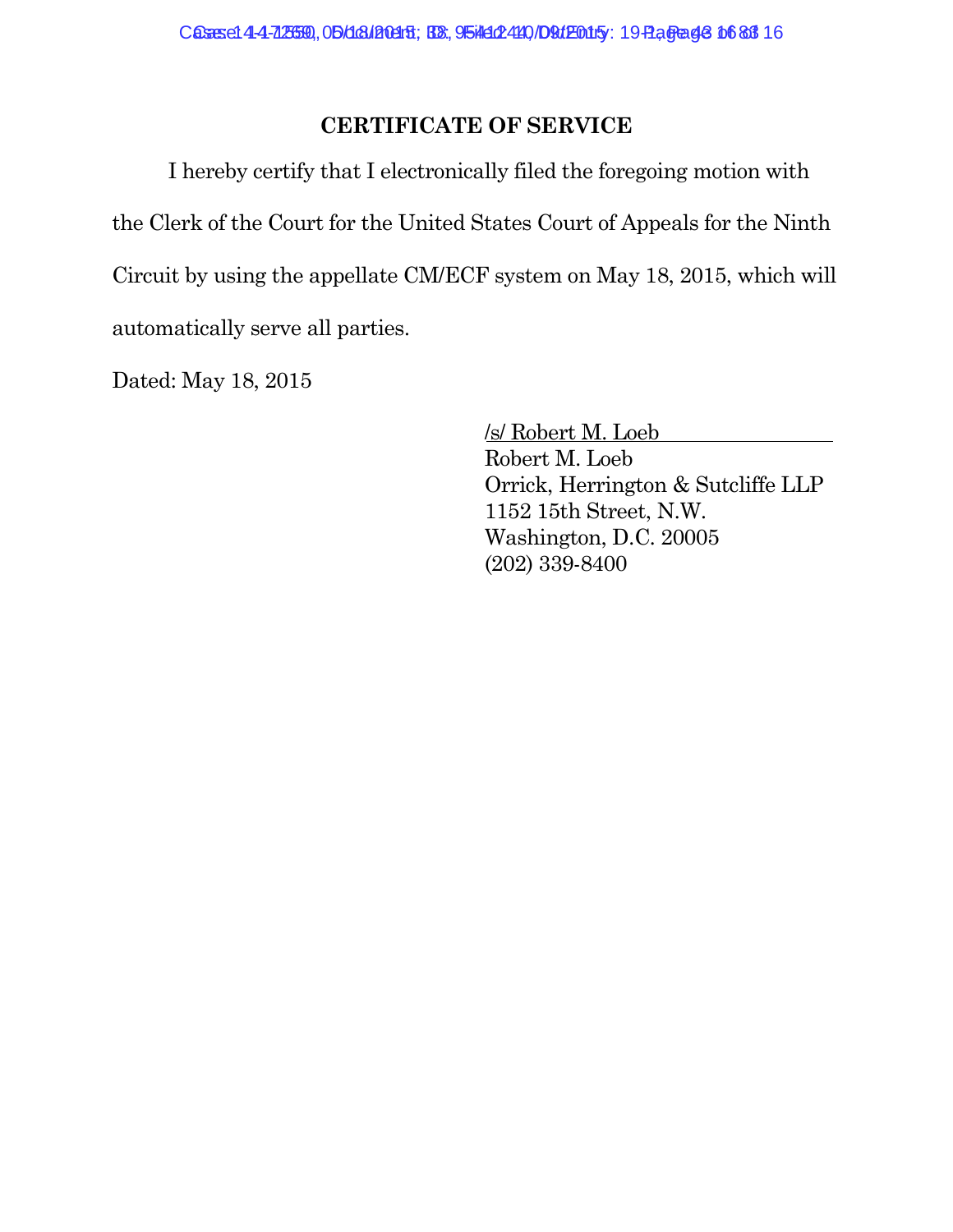Case: 14417259, 05618/2015, 38, 9541244/09 (RH) 15/ 19-2, Page 44 of 8311

14-17269

# In the United States Court of Appeals for the <u>Pinth</u> Circuit

IN RE CITY OF STOCKTON, CALIFORNIA,

*Debtor.*

MICHAEL A. COBB,

*Objector-Appellant*,

v.

CITY OF STOCKTON, CALIFORNIA,

*Debtor-Appellee.*

APPEAL FROM THE UNITED STATES BANKRUPTCY COURT FOR THE EASTERN DISTRICT OF CALIFORNIA, CASE NO. 12-32118, HON. CHRISTOPHER M. KLEIN

#### **DECLARATION OF VANESSA BURKE IN SUPPORT OF DEBTOR AND APPELLEE CITY OF STOCKTON, CALIFORNIA'S MOTION TO DISMISS THE APPEAL AS EQUITABLY MOOT**

Marc A. Levinson Patrick B. Bocash Lesley M. Durmann Orrick, Herrington & Sutcliffe LLP 400 Capitol Mall, Ste. 3000 Sacramento, CA 95814 (916) 447-9200

Robert M. Loeb Orrick, Herrington & Sutcliffe LLP 1152 15th Street, N.W. Washington, D.C. 20005 (202) 339-8400

Christopher J. Cariello Orrick, Herrington & Sutcliffe LLP 51 West 52nd Street New York, N.Y. 10019 (212) 506-5000

*Attorneys for Debtor-Appellee*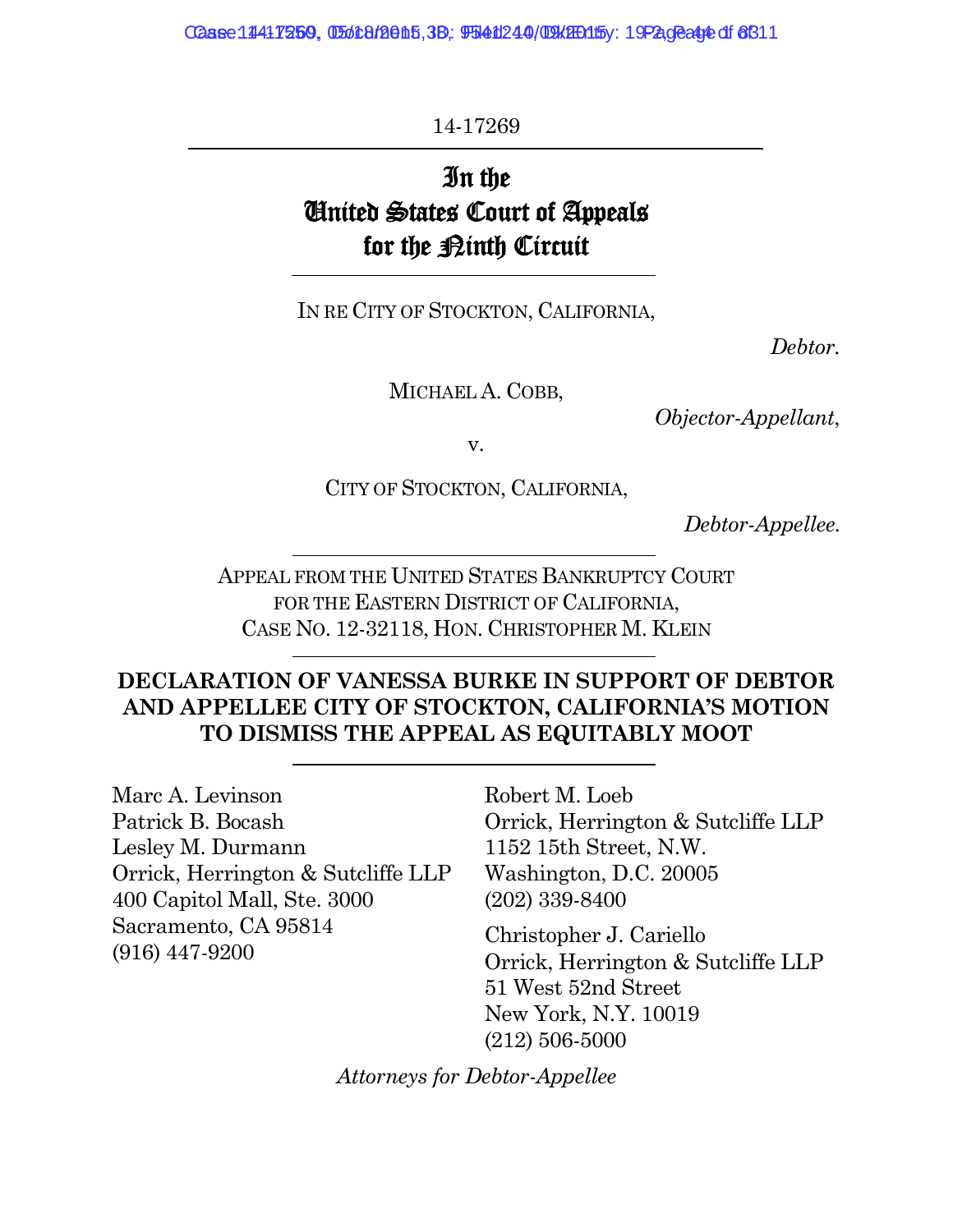I, Vanessa Burke, hereby declare:

1. I am the Chief Financial Officer, Treasurer, and Director of the Administrative Services Department (the "Department") for the City of Stockton, California ("the City" or "Stockton"). I make this declaration in support of the City's Motion To Dismiss The Appeal As Equitably Moot. As Chief Financial Officer, Treasurer, and Director of the Department, my responsibilities include, among other things, management of the City's finance, budget, revenue, and treasury functions. I was previously the Assistant Director of Administrative Services for the City, where my responsibilities included developing and administering the Department's budget, conducting financial analyses, and preparing a variety of reports relating to Department and City-wide financial activities.

2. On February 4, 2015, the United States Bankruptcy Court for the Eastern District of California entered its order approving the First Amended Plan for the Adjustment of Debts of City of Stockton, California (the "Plan"). The Plan required the City to make a number of cash payments either on the date on which the Plan became effective or shortly thereafter. The City, having made on the Effective Date the cash payments and completed the transactions that the Plan specified must occur on or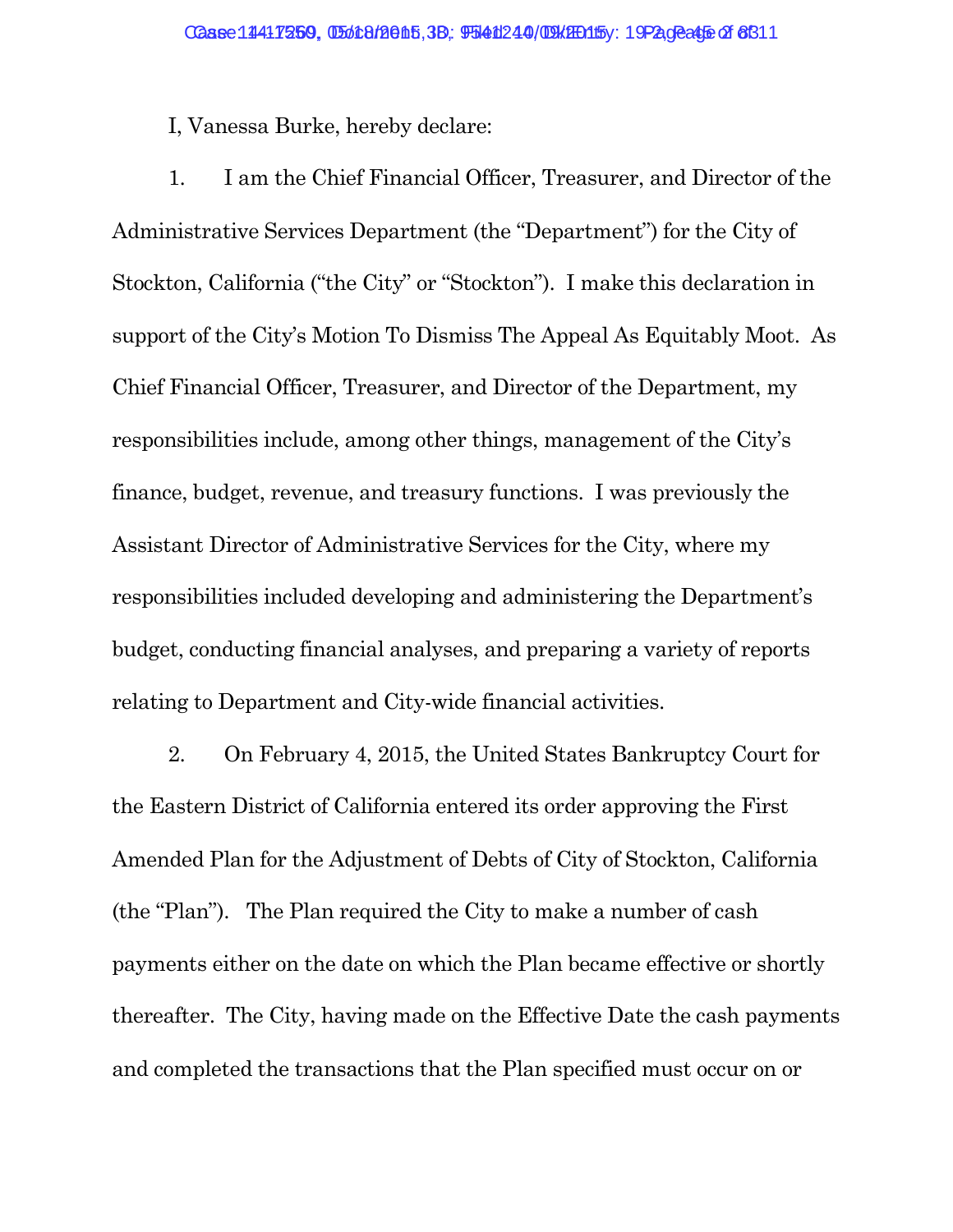before the Effective Date, filed a notice of the occurrence of the Effective Date with the bankruptcy court on March 6, 2015. A true and correct copy of such notice is attached hereto as **Exhibit A**.

3. Among the payments the City was required by the Plan to make on or shortly after the Effective Date was \$5.1 million in the aggregate to the approximately 1,100 retirees in satisfaction of their approximately \$545 million in claims against the City for lost health benefits. Pursuant to the Plan, the City retained Rust Consulting/Omni Bankruptcy ("Rust Omni") as its distribution agent. The City's agreement with Rust Omni required the City to transmit adequate funds to Rust Omni to enable it to make the distribution to the health benefits claimants, along with funds sufficient to compensate Rust Omni for its service and to pay for a performance bond, and to pay the City's share of applicable taxes.<sup>1</sup>

4. The Plan included agreements between the City and Assured Guaranty Municipal Corp. and Assured Guaranty Corp. (together,

<sup>&</sup>lt;sup>1</sup> As described in the declaration of Eric Schwarz filed concurrently, Rust Omni also distributed payments in satisfaction of employment-related claims known as "Leave Buyout Claims." The distribution on account of the Leave Buyout Claims was several orders of magnitude smaller than the distribution to retirees. I have omitted details about the Leave Buyout Claims for simplicity.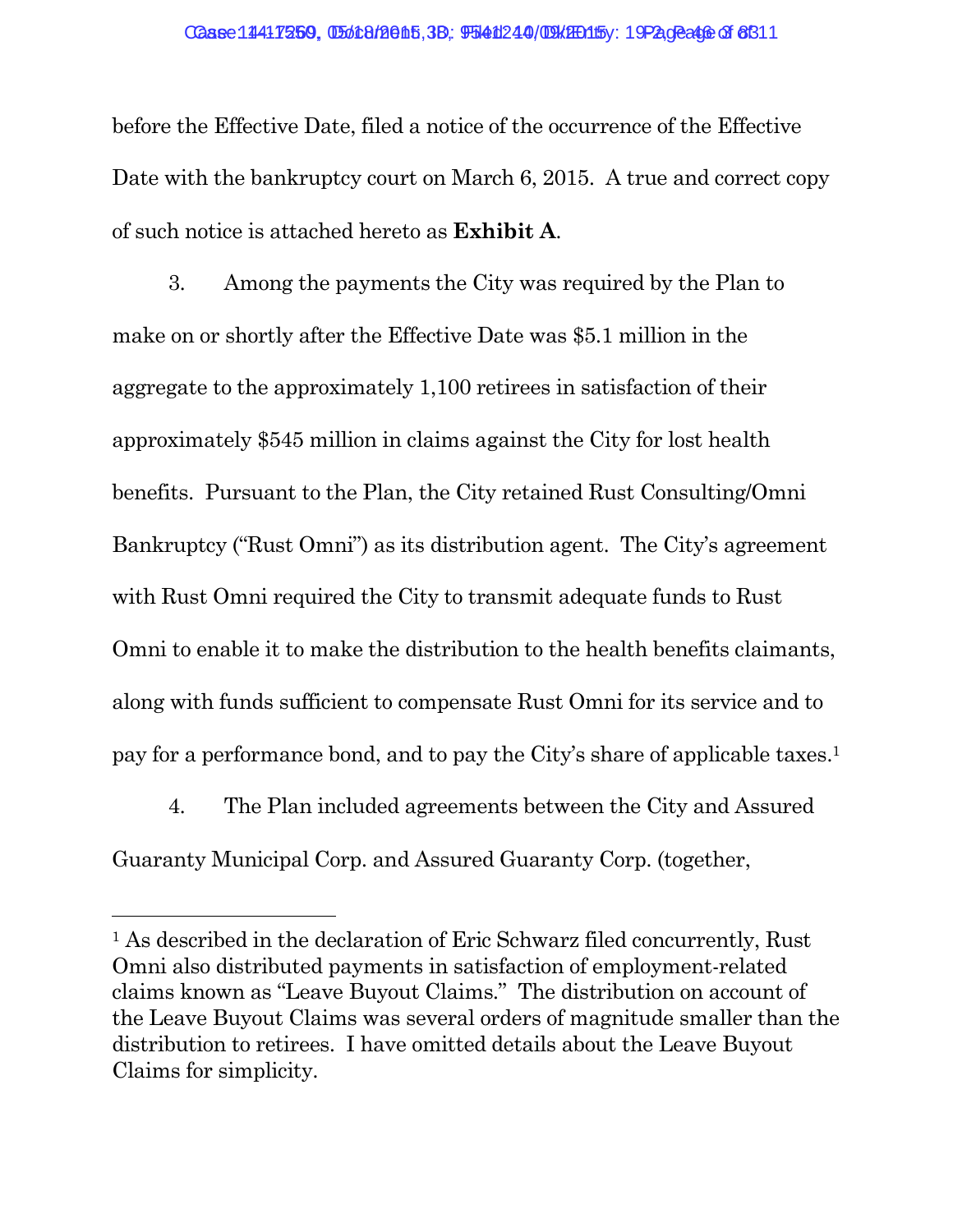"Assured") and the City and National Public Finance Guarantee Corporation ("NPFG"). Such agreements required the City to make certain cash payments on the Effective Date to Wells Fargo Bank, National Association ("Wells Fargo"), in its capacity as indenture trustee for the bonds insured by Assured and NPFG. In addition, the City's agreement with Ambac Insurance Corporation ("Ambac"), also memorialized in the Plan, required the City to make a cash payment to Ambac on the Effective Date. These were to be the first of many scheduled payments under these settlements, which provide for payments over several decades. These three settlements, which together adjusted over \$259 million in principal amount of claims against the City, also required the City to make payments to CBRE, a real estate management company, for services related to the City's settlement with Assured, and to Mintz Levin, counsel for Wells Fargo, for certain of the Mintz Levin fees incurred in connection with the chapter 9 case.

5. The Plan also required the City to make a cash payment on the Effective Date of \$4,337,227.53 to Wells Fargo, in its role as indenture trustee for bonds held by Franklin Advisers, Inc., Franklin High Yield Tax-Free Income Fund, and Franklin California High Yield Municipal Fund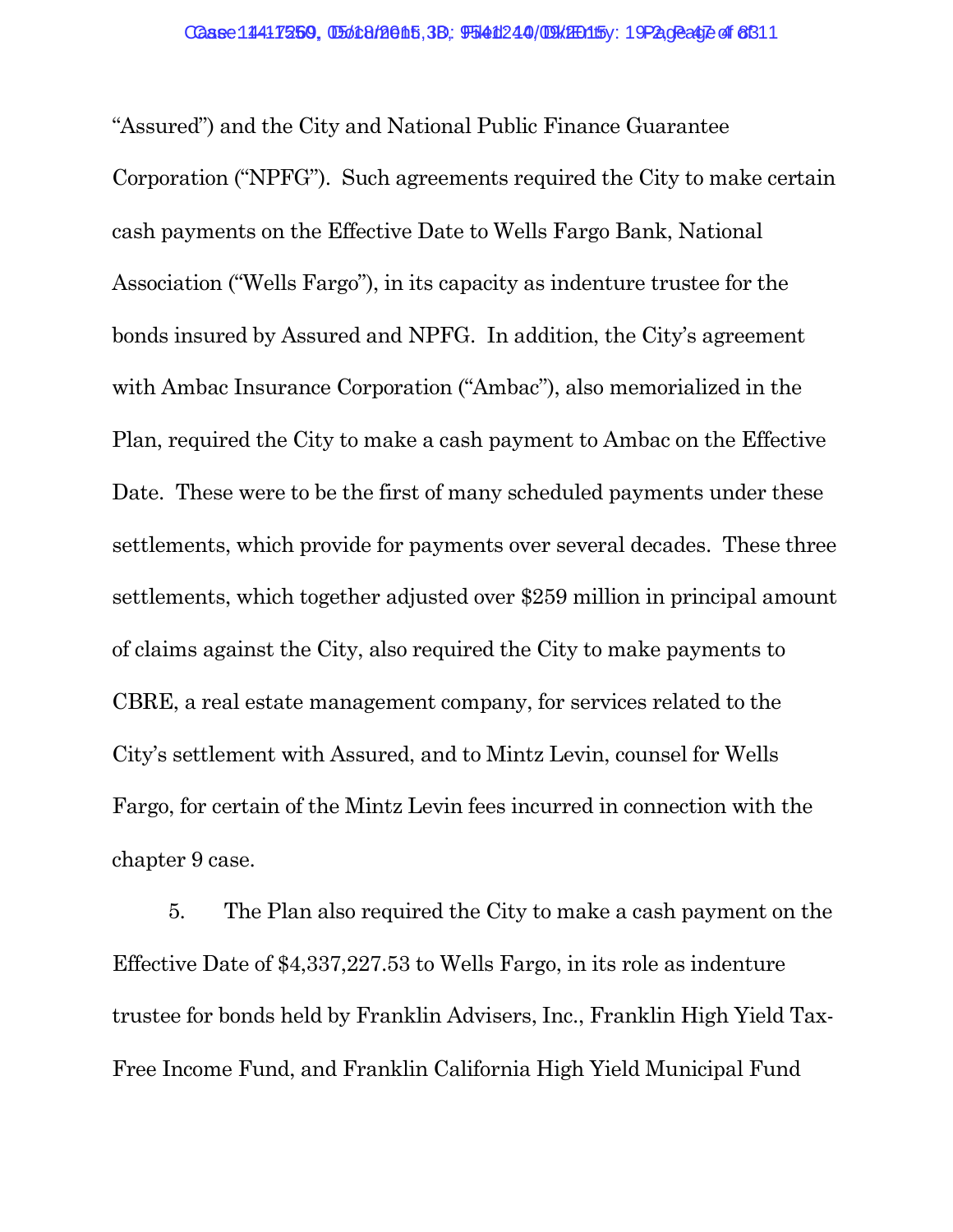(together, "Franklin"), in full satisfaction of the approximately \$36 million in allowed claims against the City on account of these bonds. Unlike the Effective Date payments under the settlements with Ambac, Assured, and NPFG, the payment for the bonds held by Franklin was a one-time payment.

6. The City made the payments described above by wire transfer. Before the City made the wire transfers, I reviewed a summary of each transfer. When I was satisfied that the transfers were proper, that adequate documentation had been provided, and that adequate funds were available, I authorized the wire transfers.

7. Following my authorization, the City's bank made the following wire transfers:

| Payee     | Amount         | Comment                                                                                                                        |
|-----------|----------------|--------------------------------------------------------------------------------------------------------------------------------|
| Rust Omni | \$5,156,867.05 | February 18, 2015 initial<br>payment for distribution<br>to retiree health benefit<br>and certain other<br>unsecured creditors |
| Rust Omni | \$10,600.37    | February 24, $2015$<br>supplemental payment for<br>distribution to retiree<br>health benefit creditors                         |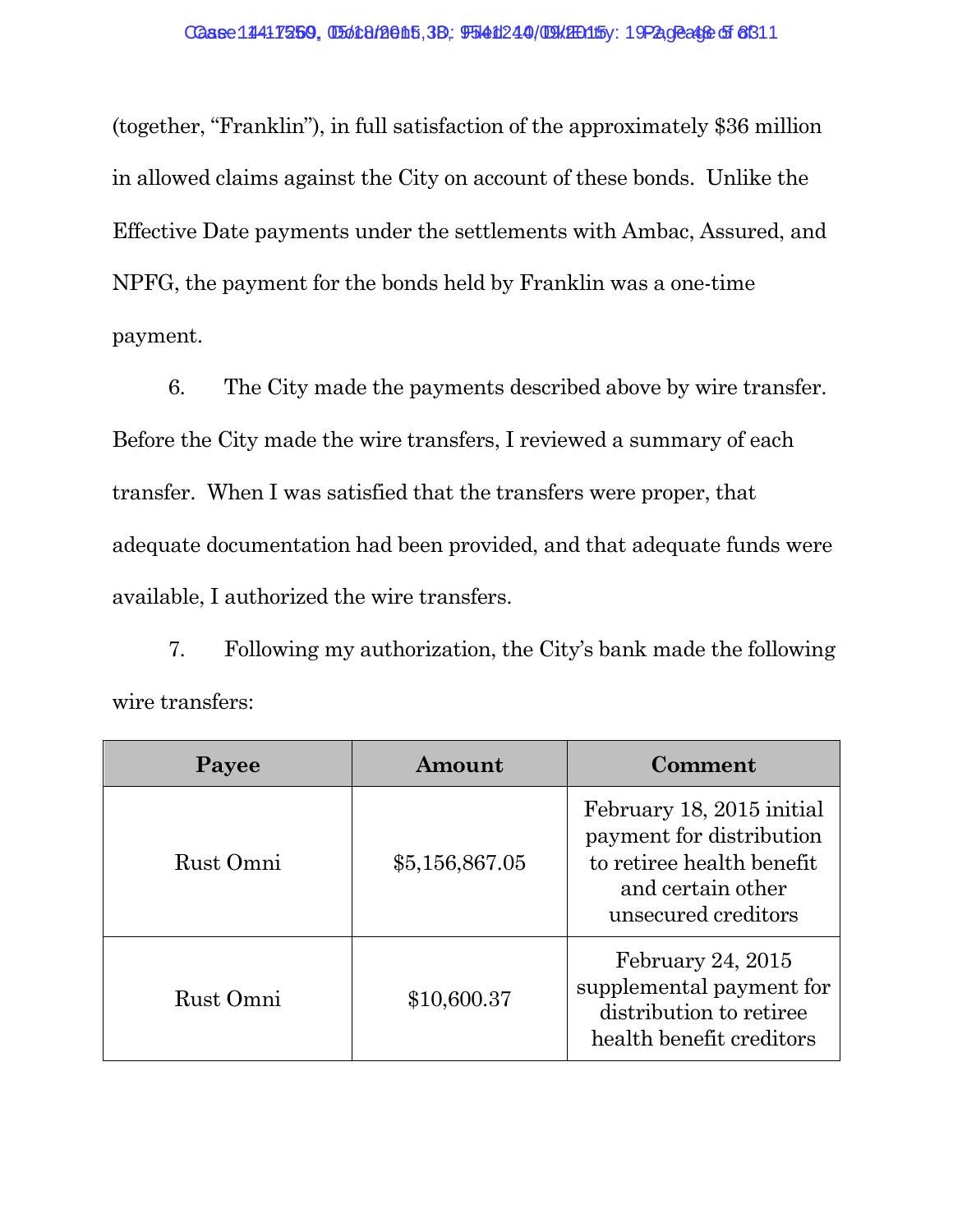| Payee                 | Amount         | Comment                                                                                        |
|-----------------------|----------------|------------------------------------------------------------------------------------------------|
| Ambac                 | \$278,347.40   | <b>Effective Date payment</b><br>for legal fees and interest                                   |
| Wells Fargo           | \$2,254,439.93 | Scheduled payment for<br>Assured settlement made<br>on Effective Date                          |
| <b>CBRE</b>           | \$177,802.25   | Effective Date payment to<br>increase deposit and pay<br>rent related to Assured<br>settlement |
| <b>NPFG</b>           | \$104,811.99   | Effective Date payment to<br>"catch up" on delinquent<br>debt service                          |
| Wells Fargo           | \$708,302.50   | Scheduled payment for<br>NPFG settlement made<br>on Effective Date                             |
| Chicago Title Company | \$20,566.00    | <b>Effective Date payment</b><br>for title insurance related<br>to NPFG settlement             |
| Mintz Levin           | \$20,000.00    | Effective Date payment<br>for attorney fees related to<br>Assured bonds                        |
| Wells Fargo           | \$4,337,227.53 | <b>Effective Date payment</b><br>for claims arising from<br>bonds held by Franklin             |
| Mintz Levin           | \$80,000.00    | March 18, 2015 payment<br>for attorney fees related to<br>miscellaneous bonds                  |

8. Together, these payments total approximately \$13.1 million.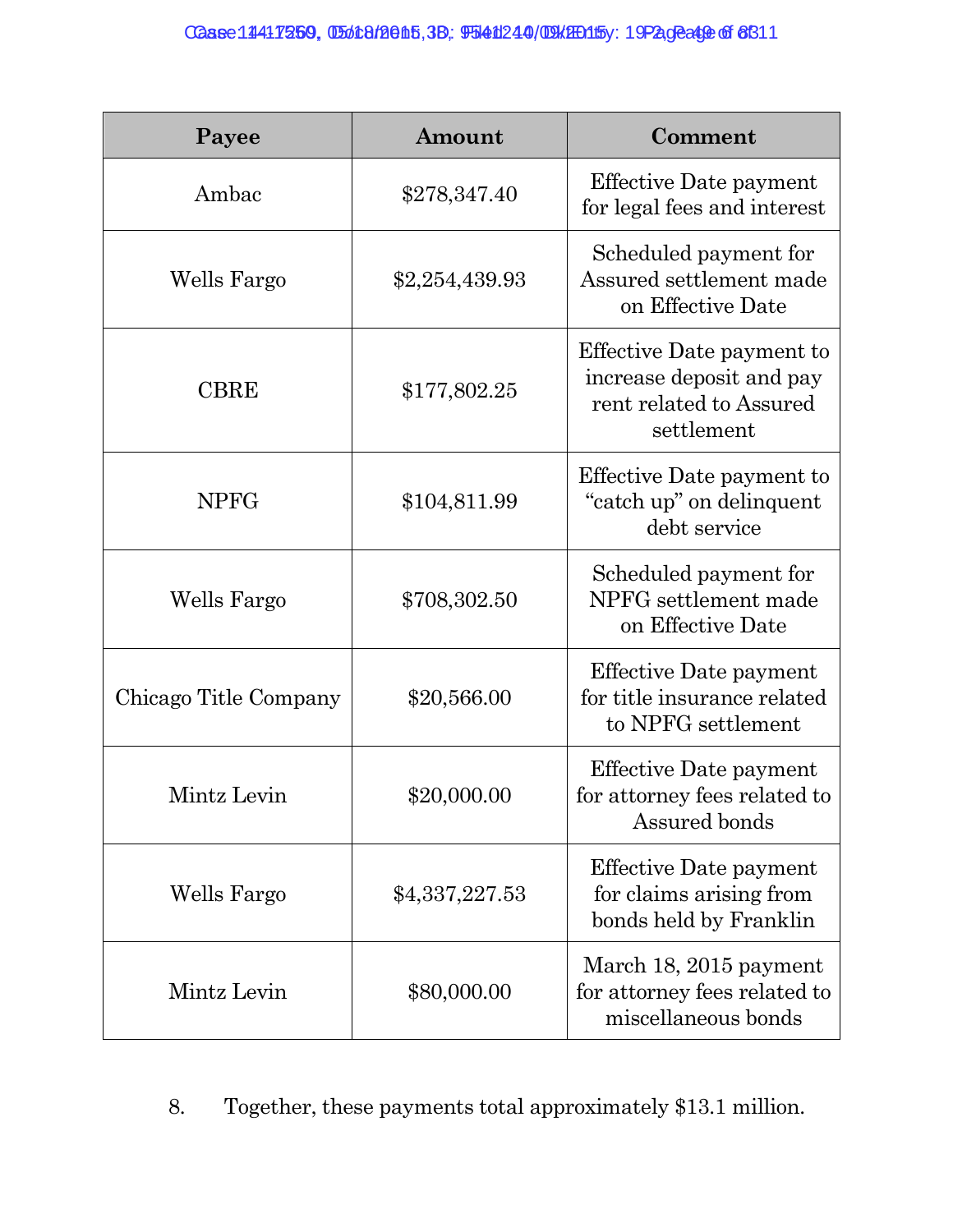Executed this  $\sqrt{\frac{1}{\hbar}}$ th day of May 2015, at Stockton, California. I declare under penalty of perjury under the laws of the State of California

and the United States of America that the foregoing is true and correct.

Vanessa tous Vanessa Burke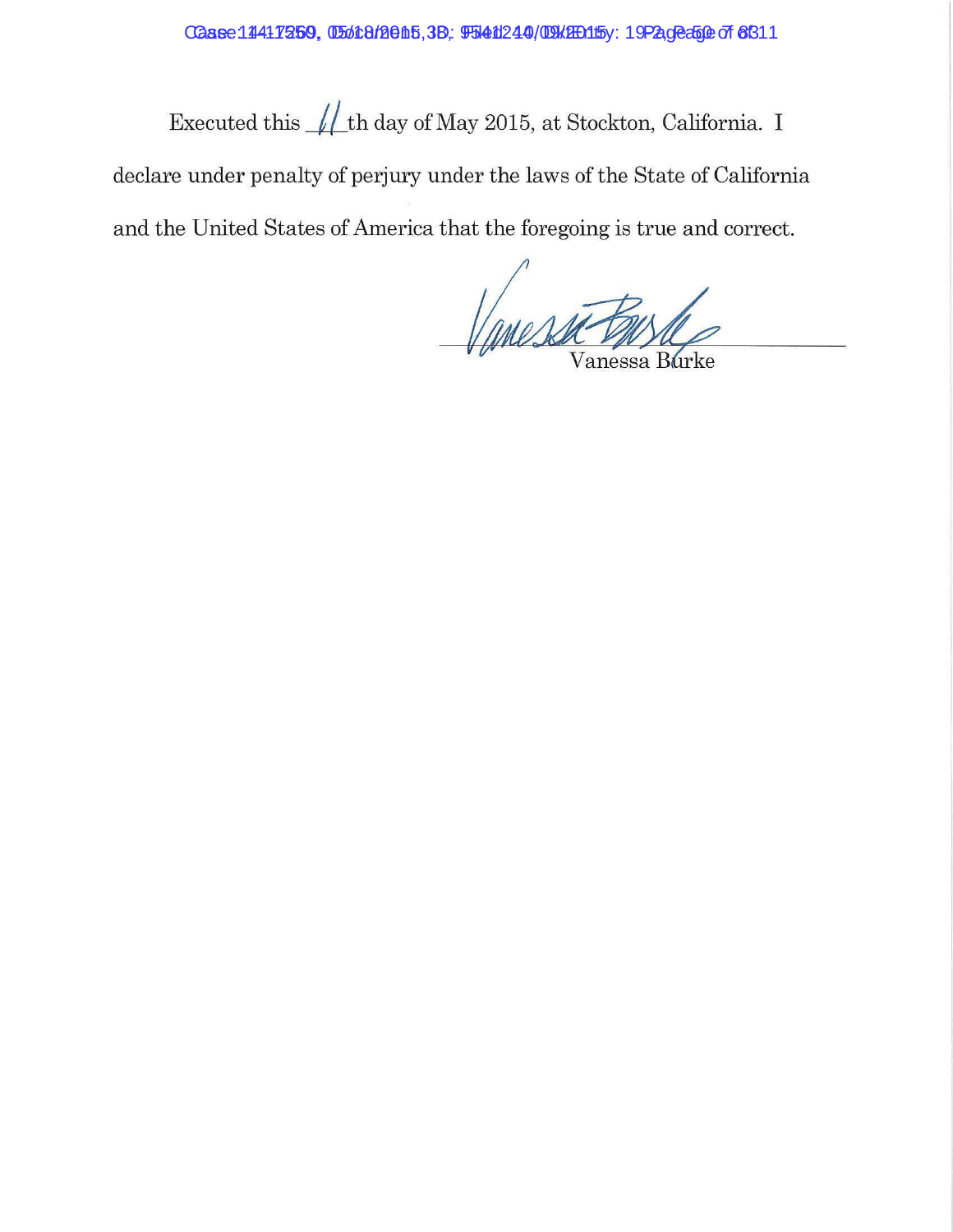Case: 1441 7550, 05418/2015, 3B: 9541244/09/2015 / 19-2, Page 51 0f 831 1

# **Exhibit A**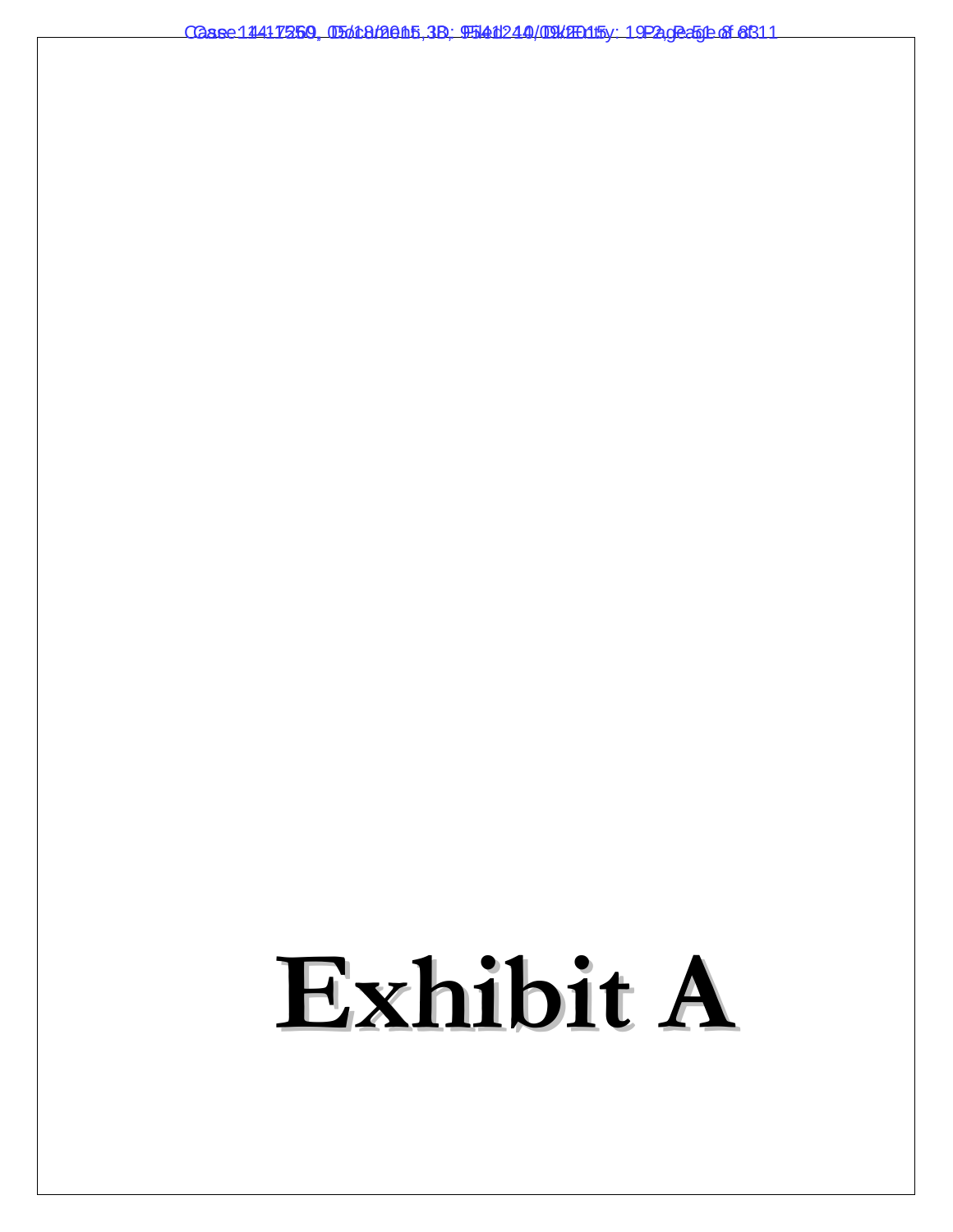|                | Case 14417268, 0514839018, 39, 196403/09/05 (HD 50: 1992, 0256 2 6 6611                         |                                                                                 |  |  |  |
|----------------|-------------------------------------------------------------------------------------------------|---------------------------------------------------------------------------------|--|--|--|
|                | 3                                                                                               |                                                                                 |  |  |  |
| 1              | MARC A. LEVINSON (STATE BAR NO. 57613)                                                          |                                                                                 |  |  |  |
| $\overline{2}$ | malevinson@orrick.com<br>NORMAN C. HILE (STATE BAR NO. 57299)                                   |                                                                                 |  |  |  |
| 3              | nhile@orrick.com<br>PATRICK B. BOCASH (STATE BAR NO. 262763)                                    |                                                                                 |  |  |  |
| 4              | pbocash@orrick.com<br>ORRICK, HERRINGTON & SUTCLIFFE LLP                                        |                                                                                 |  |  |  |
| 5              | 400 Capitol Mall, Suite 3000<br>Sacramento, California 95814-4497                               |                                                                                 |  |  |  |
| 6              | Telephone: +1-916-447-9200<br>Facsimile: +1-916-329-4900                                        |                                                                                 |  |  |  |
| 7              | <b>Attorneys for Debtor</b>                                                                     |                                                                                 |  |  |  |
| 8              | City of Stockton                                                                                |                                                                                 |  |  |  |
| 9              | UNITED STATES BANKRUPTCY COURT                                                                  |                                                                                 |  |  |  |
| 10             | EASTERN DISTRICT OF CALIFORNIA                                                                  |                                                                                 |  |  |  |
| 11             | <b>SACRAMENTO DIVISION</b>                                                                      |                                                                                 |  |  |  |
| 12             |                                                                                                 |                                                                                 |  |  |  |
| 13             | In re:                                                                                          | Case No. 2012-32118                                                             |  |  |  |
| 14             | CITY OF STOCKTON, CALIFORNIA,                                                                   | Chapter 9                                                                       |  |  |  |
| 15             | Debtor.                                                                                         | <b>NOTICE OF FEBRUARY 25, 2015</b><br><b>EFFECTIVE DATE</b>                     |  |  |  |
| 16             |                                                                                                 |                                                                                 |  |  |  |
| 17             |                                                                                                 |                                                                                 |  |  |  |
| 18             |                                                                                                 | TO ALL CREDITORS, PARTIES IN INTEREST, AND THEIR ATTORNEYS OF                   |  |  |  |
| 19             | <b>RECORD:</b>                                                                                  |                                                                                 |  |  |  |
| 20             |                                                                                                 | PLEASE TAKE NOTICE that on February 4, 2015, the United States Bankruptcy Court |  |  |  |
| 21             | for the Eastern District of California entered the Order Confirming First Amended Plan For The  |                                                                                 |  |  |  |
| 22             | Adjustment Of Debts Of City Of Stockton, California, As Modified (August 8, 2014) [Dkt. No.     |                                                                                 |  |  |  |
| 23             | 1875] ("Order" confirming the "Plan"). The City's mailing agent sent you a Notice of Entry of   |                                                                                 |  |  |  |
| 24             | Order on or around February 12, 2015. Such Notice included a CD containing PDF copies of the    |                                                                                 |  |  |  |
| 25             | Order and the Plan, among other documents.                                                      |                                                                                 |  |  |  |
| 26             |                                                                                                 | PLEASE TAKE FURTHER NOTICE that, pursuant to Sections VII through XIII of the   |  |  |  |
| 27             | Plan, on February 25, 2015, the City satisfied or waived the conditions precedent enumerated in |                                                                                 |  |  |  |
| 28             | 111                                                                                             |                                                                                 |  |  |  |
|                |                                                                                                 | NOTICE OF EFFECTIVE DATE                                                        |  |  |  |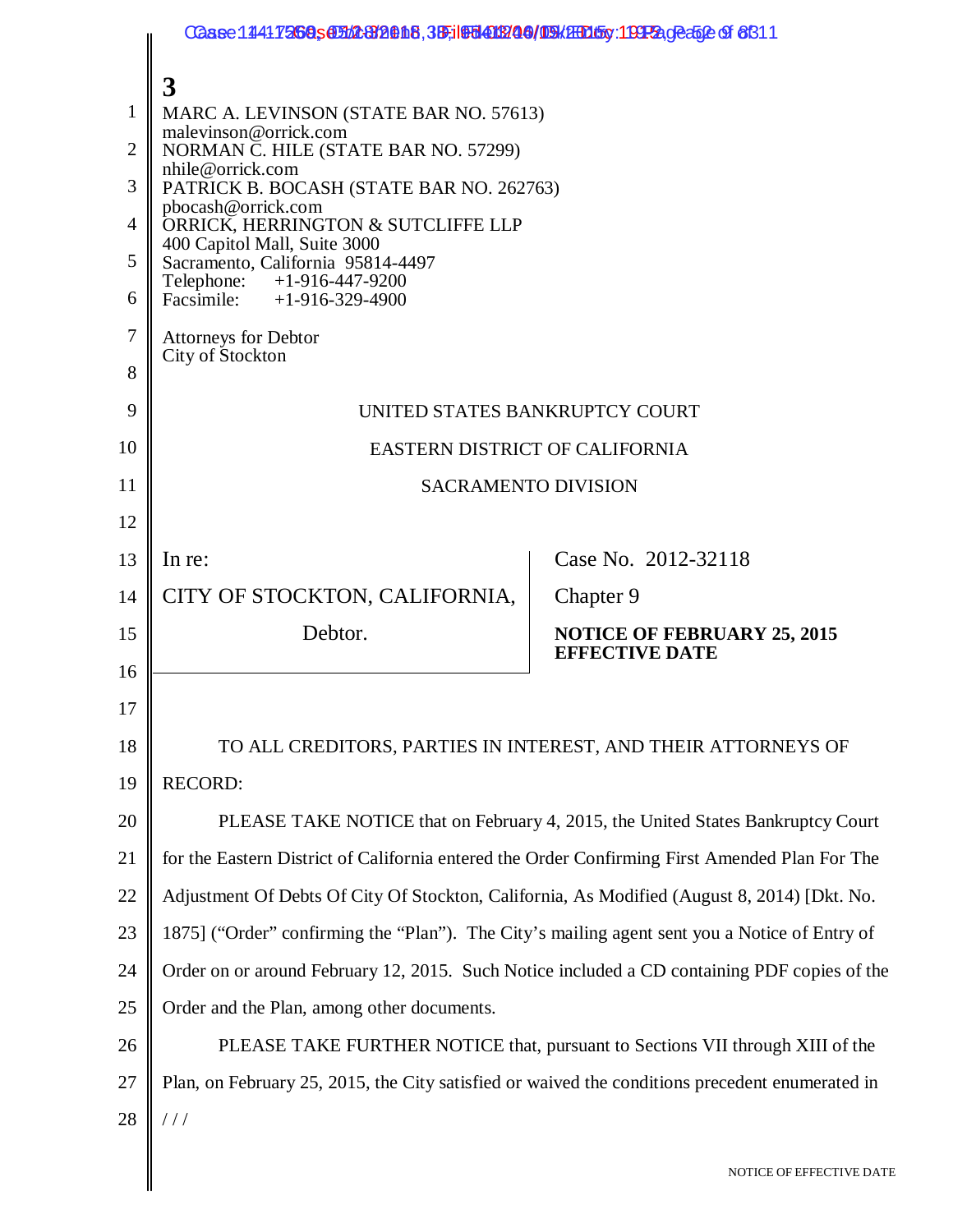2 Section XIII of the Plan. As defined in the Plan, the Effective Date occurred on February 25, 2015 ("Effective Date").

3

1

4 5 6 7 8 9 10 11 12 13 PLEASE TAKE FURTHER NOTICE that all proofs of claim for Other Postpetition Claims<sup>1</sup> arising on or after August 16, 2013, and requests for payment or any other means of preserving and obtaining payment of Administrative Claims that have not been paid, released, or otherwise settled, and all requests for approval of Professional Claims, must be filed with the Bankruptcy Court and served upon the City no later than 30 days after the date on which this Notice is served. Any proof of claim for Other Postpetition Claims, or request for payment of an Administrative Claim or a Professional Claim, that is not timely filed by such date will be forever barred, and holders of such Claims shall be barred from asserting such Claims in any manner against the City. For the avoidance of doubt, proofs of claim for Other Post-Petition Claims that arose before August 16, 2013 must have been filed by August 16, 2013 in order to be considered timely.

14 15 16 17 18 19 20 PLEASE TAKE FURTHER NOTICE that all distributions to any holder of an Allowed Claim were or shall be made at the address of such holder as set forth in the books and records of the City or its agents, unless the City has been notified by such holder of a different address in a writing that contains an address for such holder different from the address reflected in the City's books and records. All such notifications of address changes and all address confirmations should be mailed to: Rust Consulting/Omni Bankruptcy, 5955 DeSoto Avenue, Suite 100, Woodland Hills, CA 91367.

21 22 23 24 25 26 27 PLEASE TAKE FURTHER NOTICE that as of the Effective Date, the City assumed all executory contracts and unexpired leases to which it was a party, and assigned certain of those executory contracts as set forth in the Plan, except (i) for those unexpired leases and executory contracts specified in the following paragraph, and (ii) as otherwise provided in the Plan. The Bankruptcy Court shall resolve all disputes regarding (a) the amount of any cure payment to be made in connection with the assumption of any contract or lease (b) the ability of the City to provide "adequate assurance of future performance" within the meaning of 11 U.S.C. § 365 under

28

All capitalized terms not defined herein have the definitions given to them in the Plan.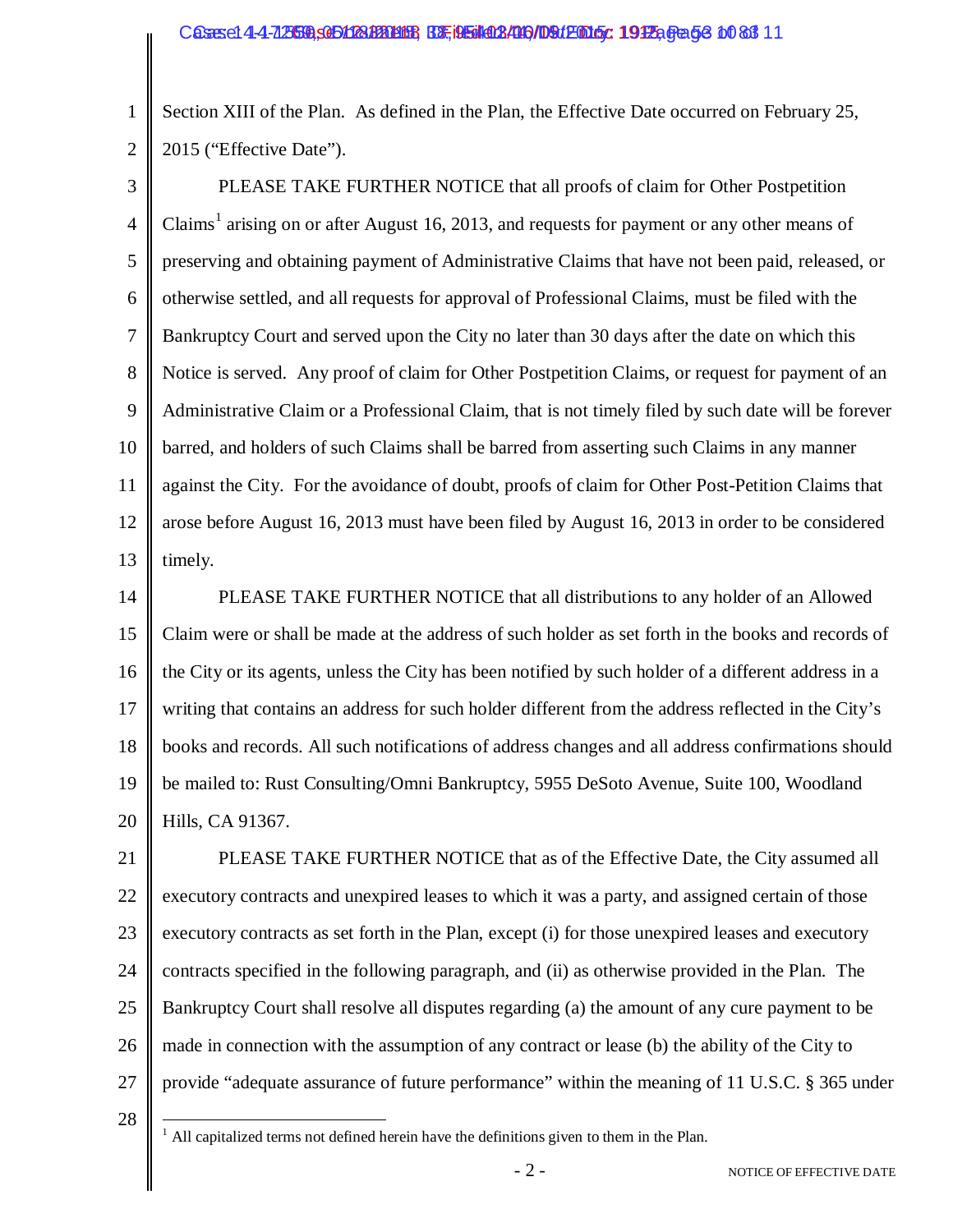#### Cases: 14-17569, 051124221468, BE Ned 126, Decker 2015, 1995, Gene 54 of 83 11

1

2

8

3 4 5 6 7 the contract or lease assumed, and (c) any other matter pertaining to such assumption and assignment. Any party to an executory contract or unexpired lease that the City assumed on the Effective Date that asserts that any payment or other performance is due as a condition of the proposed assumption shall file with the Bankruptcy Court and serve upon the City a written statement and accompanying declaration in support thereof, specifying the basis for its claim within 90 days of the Effective Date. The failure to timely file and serve such a statement shall be deemed a waiver of any and all objections to the assumption and any claim for cure amounts of the agreement at issue.

9 10 11 12 13 14 15 16 17 18 19 20 PLEASE TAKE FURTHER NOTICE that the City rejected the Golf Course/Park Lease Out and the Golf Course/Park Lease Back and the Office Building Standby Agreement on the Effective Date. No later than 120 days after the Effective Date, the City will file a Rejection Motion, in which it will seek authority to reject certain executory contracts and unexpired leases. Proofs of claim arising from the rejection of executory contracts or unexpired leases must be filed with the Bankruptcy Court and served on the City no later than 28 days after the date on which notice of entry of the order approving the Rejection Motion is served on the parties to the executory contracts and leases subject to the Rejection Motion. Any Claim for which a proof of claim is not filed and served within such time will be forever barred and shall not be enforceable against the City or its assets, properties, or interests in property. Unless otherwise ordered by the Bankruptcy Court, all such Claims that are timely filed as provided herein shall be classified into Class 12 (General Unsecured Claims) and treated accordingly.

21 22 For additional information, contact the City at Stockton@orrick.com, or by mail at the address in the upper left-hand corner of the first page of this Notice.

- 3 - NOTICE OF EFFECTIVE DATE 23 24 25 26 27 28 Dated: March 6, 2015 MARC A. LEVINSON NORMAN C. HILE PATRICK B. BOCASH Orrick, Herrington & Sutcliffe LLP By: */s/ Marc A. Levinson* MARC A. LEVINSON Attorneys for Debtor City of Stockton OHSUSA:761346453.2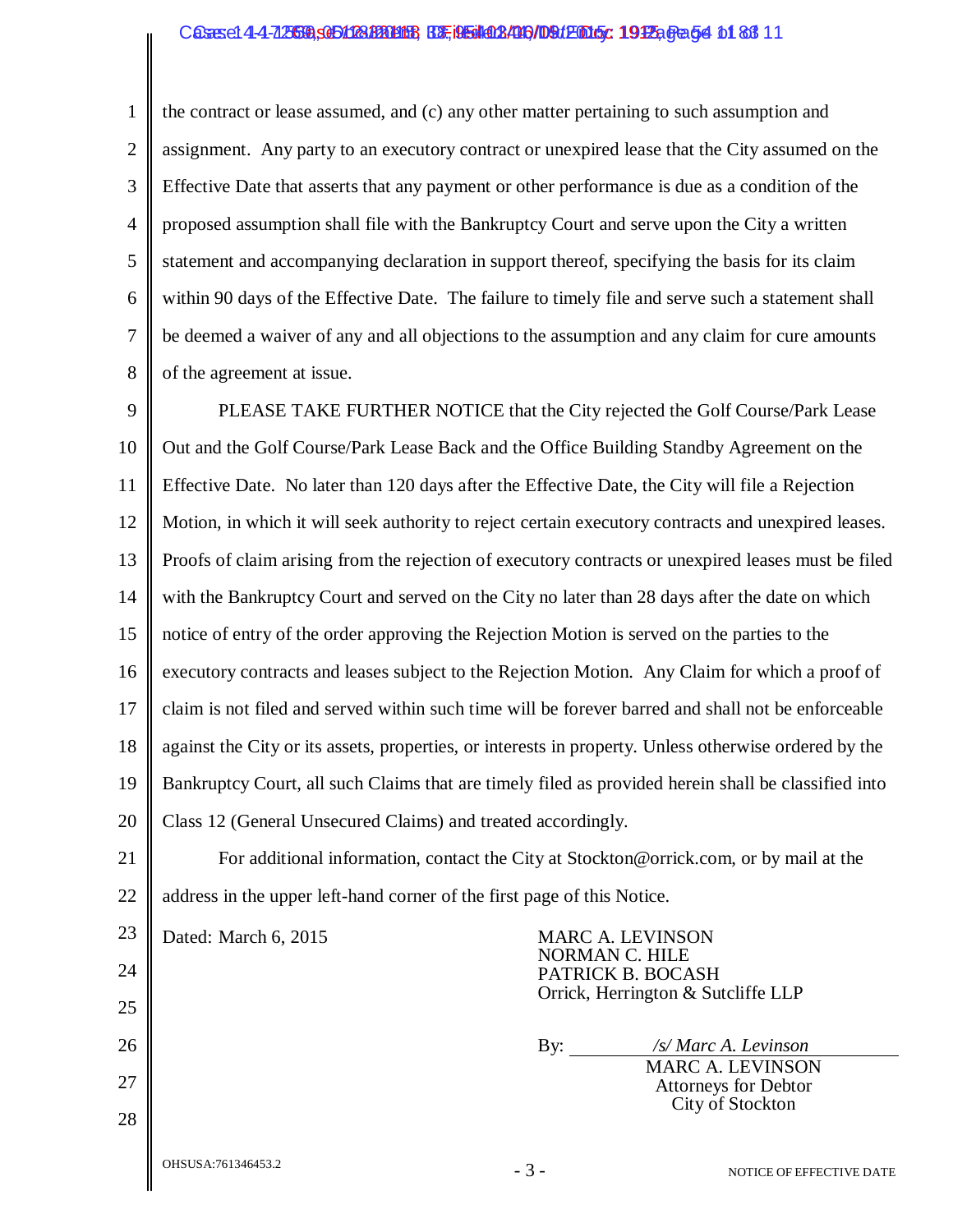Case: 14-15569, D5/18/180153BD: 9541240409 RaEntry: 19-3g P5501 83 5

14-17269

# In the United States Court of Appeals for the <u>Pinth</u> Circuit

IN RE CITY OF STOCKTON, CALIFORNIA,

*Debtor.*

MICHAEL A. COBB,

*Objector-Appellant*,

v.

CITY OF STOCKTON, CALIFORNIA,

*Debtor-Appellee.*

APPEAL FROM THE UNITED STATES BANKRUPTCY COURT FOR THE EASTERN DISTRICT OF CALIFORNIA, CASE NO. 12-32118, HON. CHRISTOPHER M. KLEIN

#### **DECLARATION OF ERIC SCHWARZ IN SUPPORT OF DEBTOR AND APPELLEE CITY OF STOCKTON, CALIFORNIA'S MOTION TO DISMISS THE APPEAL AS EQUITABLY MOOT**

Marc A. Levinson Patrick B. Bocash Lesley M. Durmann Orrick, Herrington & Sutcliffe LLP 400 Capitol Mall, Ste. 3000 Sacramento, CA 95814 (916) 447-9200

Robert M. Loeb Orrick, Herrington & Sutcliffe LLP 1152 15th Street, N.W. Washington, D.C. 20005 (202) 339-8400

Christopher J. Cariello Orrick, Herrington & Sutcliffe LLP 51 West 52nd Street New York, N.Y. 10019 (212) 506-5000

*Attorneys for Debtor-Appellee*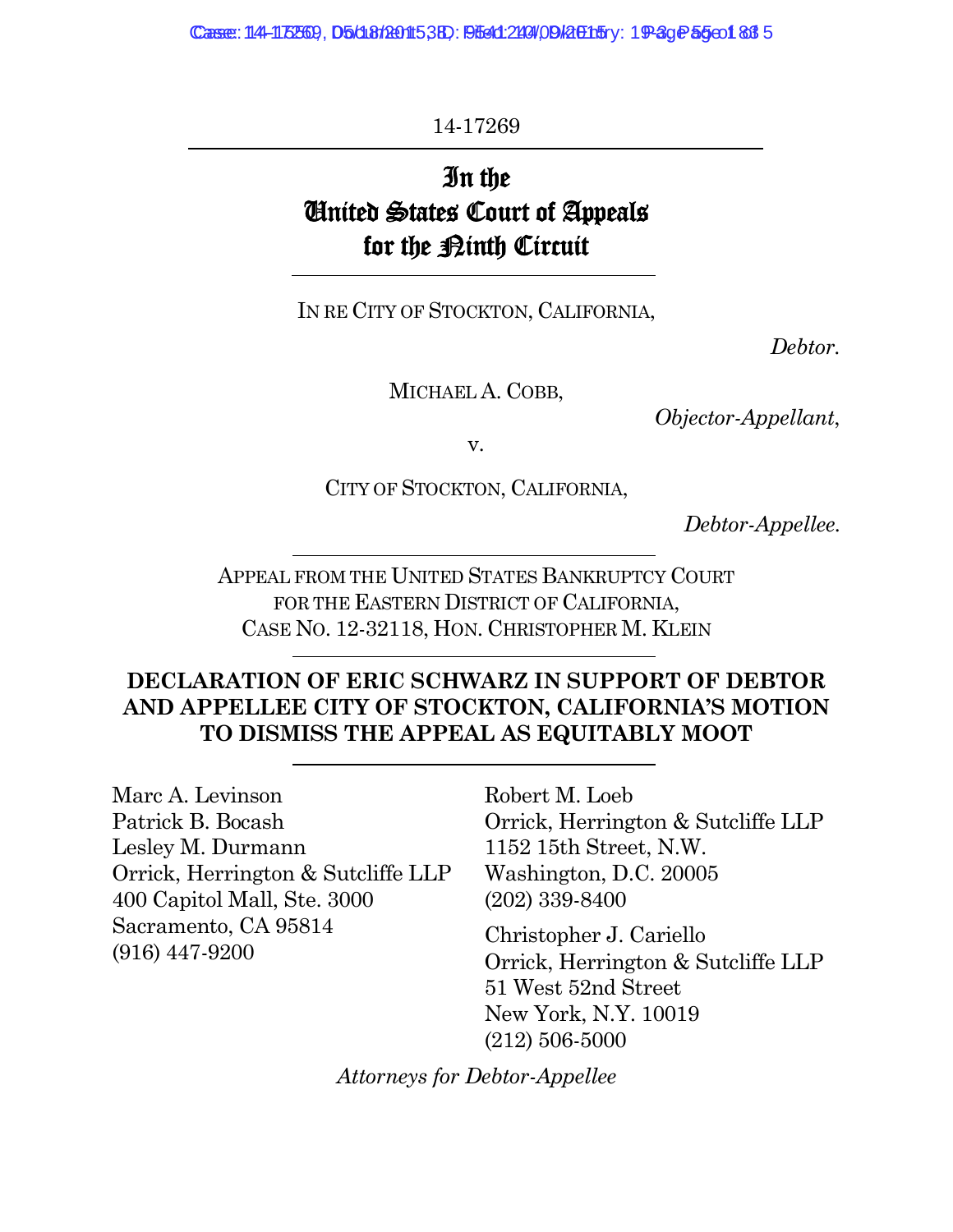I, Eric Schwarz, hereby declare:

1. I am the Executive Vice President of Rust Consulting/Omni Bankruptcy ("Rust Omni"). I make this declaration in support of the City of Stockton, California's ("the City") Motion To Dismiss The Appeal As Equitably Moot.

2. As Executive Vice President of Rust Omni, which I joined in 2003, I am responsible for the day-to-day case administration of client engagements. During my tenure at Rust Omni, I also have served as the liquidating trustee and settlement trustee in several chapter 11 postconfirmation matters.

3. The City retained Rust Omni as its distribution agent to make payments by check to approximately 1,100 creditors following confirmation of the City's plan of adjustment. I coordinated the preparation and distribution of these checks. In so doing, I supervised the withholding and reporting of amounts withheld from the payments for federal and state taxes and benefits. I also coordinated Rust Omni's obtaining of a \$5,182,000 surety bond in favor of the City to secure Rust Omni's performance of its disbursing agent duties.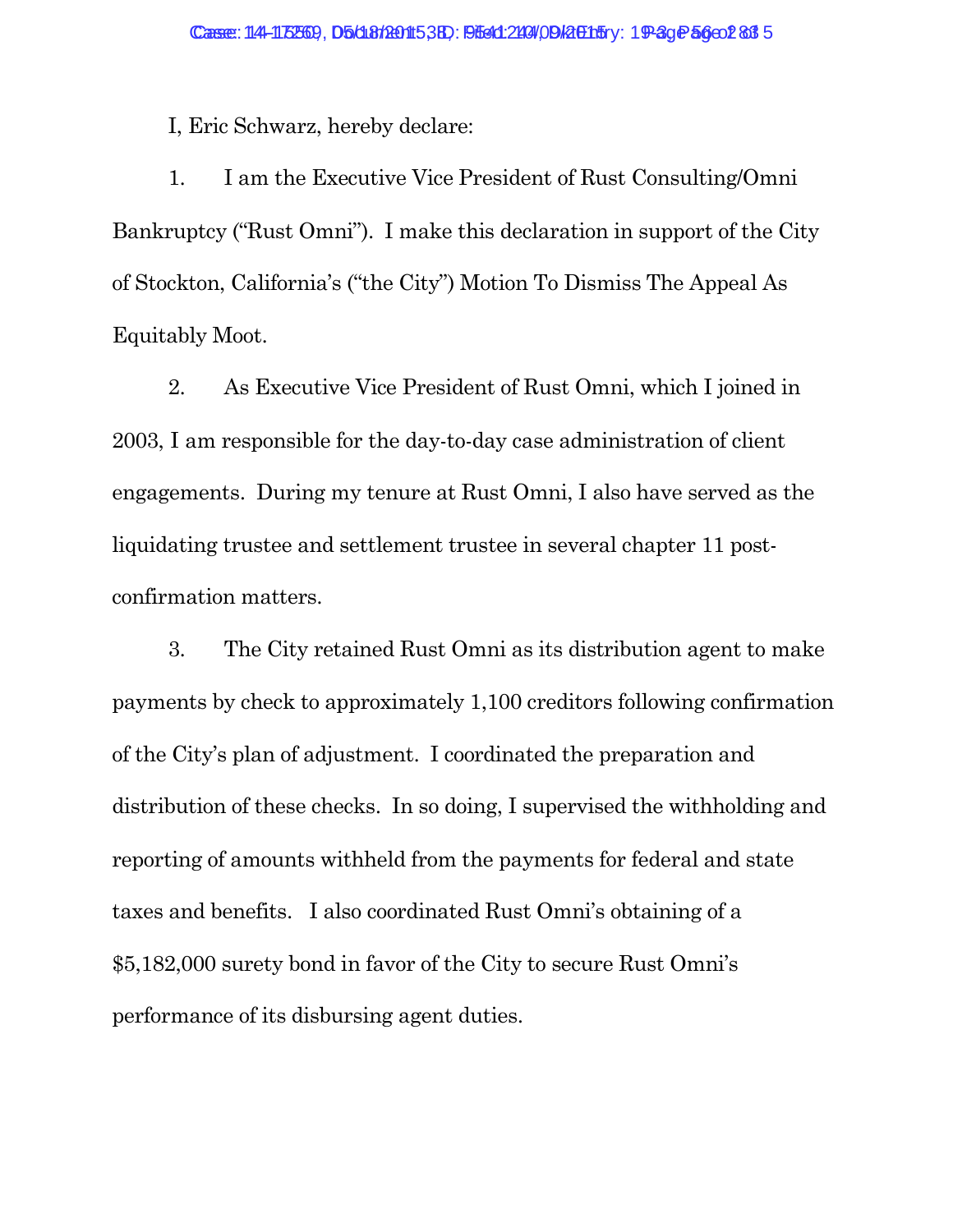#### Case: 14-15569, D5/18/2015380: 9541249/09 RtE15ry: 19-3g P5 de 83 5

4. Rust Omni distributed an aggregate \$5,119,330.12 (less amounts withheld, as described in paragraph 7 below) to approximately 1,100 City retirees on account of their claims for lost health benefits ("Retiree Health Claims"). It also distributed an aggregate \$5,480.80 to 25 former City employees on account of their claims for unpaid leave ("Leave Buyout Claims"). I coordinated the preparation and distribution of the 1,126 checks by which Rust Omni made these payments for the City.

5. On instruction from the City, Rust Omni withheld federal and state income taxes from payments to those recipients for whom such withholding was necessary. Rust Omni also withheld amounts for Medicare from payments to those recipients for whom such withholding was necessary, and withheld Social Security taxes from its payment to the one recipient for whom such withholding was necessary. After withholding these amounts, the net distribution to all recipients was \$4,143,068.14. The applicable law that required withholding for federal and state income taxes also required the City to report the payments to federal and state taxing authorities. The City incurred the liability for these taxes on the date on which Rust Omni distributed the checks, rather than the date on which each check cleared.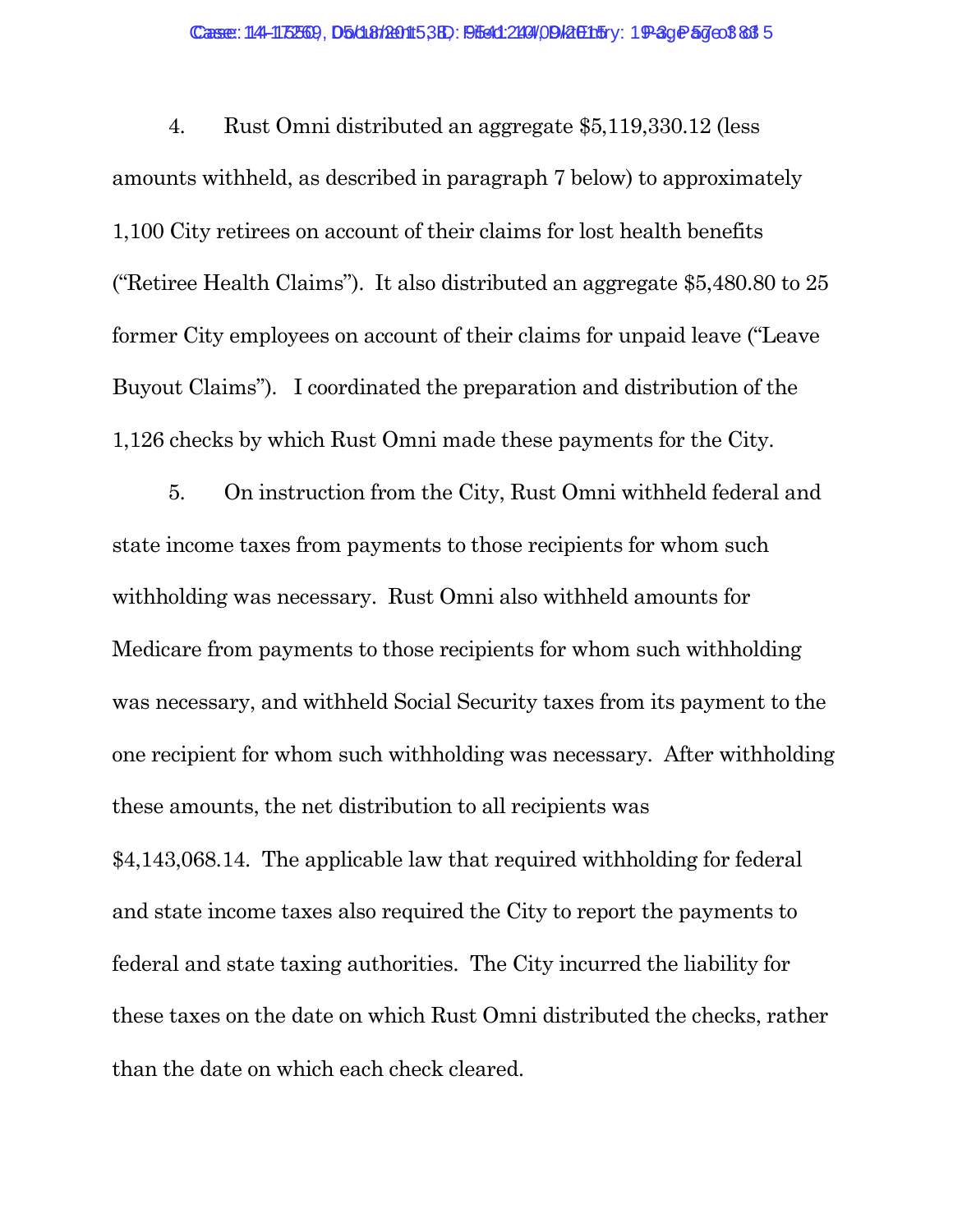6. In advance of the distribution, Rust Omni received an initial payment of \$5,156,867.05 from the City by wire transfer on February 18, 2015. The City wired a supplemental payment of \$10,600.37 on February 24, 2015. The two wires totaled \$5,167,467.42.

7. Rust Omni mailed the distribution checks on February 23, 2015. As noted in paragraph 5, the aggregate amount distributed to claimants via the 1,126 checks that Rust Omni mailed – i.e., the distribution net of amounts withheld for taxes and benefits – totaled \$4,143,068.14.

8. On March 4, 2015, Rust Omni sent \$697,408.28 representing the entire aggregate amount withheld for federal income taxes, Medicare, and Social Security to the United States Department of the Treasury via wire transfer. Also on March 4, Rust Omni sent \$326,991.00 representing the entire aggregate amount withheld for state income taxes to the California Employment Development Department via wire transfer.

9. Rust Omni prepared a draft Internal Revenue Service Form 941 and provided it to the City. I am informed and believe that the City finalized the Form 941 and filed it with the Internal Revenue Service.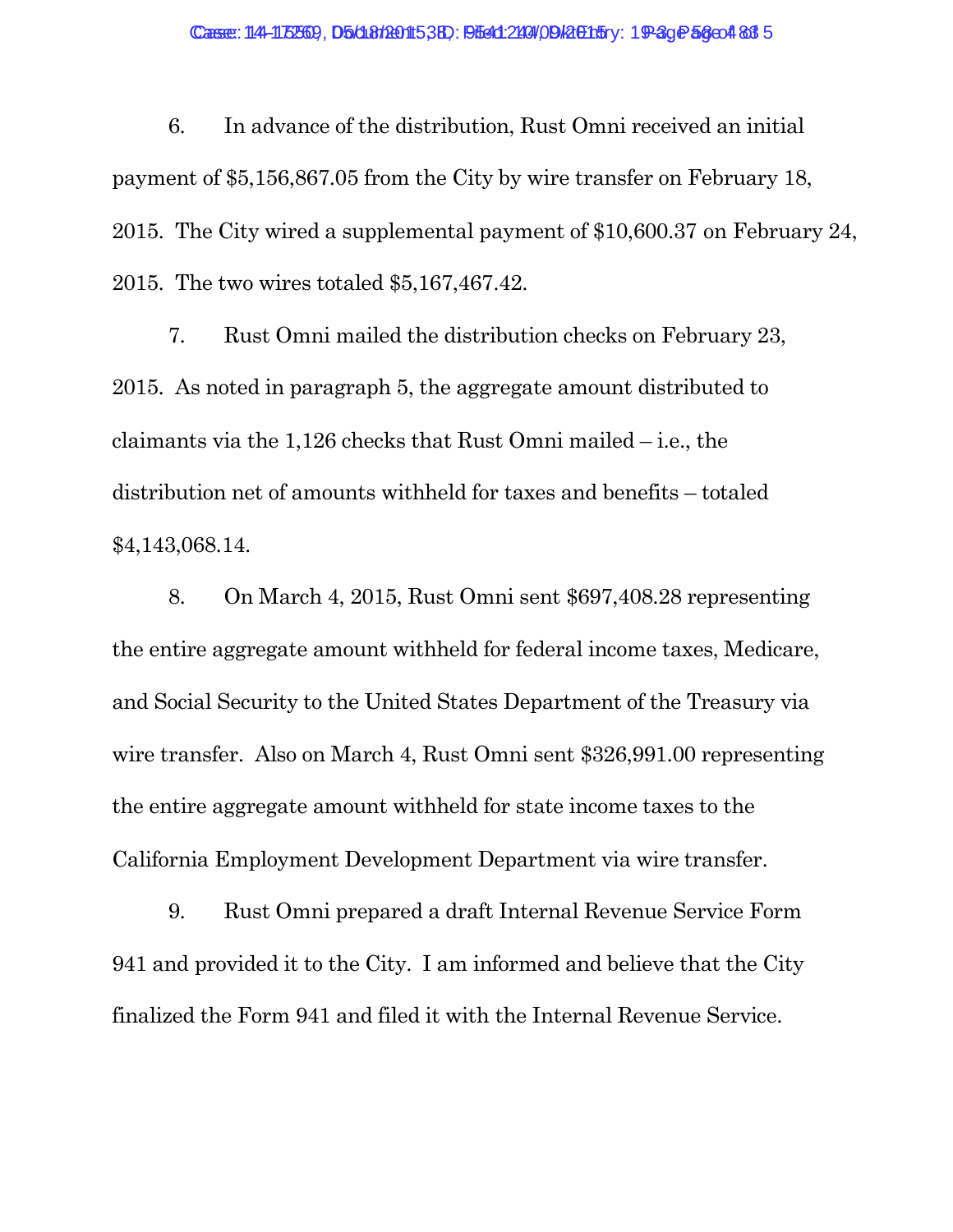10. As of April30, 2015, all but 28 of the 1,126 checks mailed on February 23 had been honored by the bank that Rust Omni instructed to send the wires. The cleared checks total \$4,036,592.30. The 28 outstanding checks total \$106,475.84.

Executed this 6th day of May 2015, at Woodland Hills, California. I declare under penalty of perjury under the laws of the State of California and the United States of America that the foregoing is true and correct.

Etic Schwarz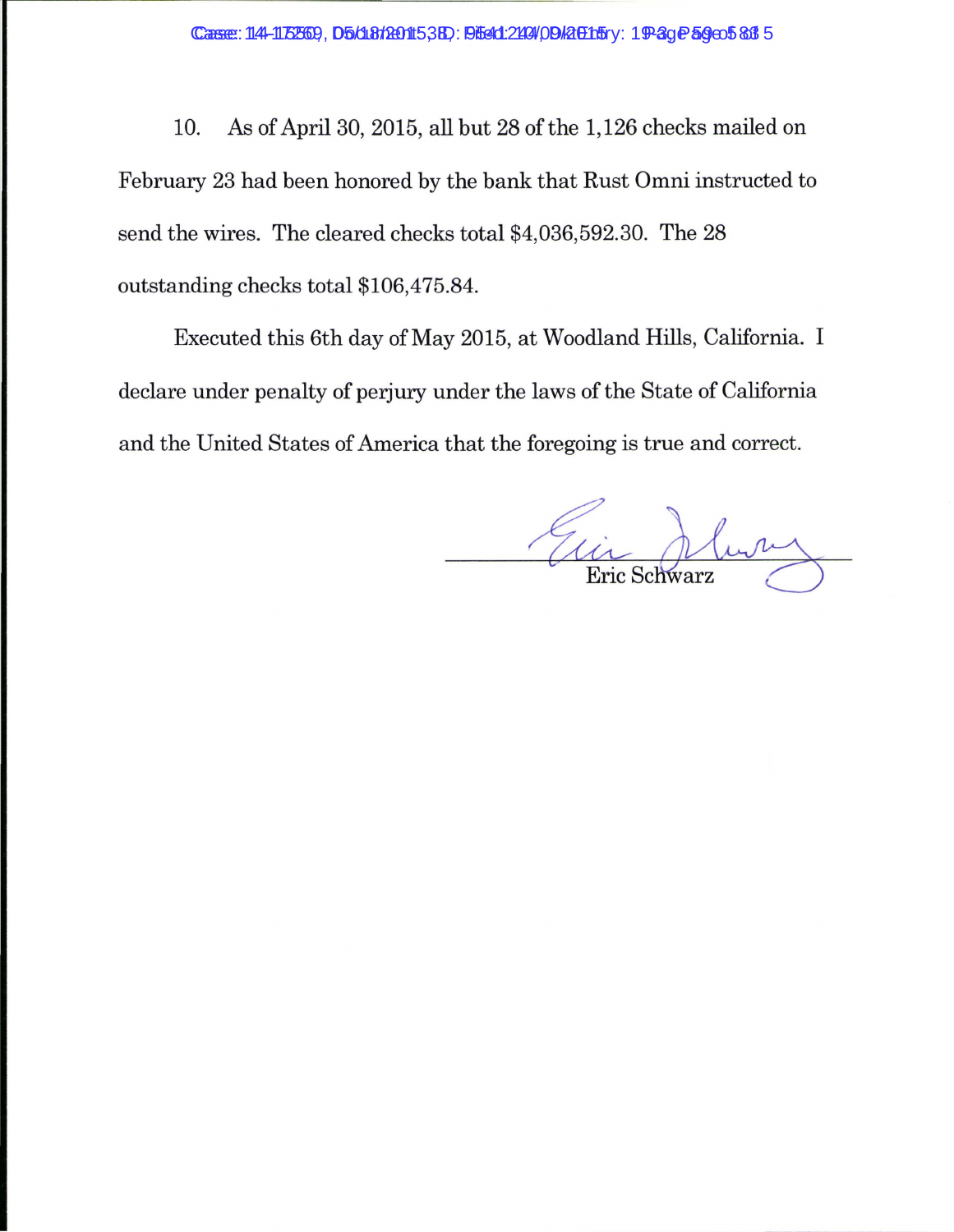Case: 14-15569, D5/18/180153BD: 9541240409 RaCh5ry: 19-49 Page 1 63 6

14-17269

# In the United States Court of Appeals for the <u>Pinth</u> Circuit

IN RE CITY OF STOCKTON, CALIFORNIA,

*Debtor.*

MICHAEL A. COBB,

*Objector-Appellant*,

v.

CITY OF STOCKTON, CALIFORNIA,

*Debtor-Appellee.*

APPEAL FROM THE UNITED STATES BANKRUPTCY COURT FOR THE EASTERN DISTRICT OF CALIFORNIA, CASE NO. 12-32118, HON. CHRISTOPHER M. KLEIN

#### **DECLARATION OF MICAH RUNNER IN SUPPORT OF DEBTOR AND APPELLEE CITY OF STOCKTON, CALIFORNIA'S MOTION TO DISMISS THE APPEAL AS EQUITABLY MOOT**

Marc A. Levinson Patrick B. Bocash Lesley M. Durmann Orrick, Herrington & Sutcliffe LLP 400 Capitol Mall, Ste. 3000 Sacramento, CA 95814 (916) 447-9200

Robert M. Loeb Orrick, Herrington & Sutcliffe LLP 1152 15th Street, N.W. Washington, D.C. 20005 (202) 339-8400

Christopher J. Cariello Orrick, Herrington & Sutcliffe LLP 51 West 52nd Street New York, N.Y. 10019 (212) 506-5000

*Attorneys for Debtor-Appellee*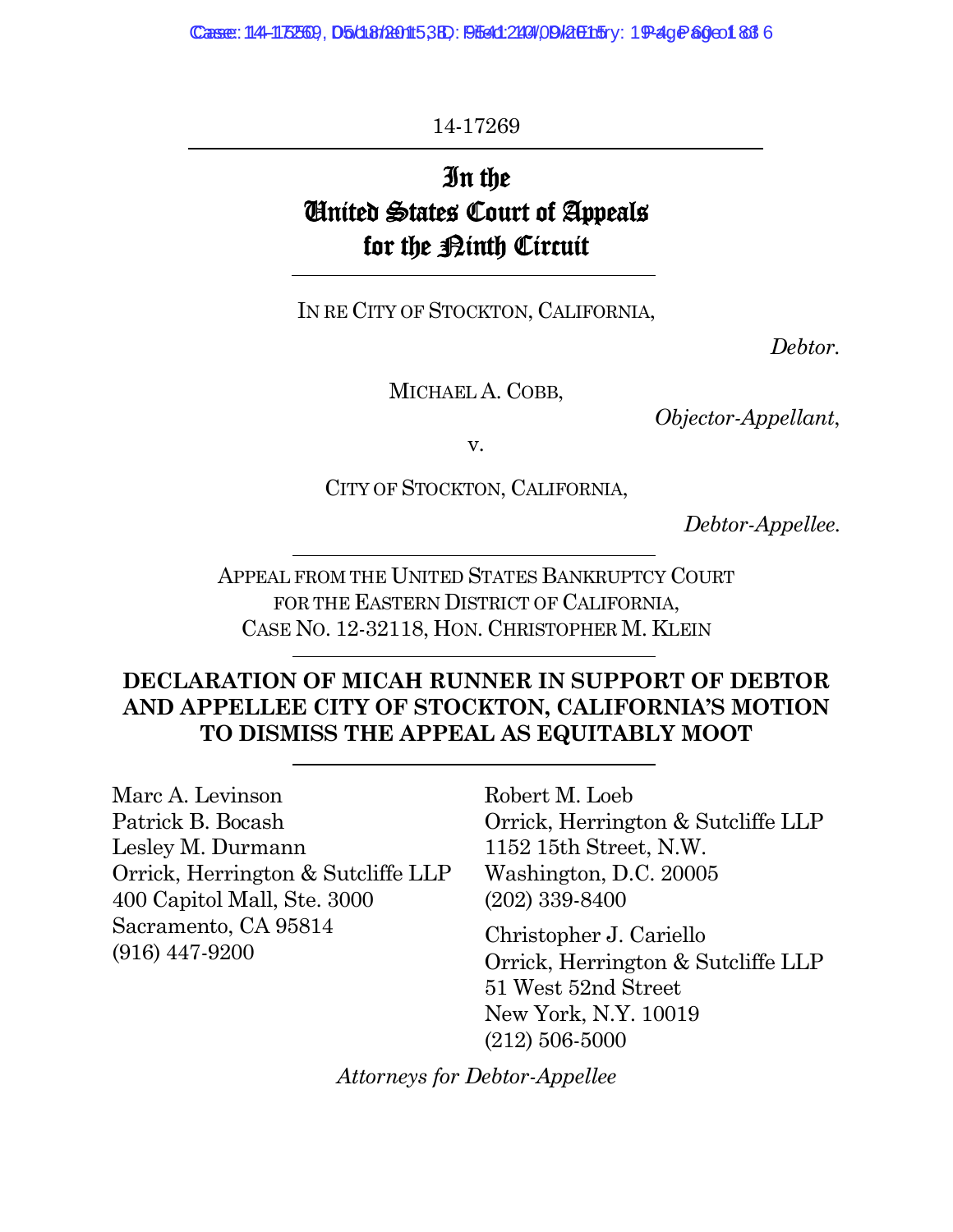I, Micah Runner, hereby declare:

1. I am the Director of the Economic Development Department (the "Department") for the City of Stockton, California ("the City" or "Stockton"). I make this declaration in support of the City's Motion To Dismiss The Appeal As Equitably Moot. As Director of the Department, I am responsible for the Central Parking District, the Economic Development Division, the Housing Division, and the Asset Management Division. I became the Director of the Department in December of 2014 after serving as the interim Director for three months.

2. On and after the February 25, 2015, effective date of the City's plan of adjustment (the "Plan"), the City implemented the provisions of the Plan for restructuring its obligations to National Public Finance Guaranty ("NPFG") and to the two affiliated Assured Guaranty entities (together, "Assured Guaranty"), which involved multiple transfers of interests in real property. In my capacity as Director of Economic Development, I was directly involved in the transactions described below.

3. With respect to the Plan treatment and settlement with NPFG, on the effective date, the City conveyed fee title to 17 separate parking lots and garages to the newly-created Stockton Parking Authority, assigned its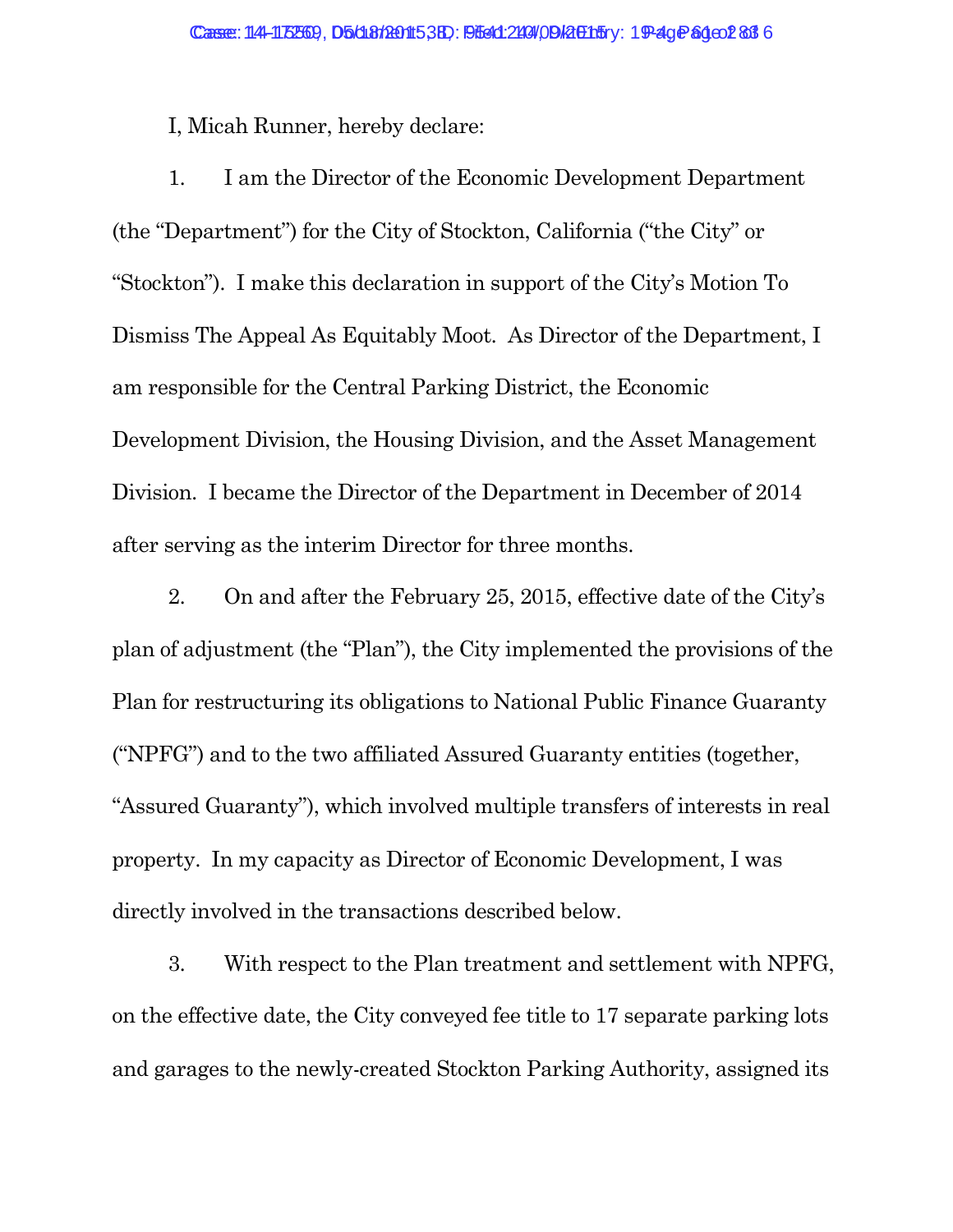leasehold interests in six additional parking lots to the Parking Authority, and transferred management control of all parking assets to the Parking Authority – including approximately 1,700 parking meters. In turn, the Parking Authority entered into a three-year management agreement with a third party parking lot operator, SP+, under which SP+ will operate and manage these transferred facilities, as required by the settlement between the City, the Parking Authority and NPFG embodied in the Plan. The settlement provided, among other things, that NPFG will receive lower payments over a longer period of time from parking revenues generated by such assets in lieu of amounts previously due to be paid from the City's general fund. SP+ began operating all of these properties on April 1, 2015.

4. The City made many staffing changes as part of the transition to SP+ as the day-to-day operator of the parking facilities. A Parking District Supervisor, a Parking Attendant Supervisor and 31 Parking Attendants – each of whom was a City employee – were issued layoff notices as part of outsourcing this operation. The new parking operator hired 19 of the Parking Attendants, and the two Supervisors found employment in other City functions. SP+ has now moved into the offices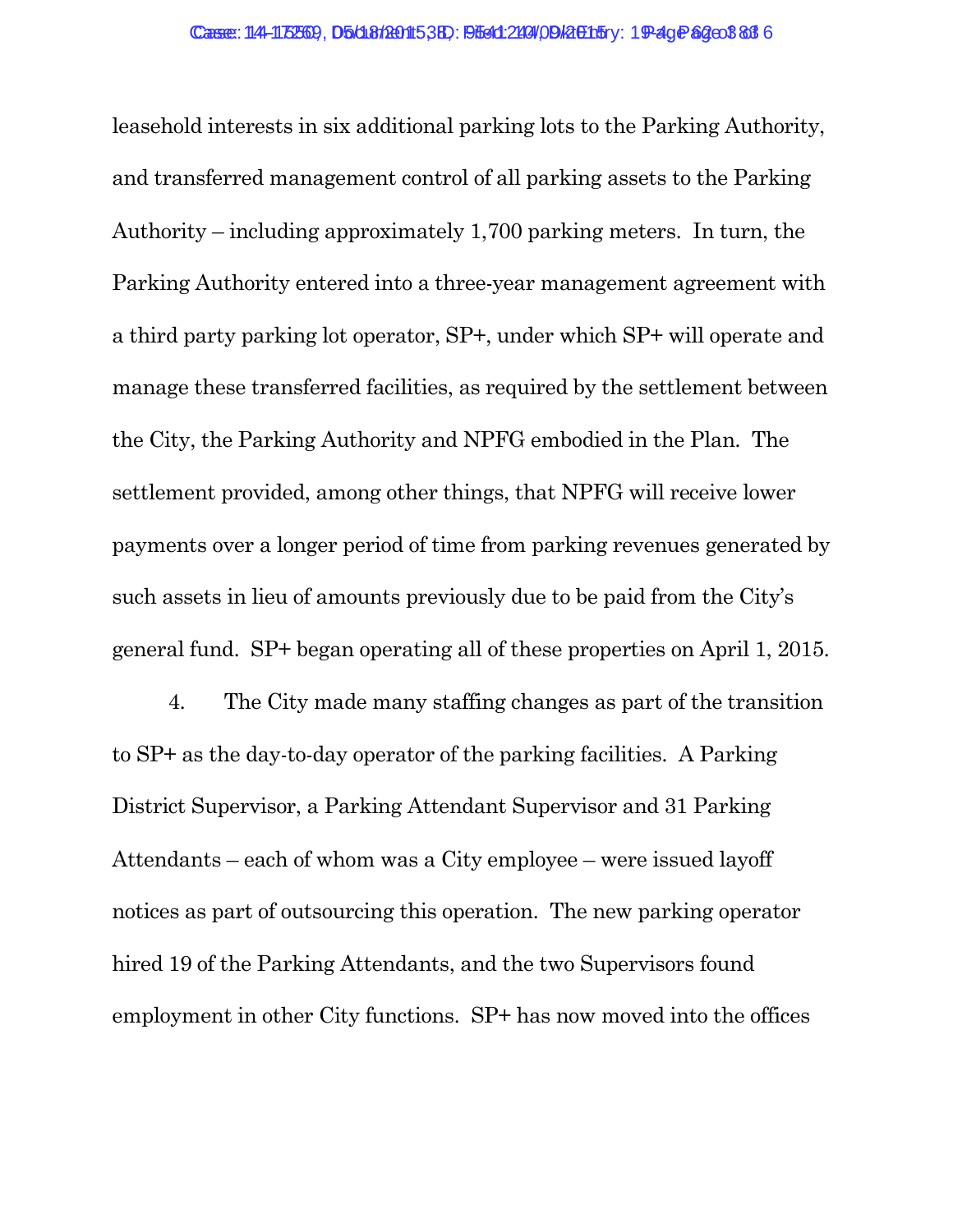where the parking functions previously had been administered by City staff.

5. The settlement with NPFG also required that the parking enforcement functions be assumed by the new Parking Authority. That resulted in the Parking Authority hiring a new Parking Enforcement Supervisor on April 15, 2015. In addition, the Parking Authority is currently recruiting additional Parking Enforcement Officers with the goal of them starting on July 1, 2015.

6. Turning to the Assured Guaranty restructuring, on the effective date, Stockton conveyed an option to Assured for its purchase of the office building located at 400 East Main Street in the City. Shortly thereafter, control of the building was transferred to a receiver appointed by the Superior Court for the benefit of Assured Guaranty, which receives the net rent from the building. Also on the effective date, Stockton, as tenant, executed an 8-year lease (with four one-year extension options) for approximately 80,000 square feet of that building. The City's Information Technology function, including all of its main servers and associated equipment, are located at 400 East Main. No alternative location is currently available for the Information Technology function and, even if an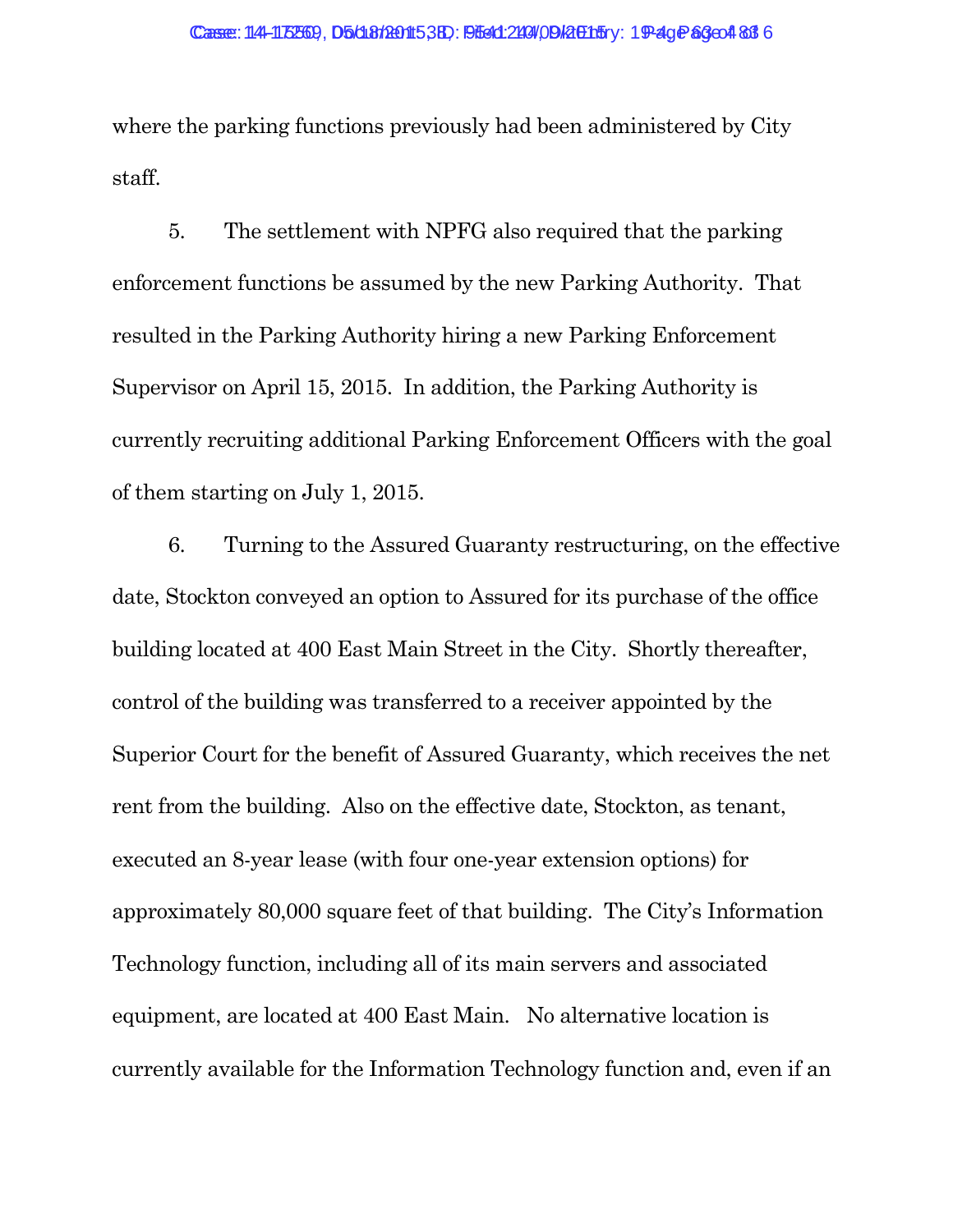acceptable alternative location did exist, moving the IT function would entail relocation expenses of a minimum of two million dollars due to the complex nature of the equipment and associated support facilities such as chillers and cabling.

7. The City has already begun the process of moving other governmental functions and services into the 400 East Main building. Thus, in December 2014, the City issued a Request for Interest from architectural firms. On January 6, 2015, approximately 20 firms participated in the building walk-through. Six of the firms submitted responses that allowed the City to review specific qualifications and make a recommendation based on those qualifications, the timeliness of services, and cost. On February 24, 2015, the City Council approved a contract with LDA Partners to provide architectural services for the relocation to 400 East Main. LDA is preparing documents for a construction bid process, which we hope will begin in July 2015. The Information Technology function has already relocated many staff from other locations within Stockton, and expects additional staff to move in the near future into the space at 400 East Main that does not require new tenant improvements.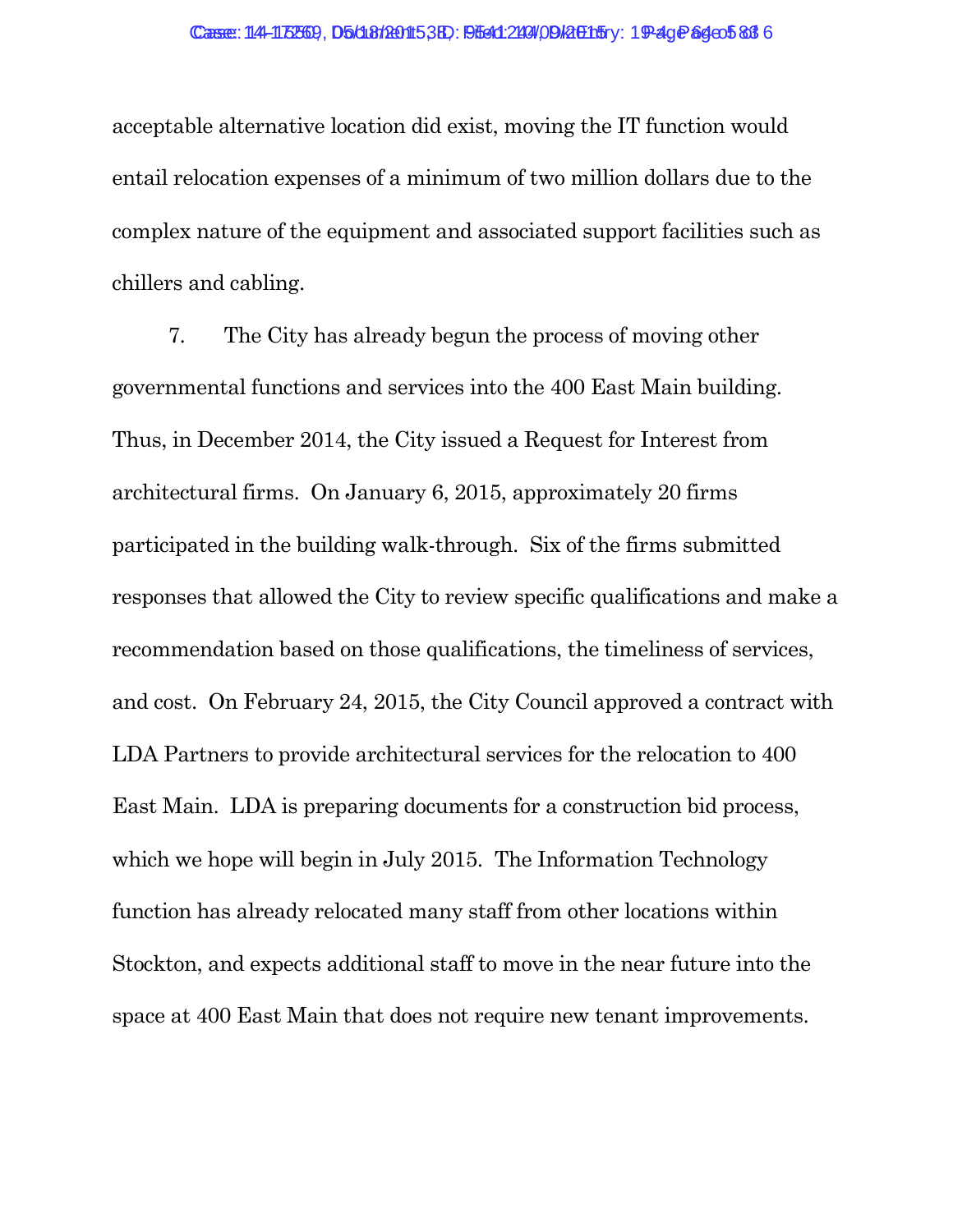Case: 14-172509, D5/18/2015, 38 : 95412144 09 Rethry: 19-49 Page 65 & 6

Executed this  $\frac{11}{1}$ th day of May 2015, at Stockton, California. I declare under penalty of perjury under the laws of the State of California and the United States of America that the foregoing is true and correct.

 $1641$ 

Micah Runner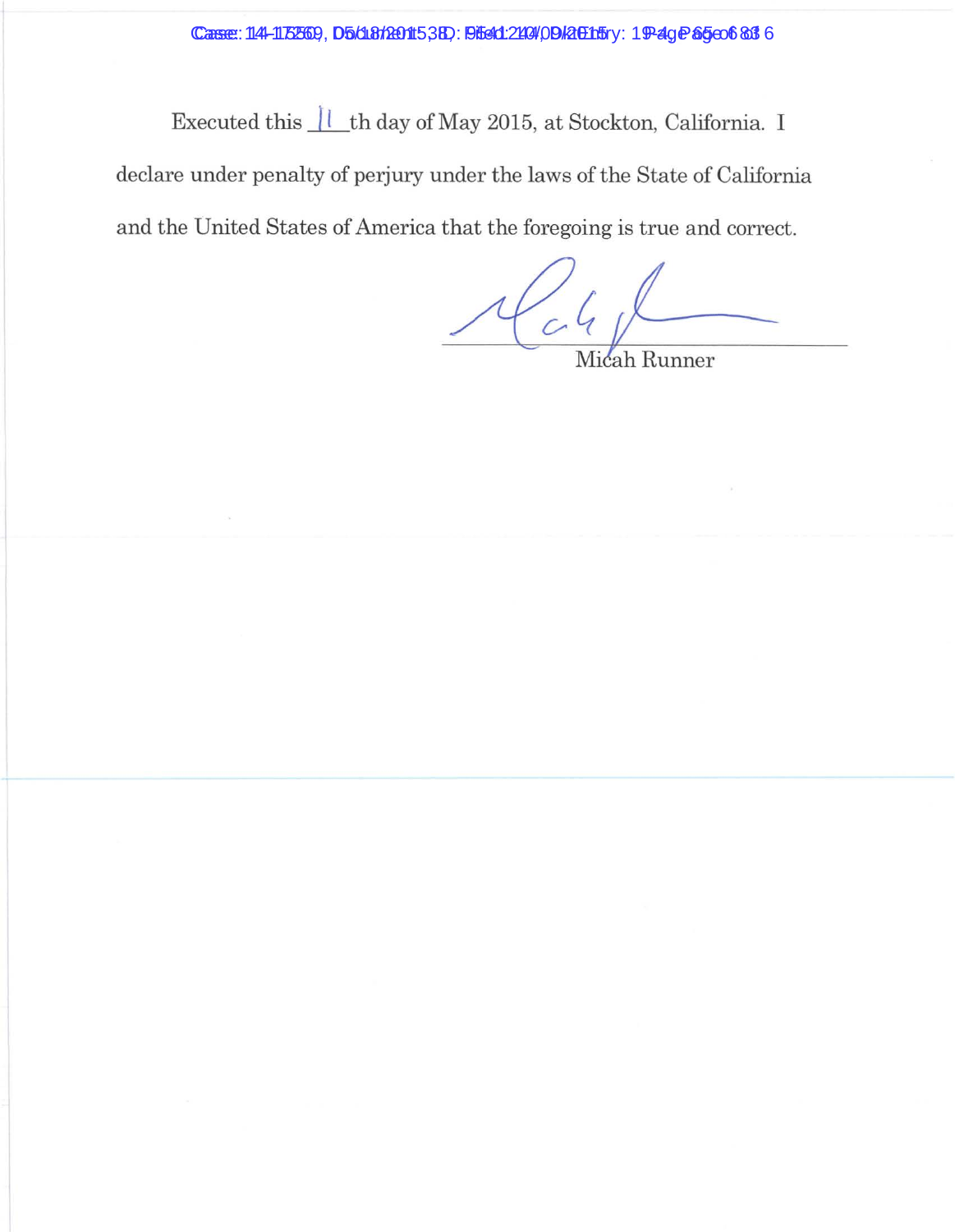# **EXHIBIT 2**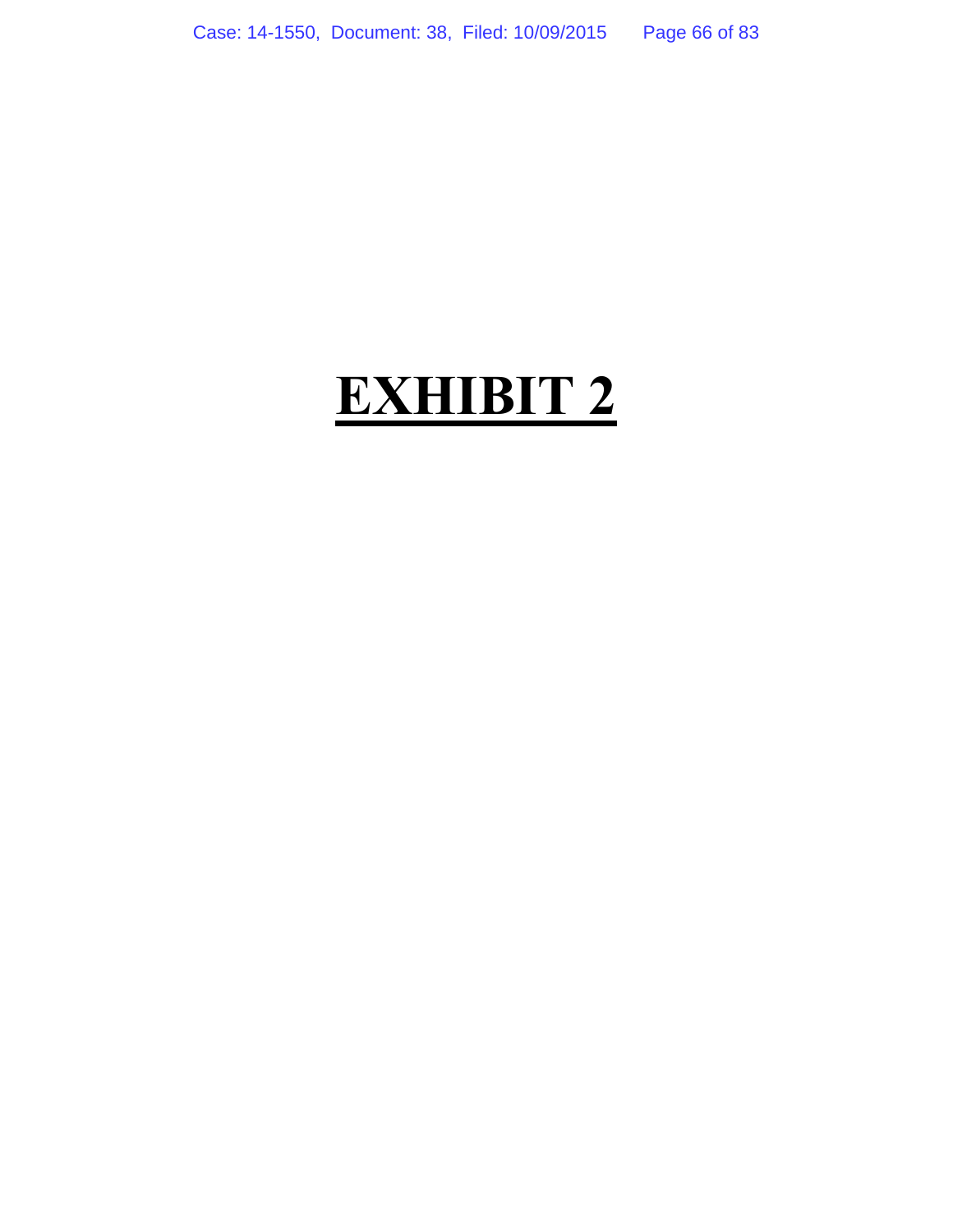14-17269

# In the United States Court of Appeals for the <u>Pinth</u> Circuit

IN RE CITY OF STOCKTON, CALIFORNIA,

*Debtor.*

MICHAEL A. COBB,

*Objector-Appellant*,

v.

CITY OF STOCKTON, CALIFORNIA,

*Debtor-Appellee.*

APPEAL FROM THE UNITED STATES BANKRUPTCY COURT FOR THE EASTERN DISTRICT OF CALIFORNIA, CASE NO. 12-32118, HON. CHRISTOPHER M. KLEIN

#### **DEBTOR AND APPELLEE CITY OF STOCKTON, CALIFORNIA'S REPLY IN SUPPORT OF ITS MOTION TO DISMISS THE APPEAL AS EQUITABLY MOOT**

Marc A. Levinson Patrick B. Bocash Lesley M. Durmann Orrick, Herrington & Sutcliffe LLP 400 Capitol Mall, Ste. 3000 Sacramento, CA 95814 (916) 447-9200

Robert M. Loeb Orrick, Herrington & Sutcliffe LLP 1152 15th Street, N.W. Washington, D.C. 20005 (202) 339-8400

Christopher J. Cariello Orrick, Herrington & Sutcliffe LLP 51 West 52nd Street New York, N.Y. 10019 (212) 506-5000

*Attorneys for Debtor-Appellee*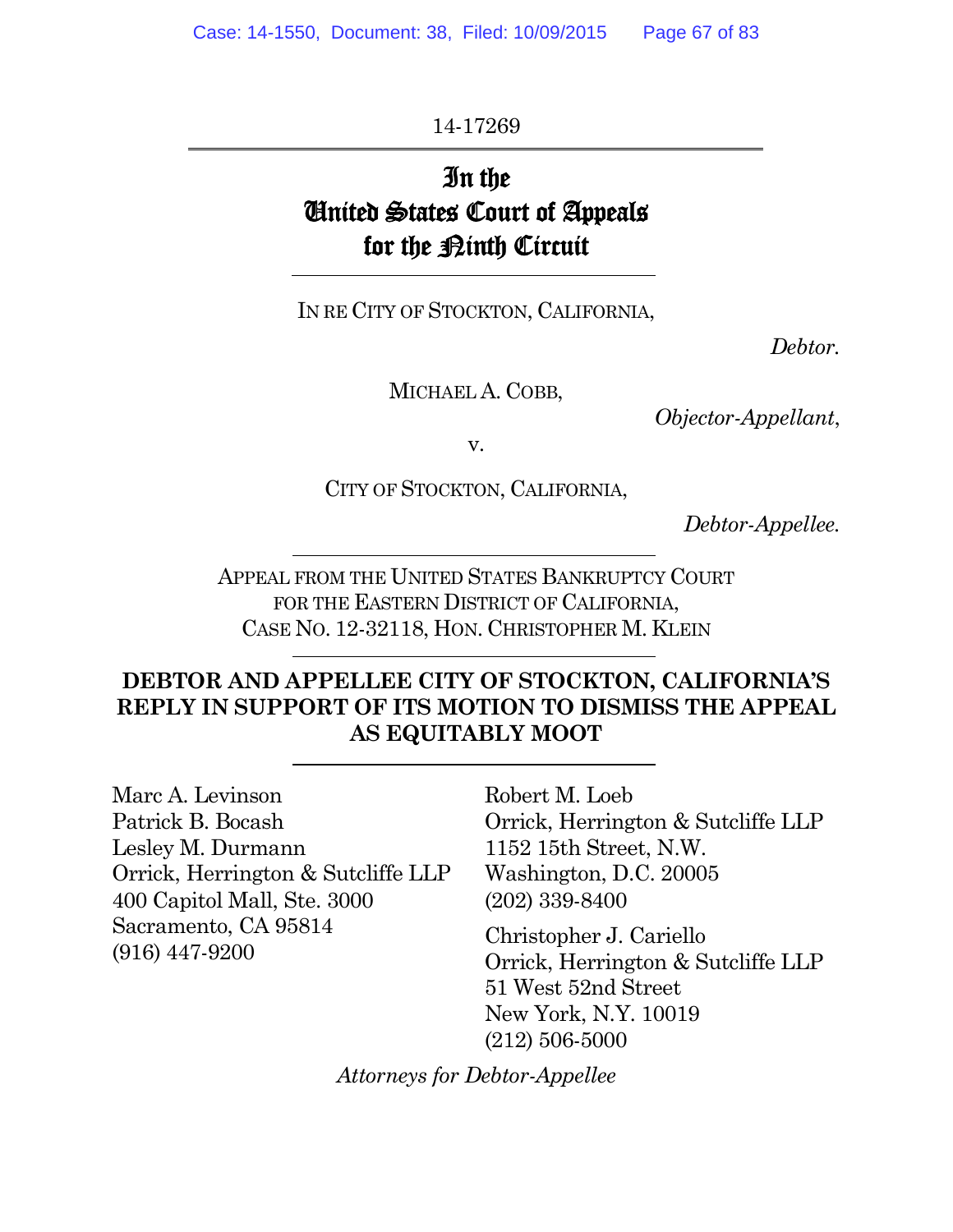# **TABLE OF CONTENTS**

# **Page**

| I. Cobb's Failure to Seek a Stay, Coupled with the Plan's |
|-----------------------------------------------------------|
|                                                           |
|                                                           |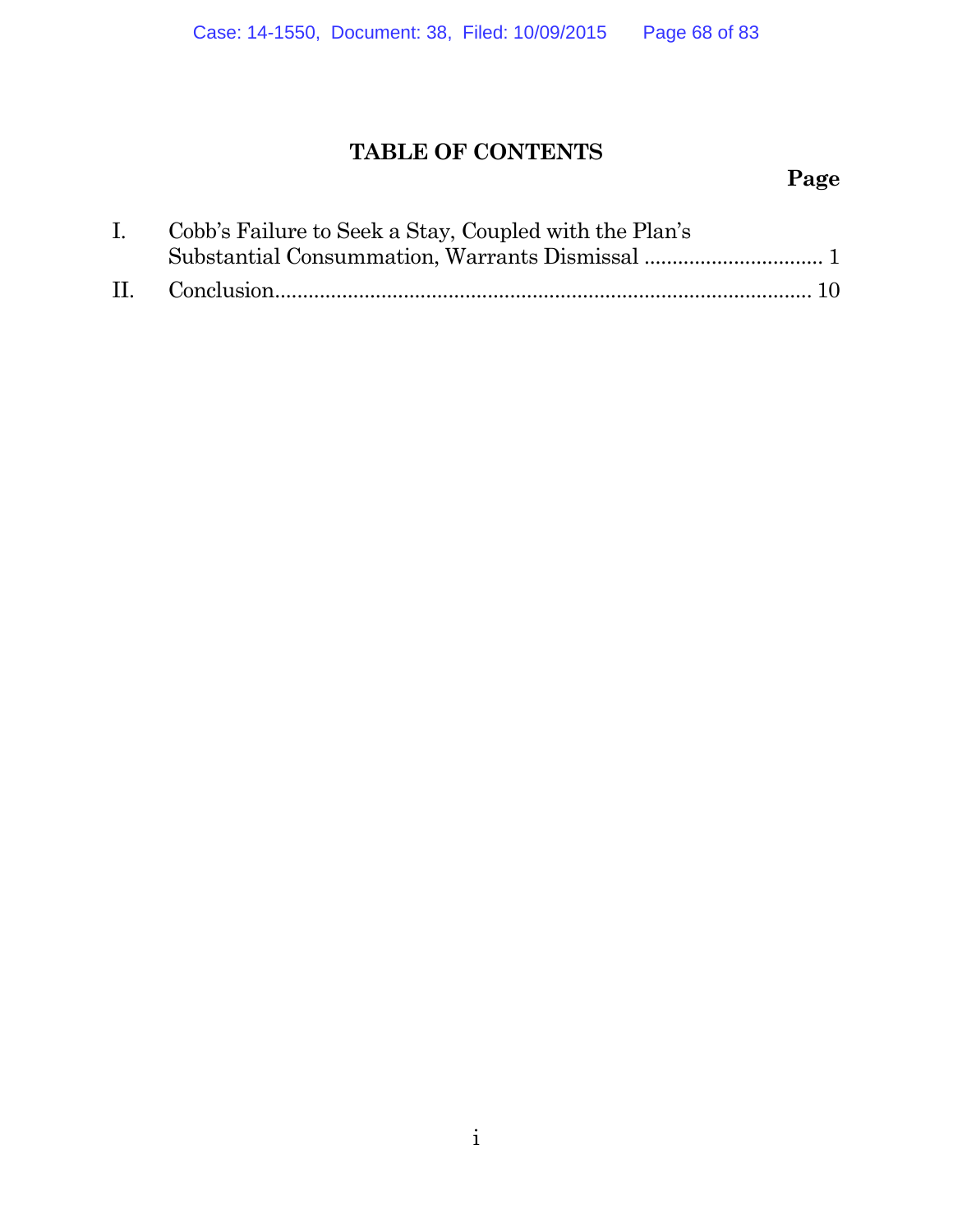#### **TABLE OF AUTHORITIES\***

#### **Cases**

| Bennett v. Jefferson County., Ala.,                     |  |
|---------------------------------------------------------|--|
| In re City of Vallejo, Cal.,                            |  |
| In re Desert Hot Springs,                               |  |
| Leco Props. v. R. E. Crummer & Co.,                     |  |
| Lexmark Int'l, Inc. v. Static Control Components, Inc., |  |
| In re Mortgages. Ltd.,                                  |  |
| In re Roberts Farms, Inc.,                              |  |
| In re Sylmar Plaza, L.P.,                               |  |
| In re Thorpe Insulation Co.,                            |  |

<sup>\*</sup> The City cites its Motion to Dismiss the Appeal as Equitably Moot, Dkt. 19, as "Motion"; Cobb's Response, Dkt. 25, as "Response"; and the amicus filing of Franklin High Yield Tax-Free Income Fund and Franklin California High Yield Municipal Fund as "Amicus."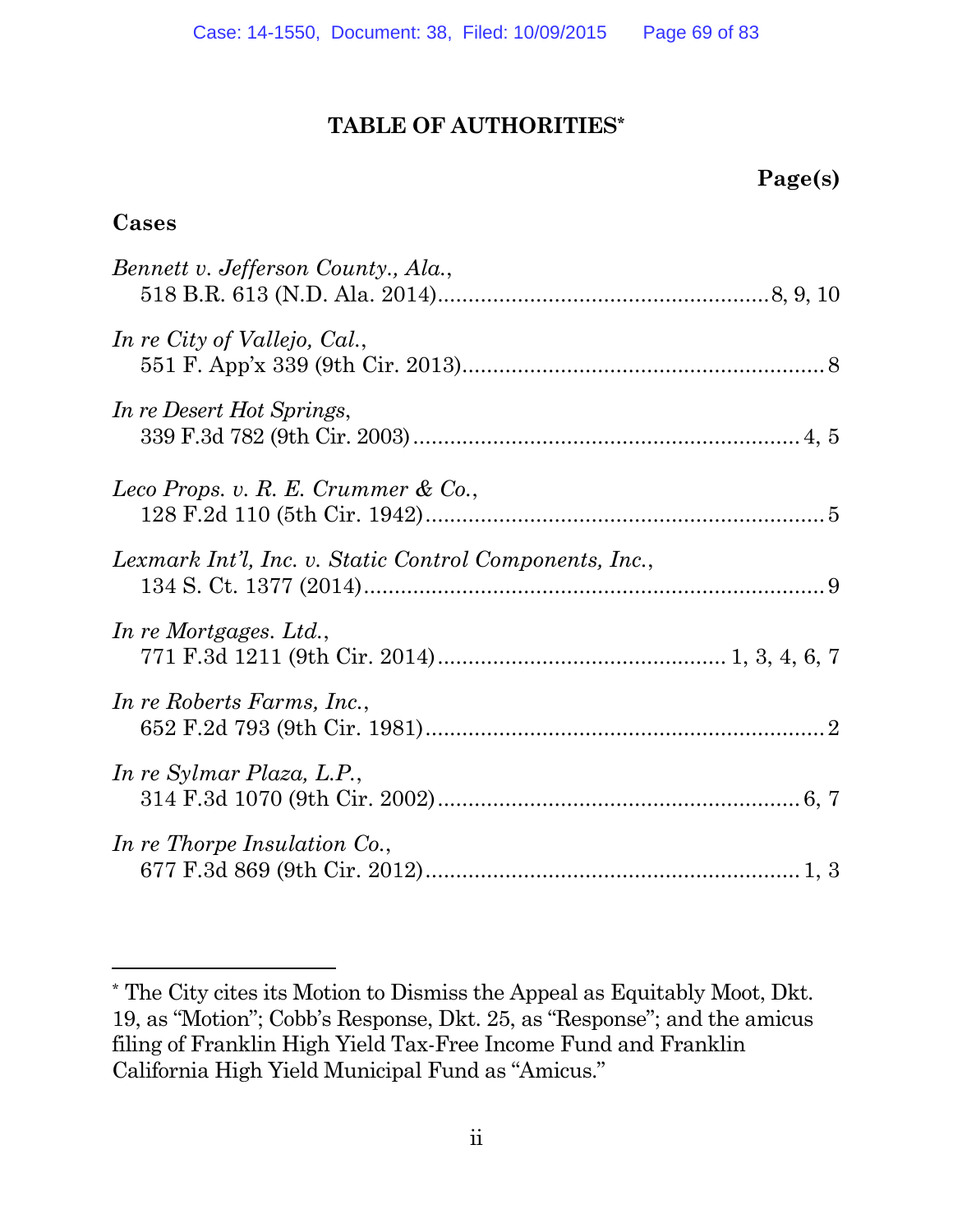### **Statutes**

| <b>Other Authorities</b> |
|--------------------------|
|                          |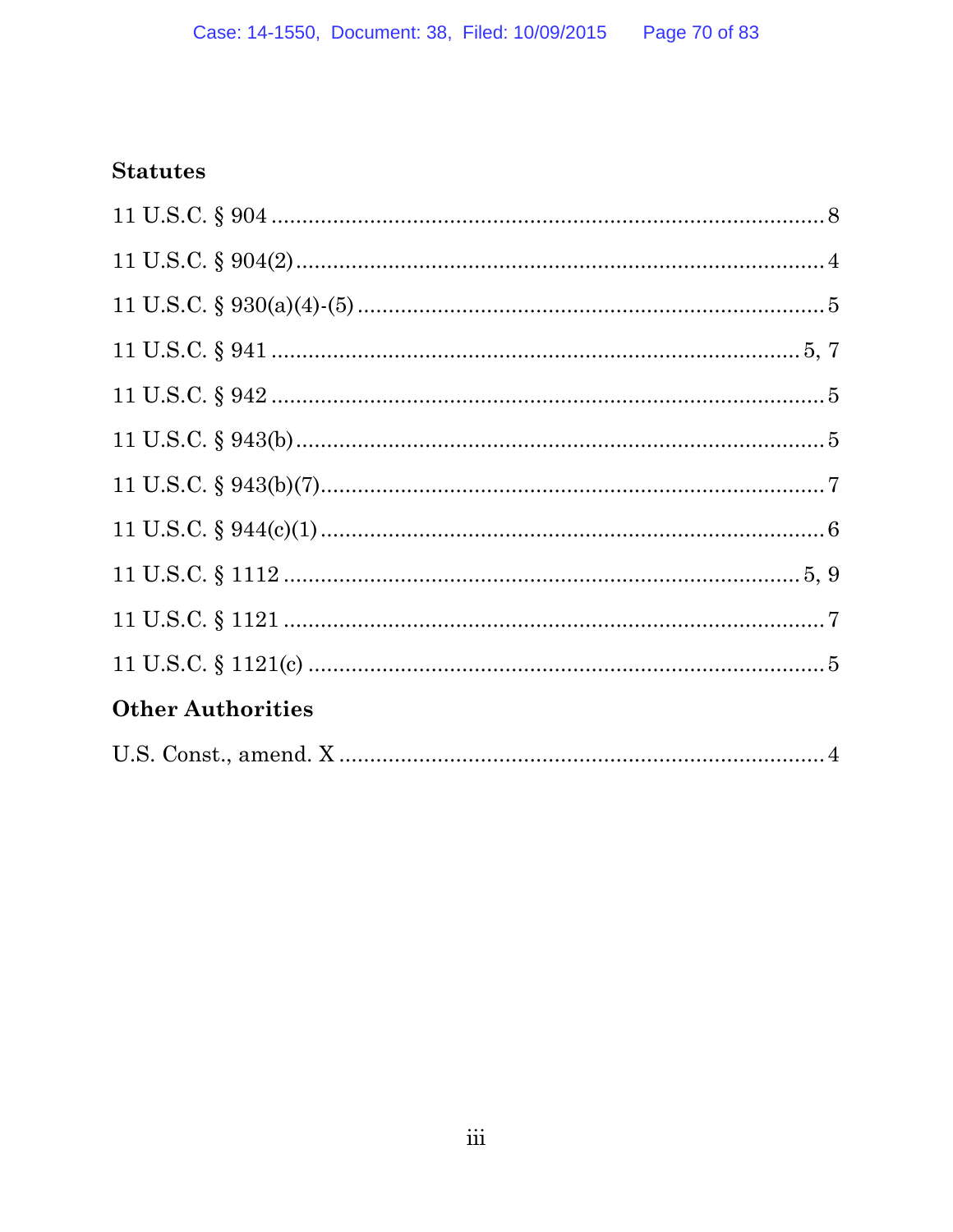#### **I. Cobb's Failure to Seek a Stay, Coupled with the Plan's Substantial Consummation, Warrants Dismissal**

**A.** As explained in the Motion (at 6-9), the equitable mootness doctrine recognizes that "public policy values the finality of bankruptcy judgments because debtors, creditors, and third parties are entitled to rely on a final bankruptcy court order." *In re Thorpe Insulation Co.*, 677 F.3d 869, 880 (9th Cir. 2012). This Court has recognized a "clear bright-line rule" for parties wanting to seek review of a bankruptcy plan. *In re Mortgages Ltd.*, 771 F.3d 1211, 1215, 1217 (9th Cir. 2014). It is a simple rule that "all litigants can understand": "When an appellant fails to seek a stay [of a confirmation order in a bankruptcy case] without giving adequate cause, … the appeal [i]s equitably moot." *Id*. at 1215.

Cobb concedes that he did not seek a stay of the consummation of the City's plan of adjustment ("the Plan"), Response 3. The status quo has now irreparably changed. After the bankruptcy court filed its order confirming the Plan on February 4, 2015, there was an immediate flurry of transactions consummating the Plan, and the Plan went fully effective on February 25, 2015. Motion 3-6, 9-11. Those transactions included the payment of millions of dollars to over one thousand creditors. Motion 9-10. One need only place the Plan documents and the declarations the City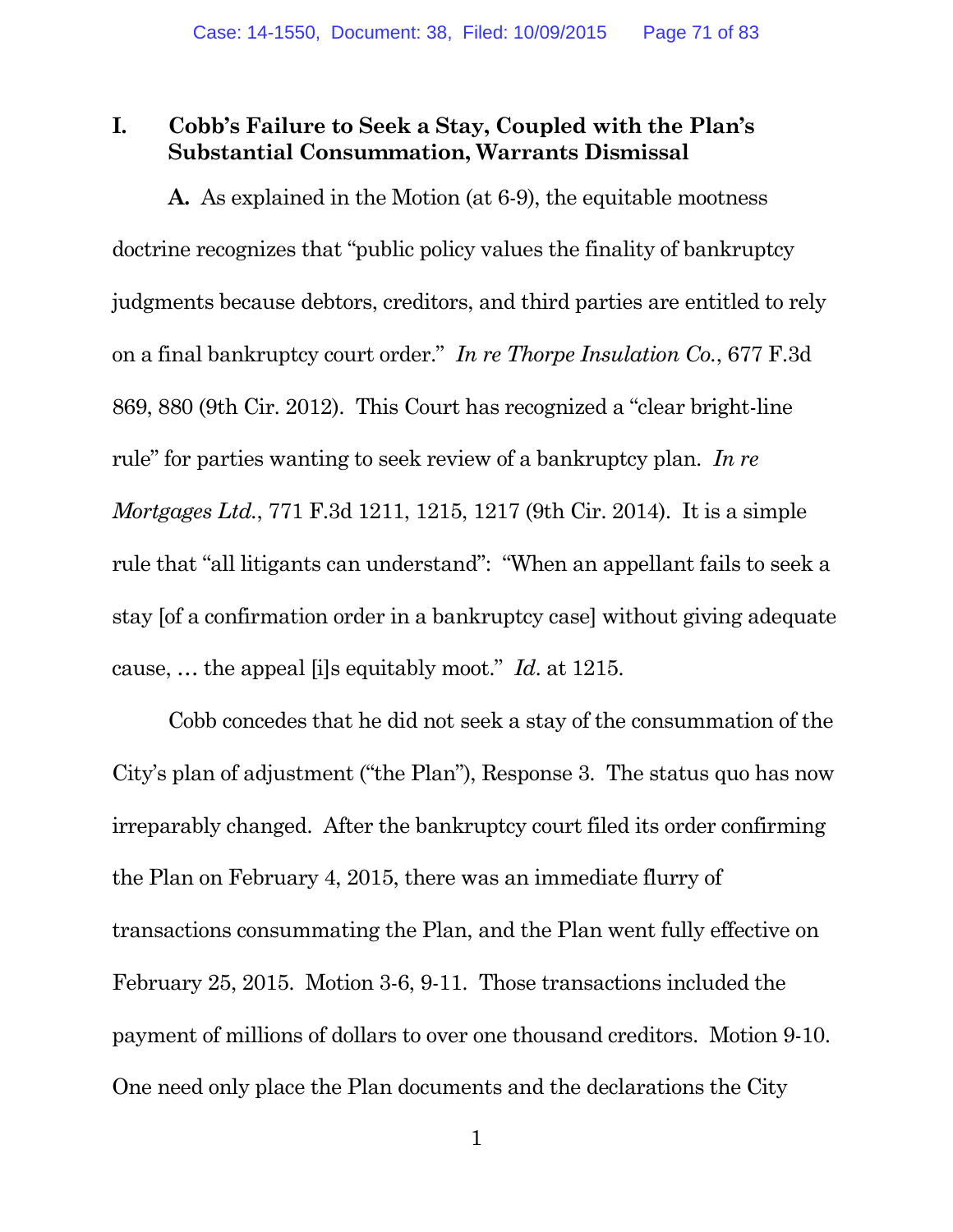submitted in support of its Motion side by side to see that virtually all of the Plan transactions have been accomplished. *Compare* Motion atts. A-C, *with* Modified Disclosure Statement with Respect to First Am. Plan for the Adjustment of Debts of City of Stockton, Cal., Nov. 21, 2013, *In re City of Stockton, Cal.*, 12-32118 (Bankr. E.D. Cal.), Dkt. 1215, at 73-77, 82, *available at* http://tinyurl.com/DisclosureStmt. Certainly Cobb identifies nothing remaining; so, contrary to his suggestion (at 6-7), there is no legitimate question as to whether the Plan has been "substantially consummated."<sup>1</sup>

Cobb's failure to satisfy the "obligatory" gateway requirement to seek a stay (even though aware of this Court's equitable mootness doctrine2), *In re Roberts Farms, Inc.*, 652 F.2d 793, 798 (9th Cir. 1981)—coupled with the substantial consummation of the Plan—warrants dismissal.<sup>3</sup>

<sup>1</sup> This Court should reject Cobb's invitation to delay resolution of the Motion until decision on the merits of Cobb's appeal. Response 18-20. The passage of time will only cause greater reliance on the new status quo, making relief even more impracticable.

<sup>2</sup> *See* Pet'n of Michael A. Cobb for Permission to Appeal, Sept. 5, 2014, *Cobb v. City of Stockton, Cal.*, 14-80121, Dkt. 1, at 13 (9th Cir.) (citing possibility of equitable mootness as reason for permission to appeal).

<sup>3</sup> Cobb's assertion (at 14 n.6) that he had little chance of *obtaining* a stay is irrelevant, because an "appellant has a high obligation to seek a stay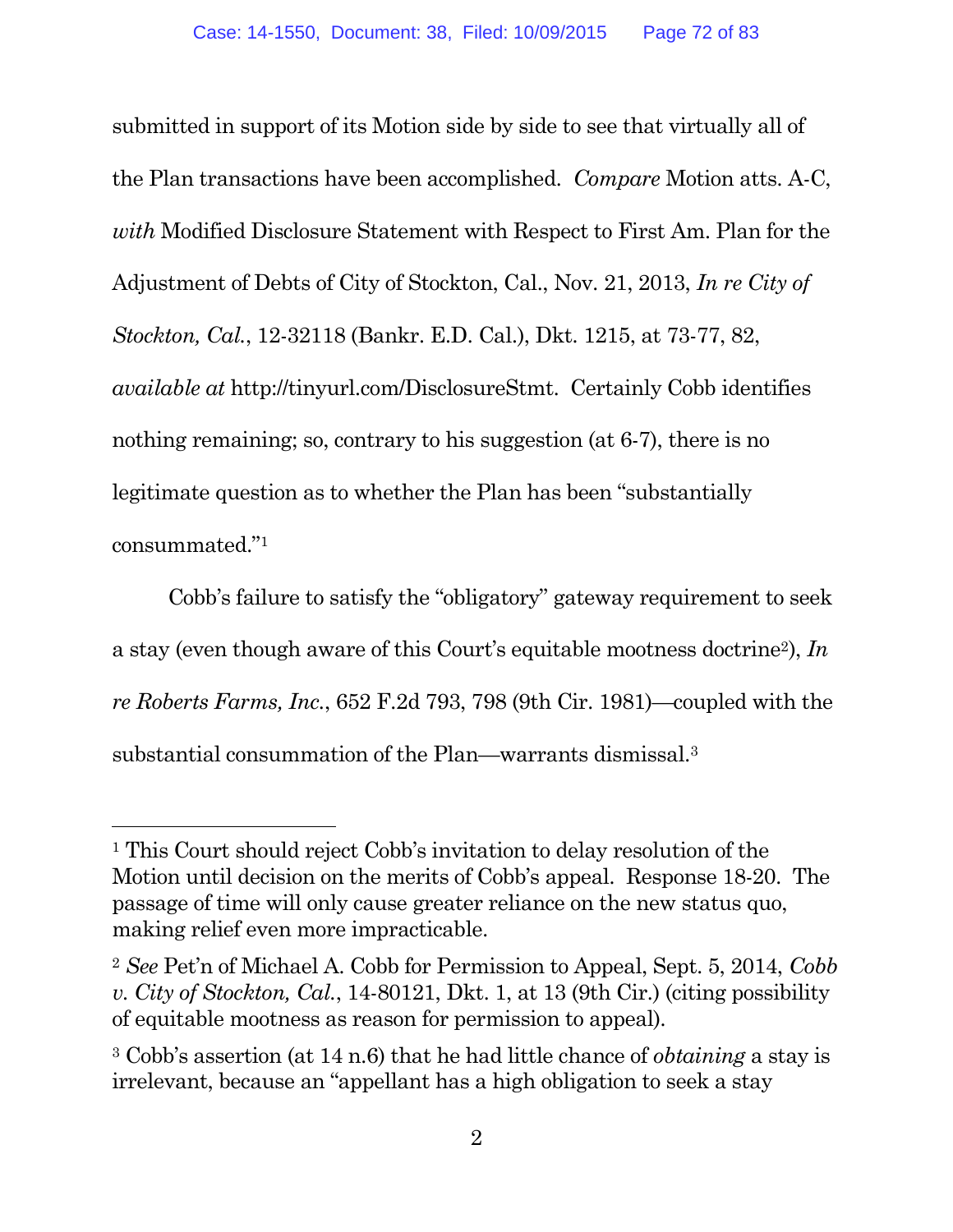**B.** The Response does not offer any "adequate reason" for Cobb's decision not to bother with the required stay request, *In re Mortgages*, 771 F.3d at 1215. Instead, Cobb—along with amicus Franklin—attacks the requirement itself.

Cobb accuses the City of "cherry-pick[ing] language" from this Court's equitable mootness cases. Response 10. His very first quotation (at 2), however, highlights the importance of seeking a stay of the implementation of a bankruptcy plan. He quotes *In re Thorpe*, 677 F.3d at 881. There, in the very passage Cobb quotes, this Court held that it "will look first at whether a stay was sought, for absent that a party has not fully pursued its rights. *If* a stay was sought and not gained, we *then* will look to whether substantial consummation of the plan has occurred." *Id.* (emphasis added).

Cobb suggests that a further examination of other factors "must be made in every case," regardless of whether the appellant sought a stay. Response 5. But that, of course, would eliminate the value of the "clear bright-line" threshold rule, *In re Mortgages*, 771 F.3d at 1215. This Court properly looks to those other factors only where a party *did* seek a stay to

pending appeal, even if the chances of success seem dim." *In re Mortgages*, 771 F.3d at 1216 (internal quotation marks and citation omitted).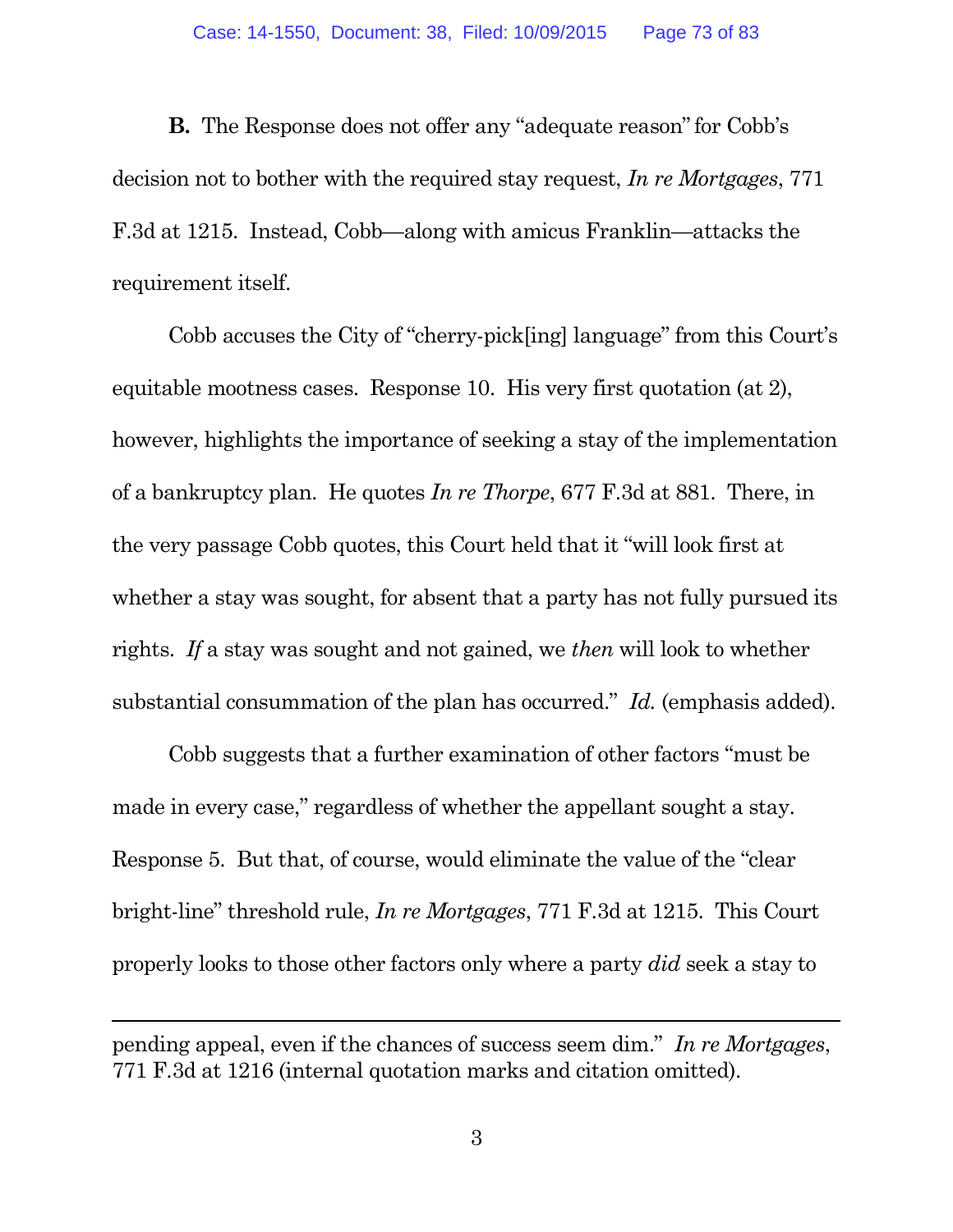determine whether meaningful relief can be granted without substantially harming third parties. *In re Mortgages*, 771 F.3d at 1216. This threshold "requirement" of seeking a stay "is grounded in important principles of equity." *Id.* at 1216. It ensures that all interested parties, whether they are before the bankruptcy court or not, can set expectations prior to a change in the status quo.

The threshold requirement is all the more vital in chapter 9 cases. It is not just that many irreversible transactions have taken place here and that Humpty Dumpty can't be put back together again. It is also that the bankruptcy court does not have *the power* even to try to unscramble the egg without the City's consent. In enacting chapter 9, Congress understood that state and municipal entities were different than private debtors. *See generally In re Desert Hot Springs*, 339 F.3d 782, 789-90 (9th Cir. 2003) (discussing "unique aspects" of chapter 9). Allowing a creditor or court to create and impose a plan upon an instrumentality of a state would raise serious Tenth Amendment concerns. *Id.* Congress therefore expressly specified that no order regarding the "property or revenues of the debtor" can be entered without the consent of the debtor. 11 U.S.C. § 904(2).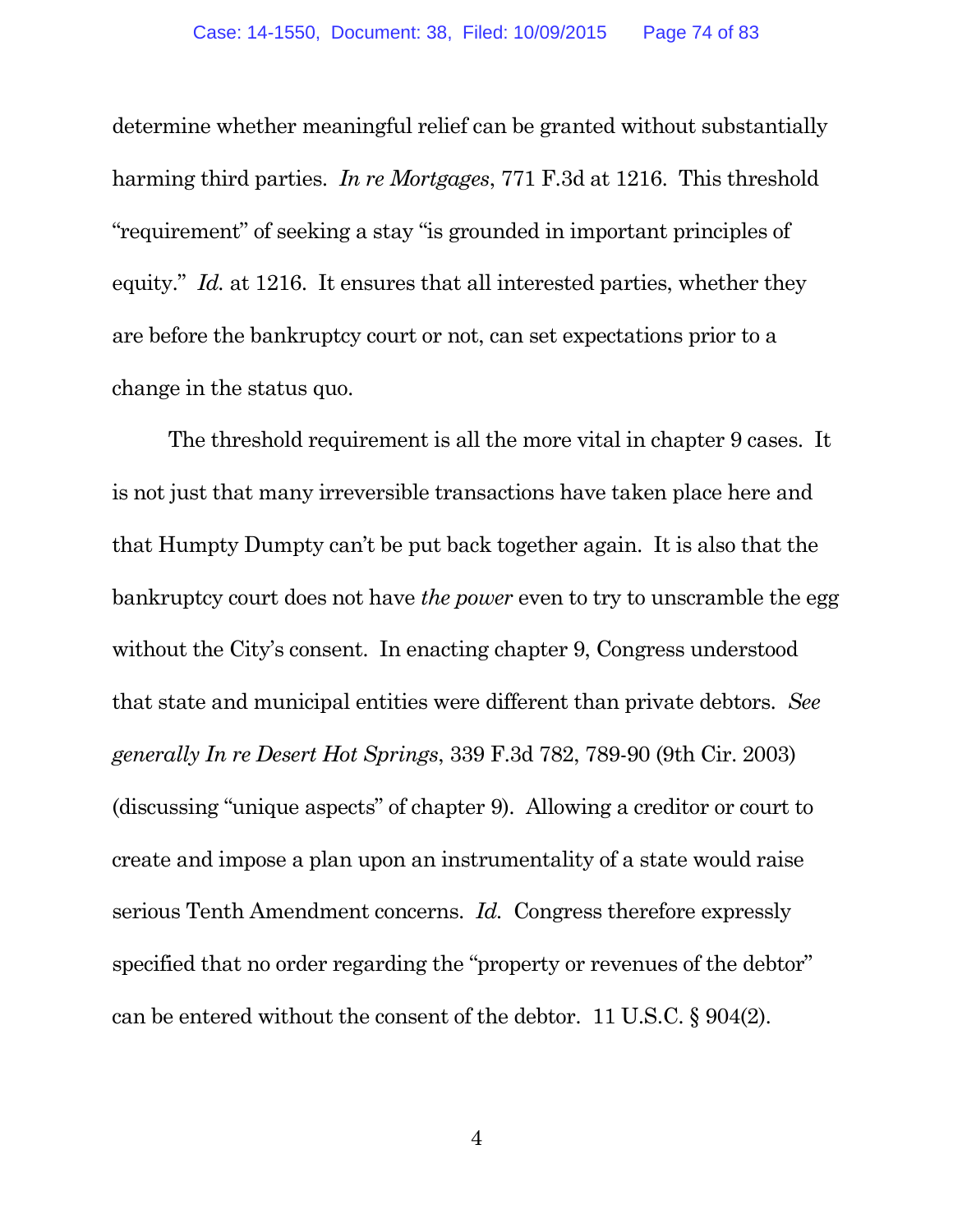Consistent with § 904, Congress did not allow alternative plans to be submitted by creditors in a chapter 9 case. *Cf.* 11 U.S.C. § 1121(c) (permitting creditor plans in chapter 11 cases after expiration of exclusivity). Nor did it empower the bankruptcy court to convert the case to a chapter 7 liquidation. *In re Desert Hot Springs*, 339 F.3d at 789; *cf.* 11 U.S.C. § 1112 (permitting conversion in chapter 11 cases). The bankruptcy court is "strictly limited to disapproving or to approving and carrying out" the proposed plan of adjustment submitted by the City. *Leco Props. v. R. E. Crummer & Co.*, 128 F.2d 110, 113 (5th Cir. 1942).<sup>4</sup> Only the debtor can propose a plan or propose a modification to its plan. 11 U.S.C. §§ 941, 942. And the bankruptcy court "shall confirm the plan" if it meets all statutory requirements. 11 U.S.C. § 943(b). If not, it may deny the plan or dismiss the case. *Id.* at  $\S 930(a)(4)-(5)$ .

Contrary to Cobb's and Franklin's assumptions, what the court cannot do is simply rewrite or modify a plan. Although the bankruptcy court suggested in regard to another creditor—Franklin—that it "could fashion a remedy" because it is "conceivable that some additional funds

<sup>&</sup>lt;sup>4</sup> For that reason, the bankruptcy court may not "merely ... order. the City" to pay more … on Cobb's claim," as Franklin suggests without citation to authority. Amicus 5.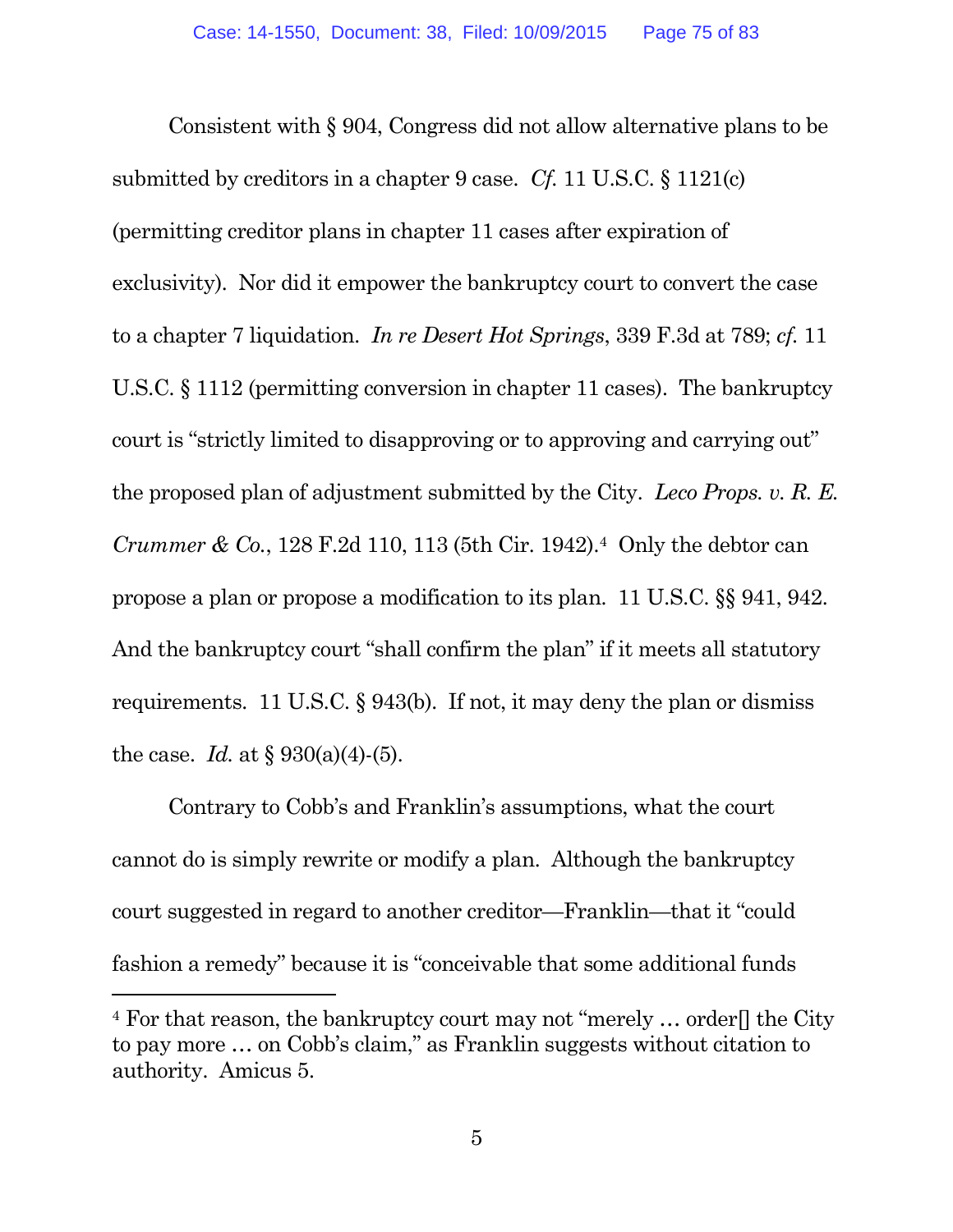could be made available," Response 16, exh. C at 20-22 (quoting the bankruptcy court), the court lacks the power to modify the Plan it confirmed. Even attempting to unravel settlements and transactions, compel a new plan, or dismiss the case would generate the very havoc, affecting a multiplicity of interested parties, the equitable mootness doctrine seeks to avert.

Likewise, there is no merit to Cobb's suggestion (at 8) that the bankruptcy court could amend the Plan to exempt his claim from discharge under 11 U.S.C. § 944(c)(1). Section 944(c)(1) provides for discharge only for claims "excepted from discharge by the plan or order confirming the plan." Cobb's claim is not excepted from discharge by the Plan, and the bankruptcy court may not unilaterally except a claim from discharge under an order confirming a plan for the reasons explained above.

**C.** For much the same reasons, Cobb and Franklin are wrong to rely on a possible exception in chapter 11 cases noted by the *In re Mortgages* Court. Response 12-13; Amicus 7. That possible "narrow exception," derived from this Court's earlier ruling in *In re Sylmar Plaza, L.P.*, 314 F.3d 1070, 1074 (9th Cir. 2002), applies only where the appellant seeks monetary relief and the bankruptcy court could "award [the appellant]

6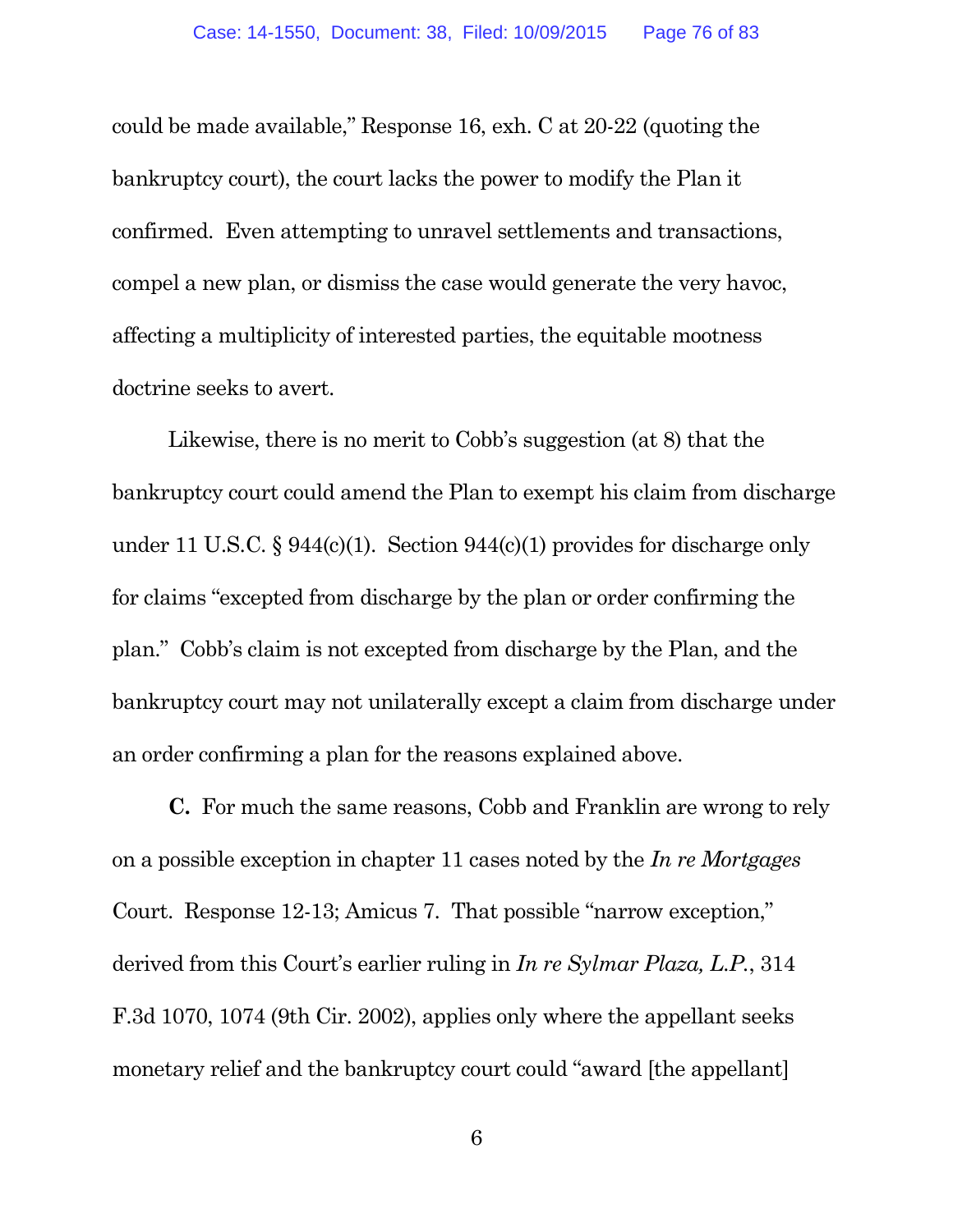more money from a stable pool of available funds." *In re Mortgages*, 771 F.3d at 1217; *In re Sylmar*, 314 F.3d at 1074.<sup>5</sup> Under chapter 9, there is no additional "pool of available funds" for a court to award a creditor. As noted above, in a chapter 9 case, the court lacks the power to modify a plan to tap additional funds without the consent of the municipality. And, unlike in a chapter 11 case, creditors in a chapter 9 case cannot propose alternative plans seeking additional funds. *Compare* 11 U.S.C. § 1121, *with* 11 U.S.C. § 941.

Moreover, as a practical and legal matter, a municipal debtor *must* emerge from chapter 9 with sufficient reserve funds to continue to operate and save as a viable and functioning municipality. 11 U.S.C. § 943(b)(7) (a plan must be "feasible"). The absence of such funds is what drove the City into bankruptcy. And the funds the City retains under the confirmed Plan are based on detailed, long-term financial projections and budgeting that model a sustainable solvency. This financial framework formed the basis

<sup>5</sup> Despite recognizing the possibility of such an exception, the *In re Mortgages* Court makes clear that, at the very least, failure to seek a stay "weighs strongly towards equitable mootness." 771 F.3d at 1217. In resolving the case on the alternative ground that the mootness factors as a whole warranted dismissal, the Court nevertheless relied heavily on the appellant's failure to discharge its obligation to seek a stay. *Id.*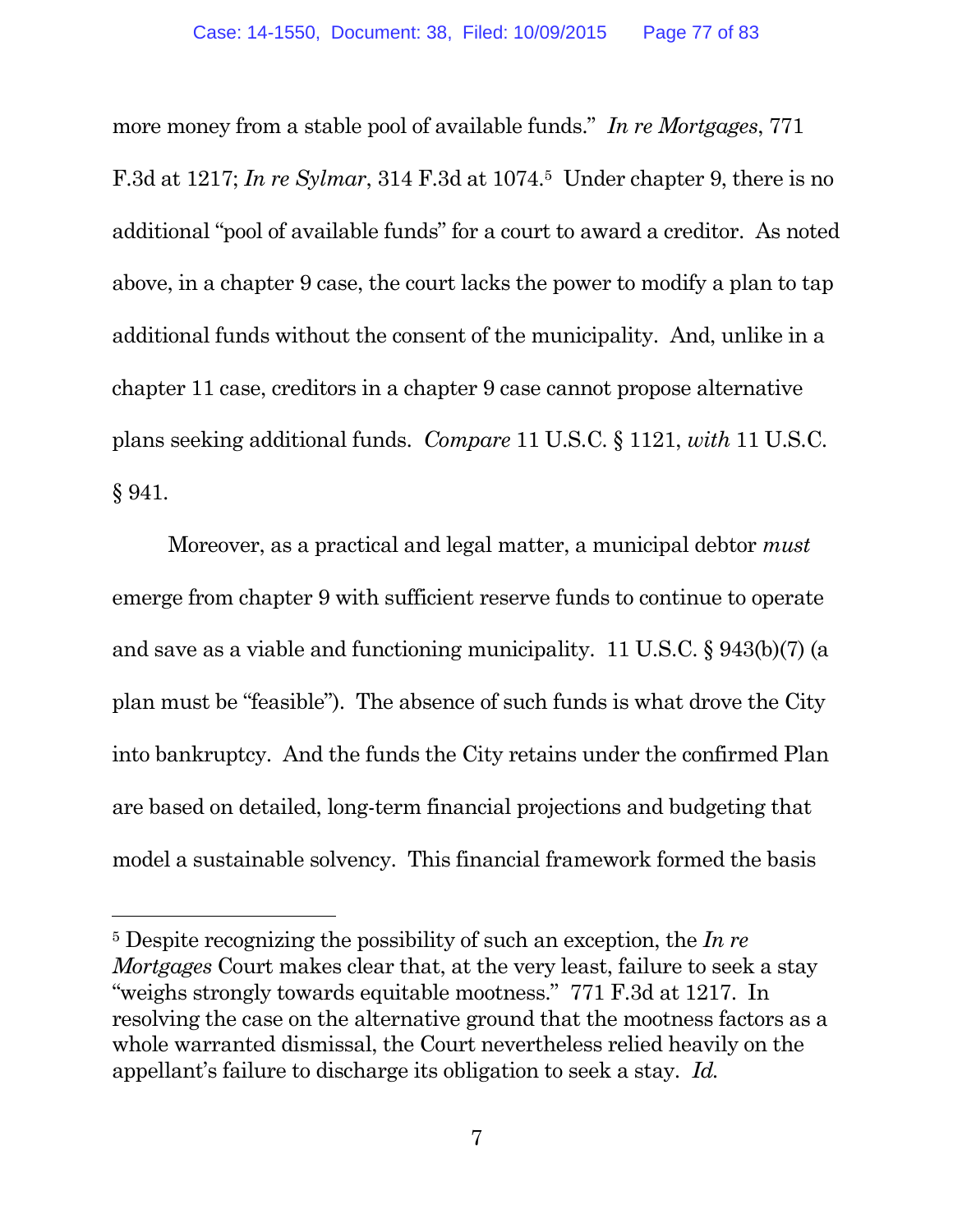for the Plan and, very likely, the decisions of the vast majority of the City's creditors to vote to accept it. The funds it reserves to the City cannot be freely divvied up at the discretion of the bankruptcy court for the benefit of the small minority of creditors voting "No" without undermining the Plan's foundation. Indeed, doing so would violate the clear restrictions imposed by 11 U.S.C. § 904 on the court's authority in a chapter 9 case. The existence of such required funds is therefore irrelevant here.

**D.** Finally, Cobb and Franklin argue that equitable mootness should never apply in a chapter 9 case. Response 17-18; Amicus 9-10. This Court has, however, already recognized and applied the equitable mootness doctrine in a chapter 9 case, *In re City of Vallejo, Cal.*, 551 F. App'x 339 (9th Cir. 2013). Ignoring this Circuit's own ruling, Cobb instead cites to one from the District of Alabama that is currently on appeal to the Eleventh Circuit, *Bennett v. Jefferson County., Ala.*, 518 B.R. 613 (N.D. Ala. 2014). The reasoning of that district court cannot be squared with *In re City of Vallejo* and cannot, in any event, withstand scrutiny.

The *Jefferson County* district court thought application of the equitable mootness doctrine may be "in some tension with [the Supreme Court's] recent reaffirmation of the principle that a federal court's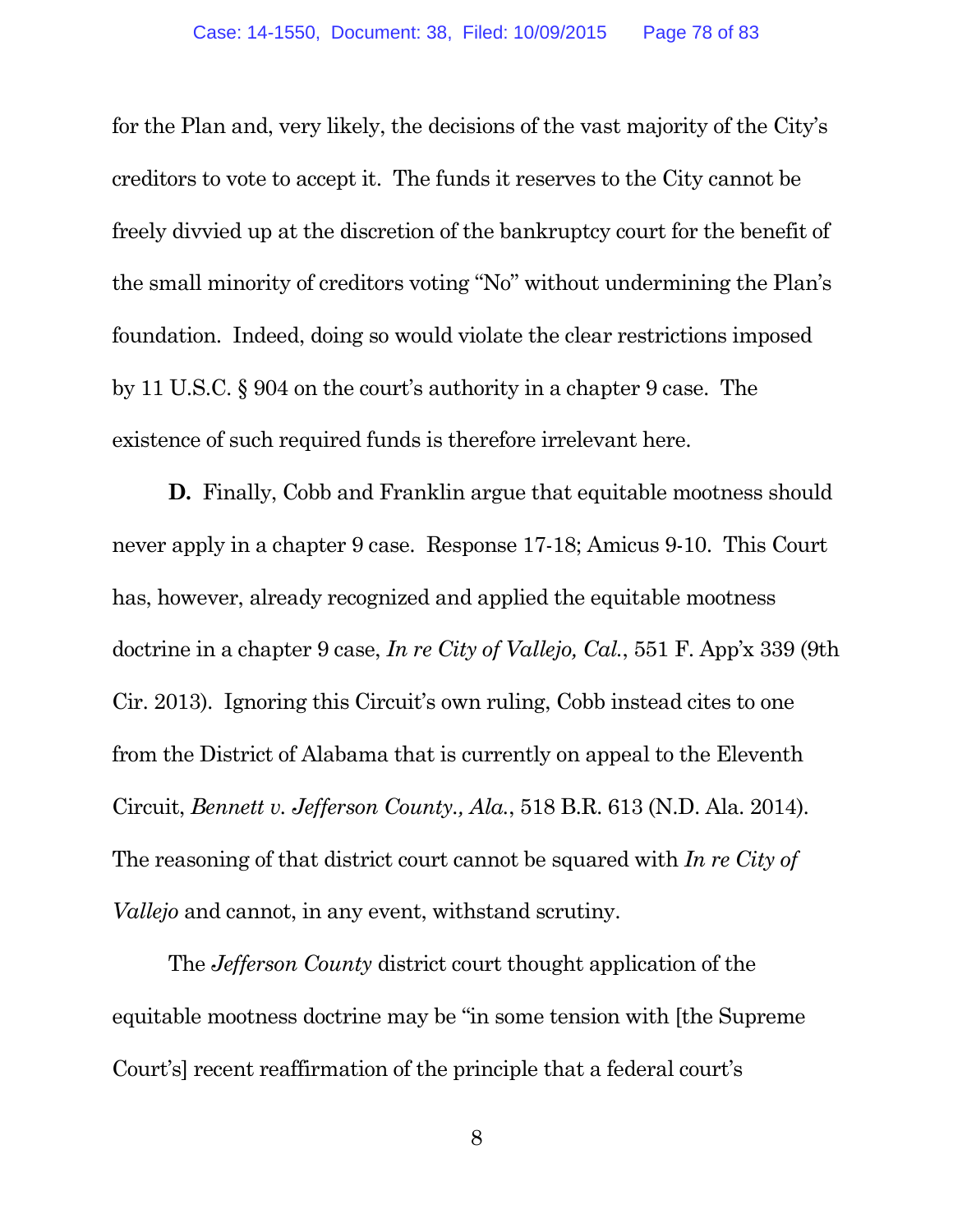obligation to hear and decide cases within its jurisdiction is virtually unflagging." 518 B.R. at 634 (quoting *Lexmark Int'l, Inc. v. Static Control Components, Inc.*, 134 S. Ct. 1377, 1386 (2014)). As an attack on the equitable mootness doctrine in *all* contexts, this proves far too much.

Moreover, application of the equitable mootness doctrine to this appeal is not a declination by the federal courts to exercise the jurisdiction granted by Congress. Rather, it simply requires an appellant to take certain steps to preserve a right to appeal before a plan of adjustment is substantially consummated and the status quo changes. If, as here, the appellant fails to take the basic step of seeking a stay, it is his omission, not the court's abstention, that causes the appeal to be dismissed.

The *Jefferson County* district court also suggested that because "substantial consummation" initially arose in chapter 11 cases, it must somehow not apply in a chapter 9 case. *Id.* at 635. In fact, the case for application of the doctrine to the chapter 9 context is far stronger than the chapter 11 context. As discussed above, in a chapter 11 case, a court can adopt a modified plan proposed by a creditor. Moreover, there is always the alternative of conversion to a chapter 7 liquidation, 11 U.S.C. § 1112. This gives the court possible avenues to compel payment of additional

9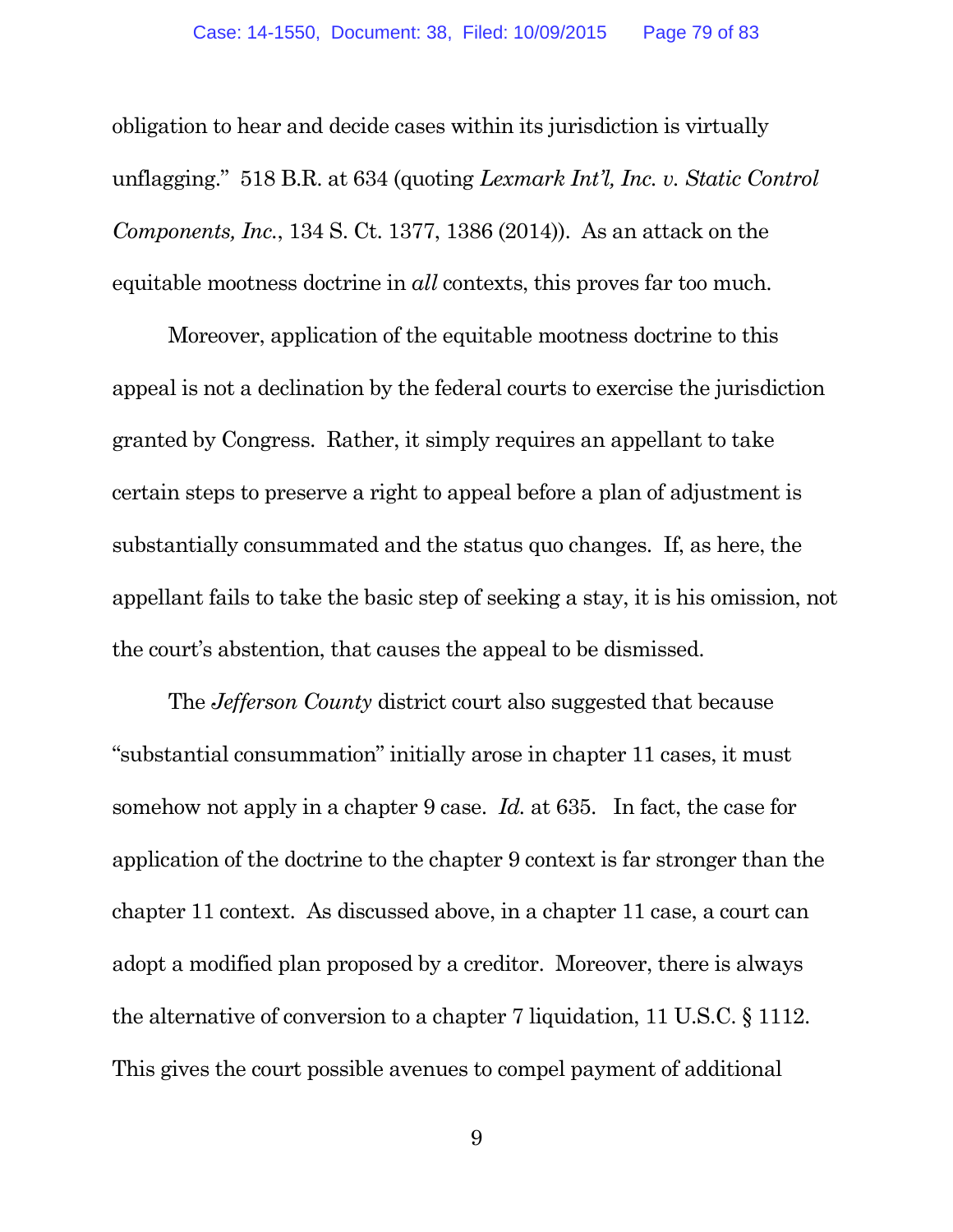funds even after a plan is confirmed and consummated. That power simply does not exist in the chapter 9 context. Thus, the rationale for enforcing the doctrine in the chapter 9 context is far more compelling.

The *Jefferson County* district court further cited the concern that application of the equitable mootness doctrine to a chapter 9 case would "allow a non-Article III court to decide important constitutional questions that place substantial future obligations on the citizens of Jefferson County without representation." *Id.* at 637. Although that could possibly justify the issuance of a stay, allowing review of important legal issues prior to the implementation of a plan, it does not support the sweeping disqualification of an established and sound equitable doctrine.

## **II. Conclusion**

For the foregoing reasons, this Court should grant the City's motion and dismiss this appeal as equitably moot.

Dated: June 26, 2015 /s/ Robert M. Loeb

Robert M. Loeb Orrick, Herrington & Sutcliffe LLP 1152 15th Street, N.W. Washington, D.C. 20005 (202) 339-8400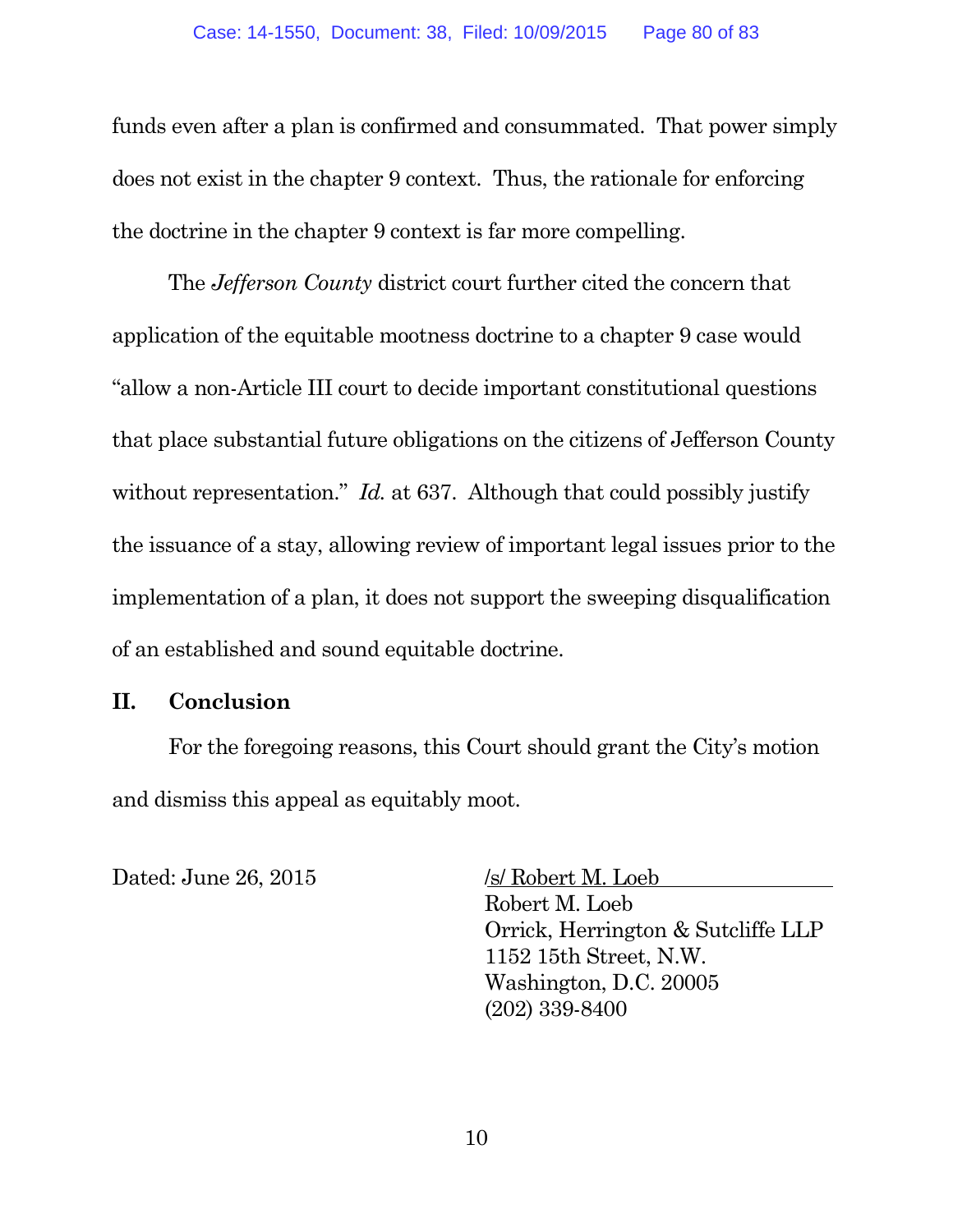## **CERTIFICATE OF SERVICE**

I hereby certify that I electronically filed the foregoing reply with the

Clerk of the Court for the United States Court of Appeals for the Ninth

Circuit by using the appellate CM/ECF system on June 26, 2015, which

will automatically serve all parties.

Dated: June 26, 2015

/s/ Robert M. Loeb Robert M. Loeb Orrick, Herrington & Sutcliffe LLP 1152 15th Street, N.W. Washington, D.C. 20005 (202) 339-8400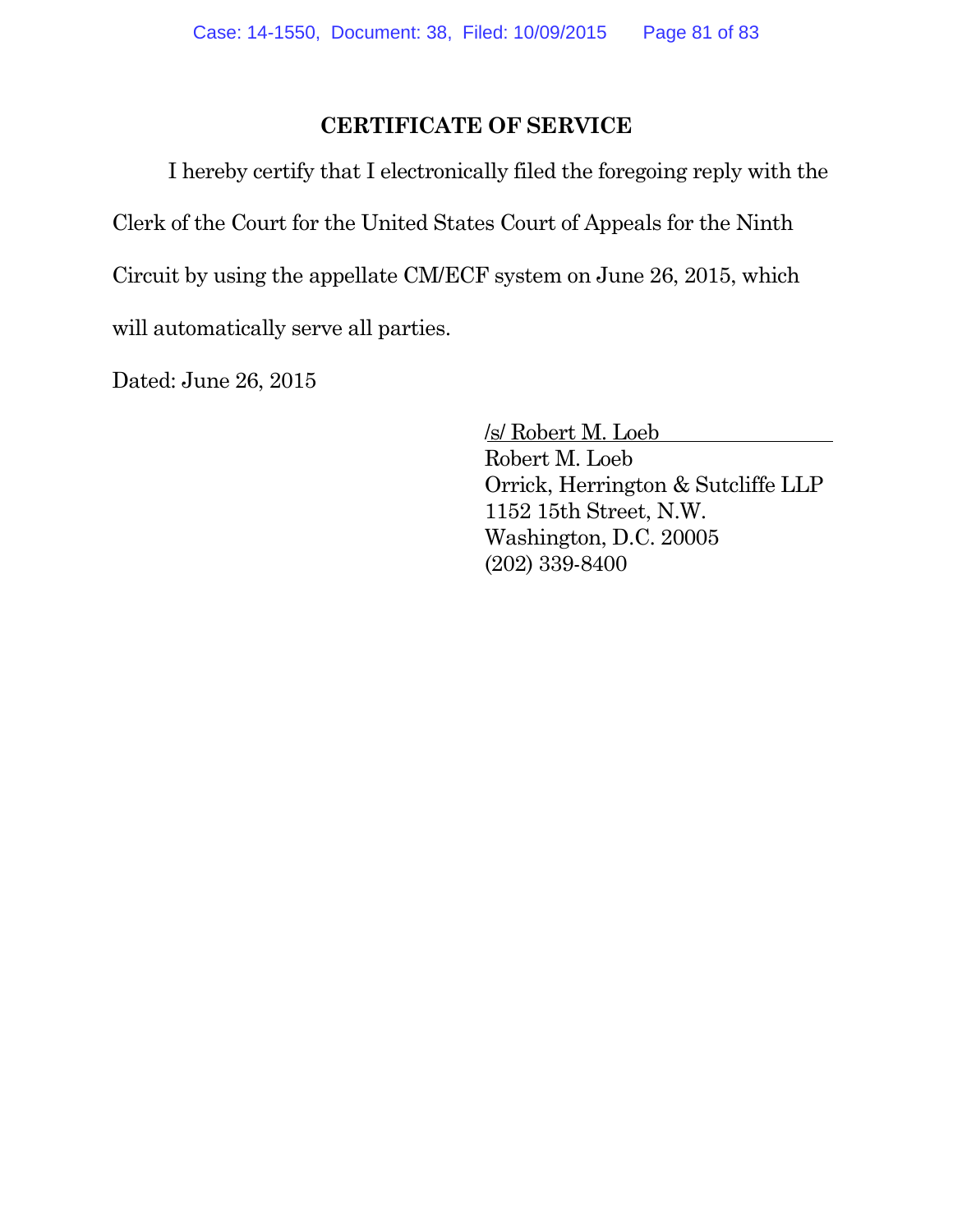## **CERTIFICATE OF SERVICE**

I hereby certify that I electronically filed the foregoing with the Clerk of the

Court for the Bankruptcy Appellate Panel for the Ninth Circuit by using the

appellate CM/ECF system on October 9, 2015.

Participants in the case who are registered CM/ECF users will be served by

the appellate CM/ECF system.

I further certify that some of the participants in the case are not registered

CM/ECF users. I have mailed the foregoing document by First-Class Mail,

postage prepaid, to the following non-CM/ECF participants:

Assured Guaranty Corp. and Assured Guaranty Municipal Corp. Jeffrey E. Bjork Jennifer A. Ratner Christina M. Craige 555 W 5th St. Los Angeles, CA 90013

Assured Guaranty Corp. and Assured Guaranty Municipal Corp. Guy S. Neal Sidley Austin LLP 1501 K St., N.W. Washington, DC 20005-0000

National Public Finance Guarantee Corporation Marcia L. Goldstein Debra Dandeneau Weil, Gotshal & Manges L.L.P. 767 Fifth Ave. New York, NY 10153-8000